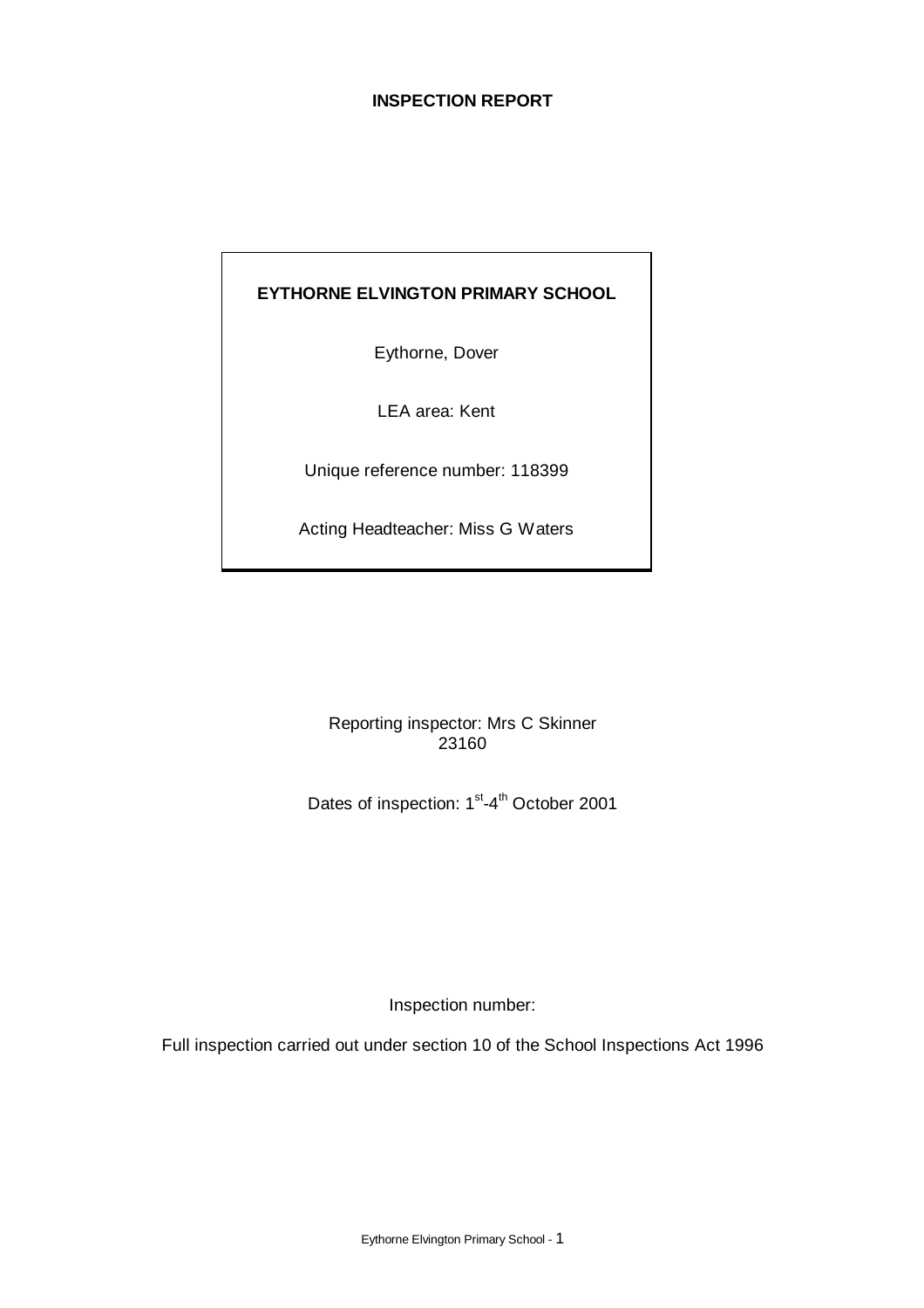# **INFORMATION ABOUT THE SCHOOL**

| Type of school:              | Infant and junior                                     |
|------------------------------|-------------------------------------------------------|
| School category:             | Community                                             |
| Age range of pupils:         | 4 to 11                                               |
| Gender of pupils:            | Mixed                                                 |
| School address:              | Church Hill<br>Eythorne<br>Kent                       |
| Postcode:                    | <b>CT15 4AN</b>                                       |
| Telephone number:            | 01304 830376                                          |
| Fax number:                  | n/a                                                   |
| Appropriate authority:       | The governing body, Eythorne Elvington Primary School |
| Name of chair of governors:  | Mr C McNicholas                                       |
| Date of previous inspection: | March 1997                                            |

# © Crown copyright 2001

This report may be reproduced in whole or in part for non-commercial educational purposes, provided that all extracts quoted are reproduced verbatim without adaptation and on condition that the source and date thereof are stated.

Further copies of this report are obtainable from the school. Under the School Inspections Act 1996, the school must provide a copy of this report and/or its summary free of charge to certain categories of people. A charge not exceeding the full cost of reproduction may be made for any other copies supplied.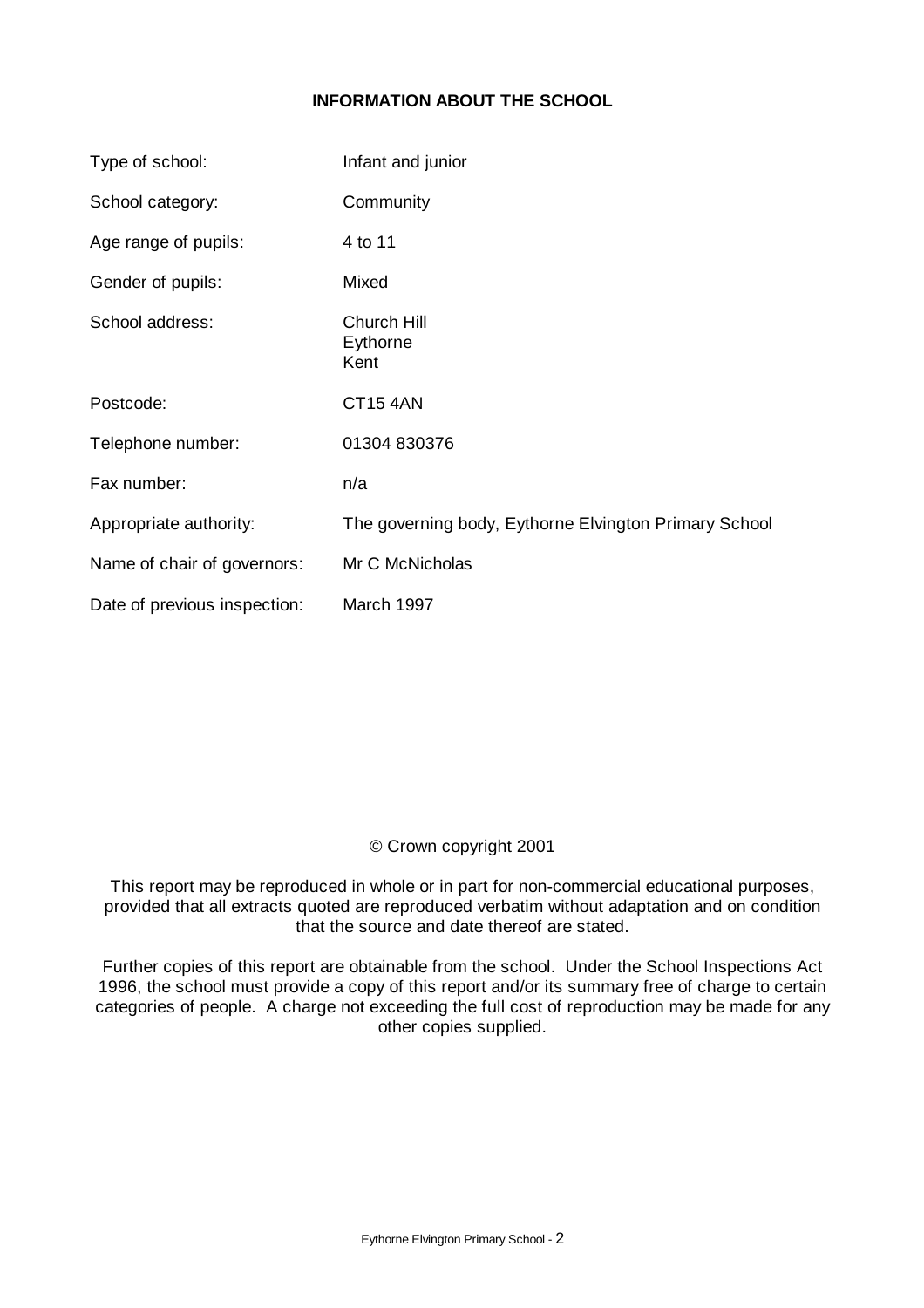| <b>Team members</b> |                       |                         | <b>Subject</b><br>responsibilities                                                                                                                                                                | <b>Aspect</b><br>responsibilities                                                                                                                                                                            |
|---------------------|-----------------------|-------------------------|---------------------------------------------------------------------------------------------------------------------------------------------------------------------------------------------------|--------------------------------------------------------------------------------------------------------------------------------------------------------------------------------------------------------------|
| 23160               | <b>Carole Skinner</b> | Registered<br>inspector | English, science,<br>information<br>art,<br>and<br>communication<br>technology,<br>religious<br>music,<br>education,<br>English<br>as<br>an<br>additional<br>language,<br>equal<br>opportunities. | What sort of school<br>is it? The school's<br>results and pupils'<br>achievements.<br>How well are pupils<br>taught? How well is<br>the school led and<br>managed?                                           |
| 9588                | Tony West             | Lay inspector           |                                                                                                                                                                                                   | Pupils'<br>attitudes,<br>values<br>and<br>personal<br>development.<br>How<br>well<br>does<br>the<br>school care for its<br>pupils? How well<br>the<br>does<br>school<br>work in partnership<br>with parents? |
| 10808               | <b>Alan Britton</b>   | Team inspector          | Mathematics,<br>design<br>and<br>technology,<br>geography,<br>history, physical<br>education,<br>the<br>foundation stage<br>curriculum,<br>special<br>educational<br>needs                        | How good are the<br>curricular and other<br>opportunities<br>offered to pupils?                                                                                                                              |

# **INFORMATION ABOUT THE INSPECTION TEAM**

The inspection contractor was:

Phoenix Educational Consultants "Thule" 60 Joy Lane **Whitstable** Kent CT5 4LT 01227 273449

Any concerns or complaints about the inspection or the report should be raised with the inspection contractor. Complaints that are not satisfactorily resolved by the contractor should be raised with OFSTED by writing to:

> The Complaints Manager Inspection Quality Division The Office for Standards in Education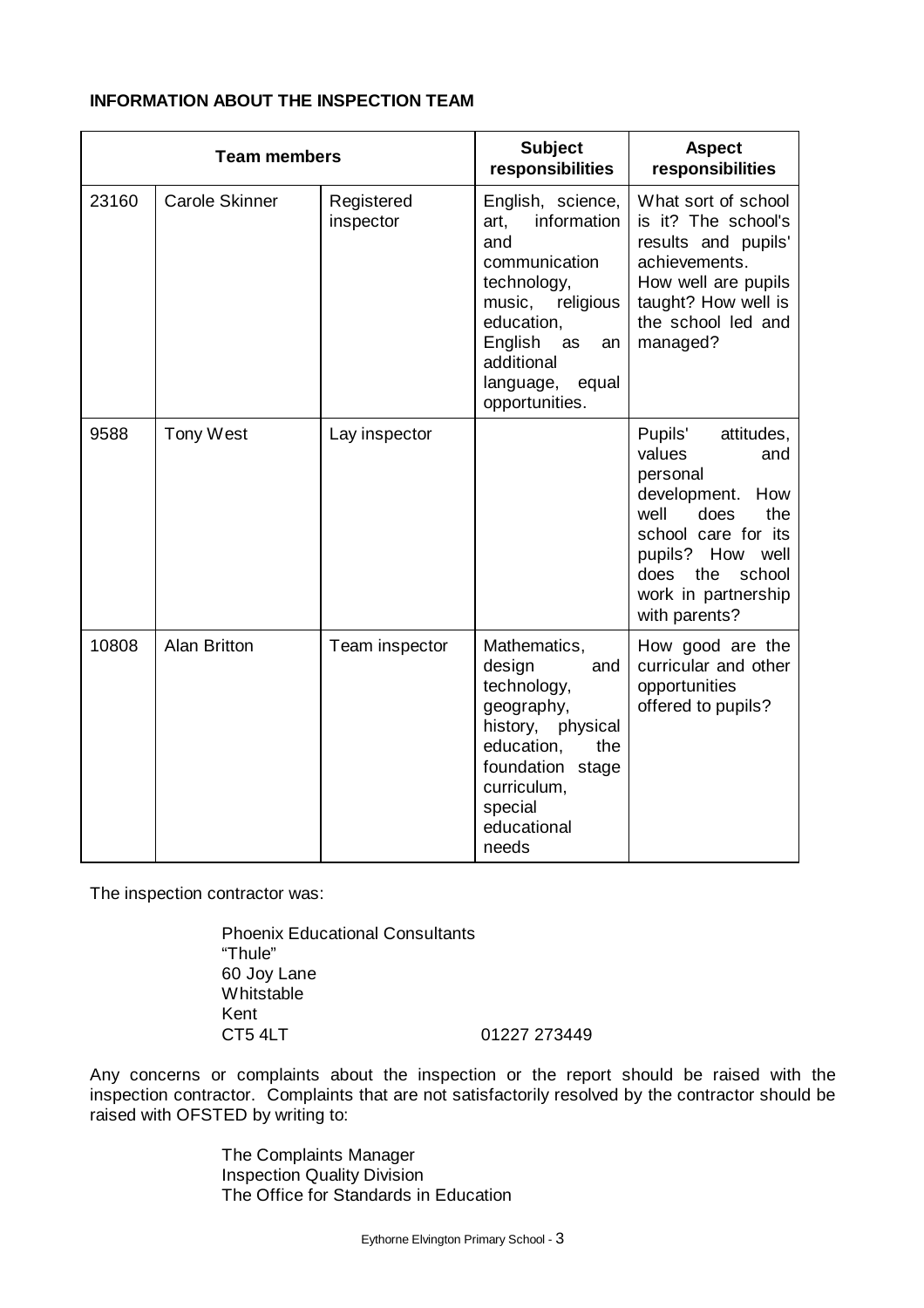Alexandra House 33 Kingsway London, WC2B 6SE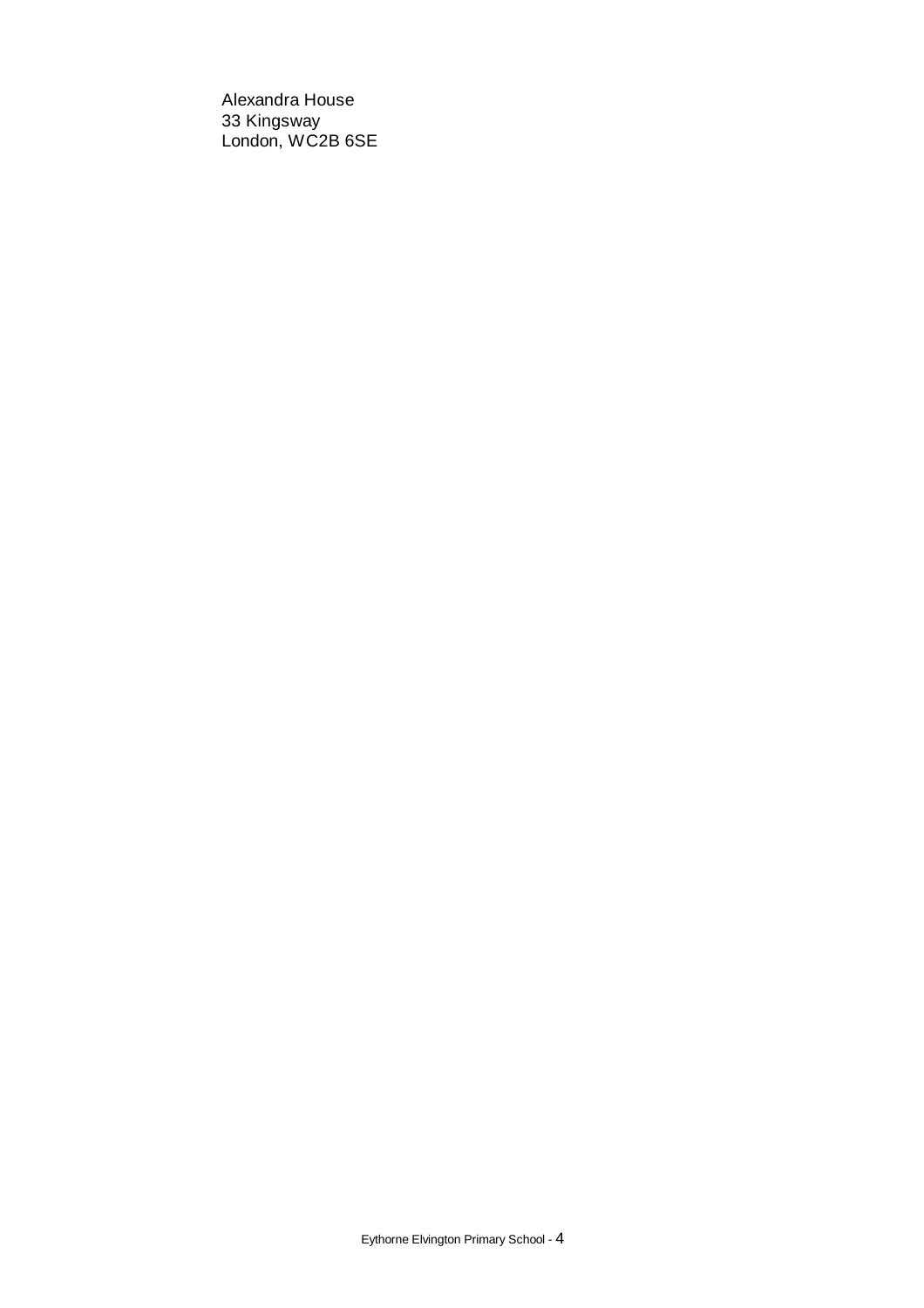#### **REPORT CONTENTS**

Page

#### **PART A: SUMMARY OF THE REPORT 5**

Information about the school How good the school is What the school does well What could be improved How the school has improved since its last inspection **Standards** Pupils' attitudes and values Teaching and learning Other aspects of the school How well the school is led and managed Parents' and carers' views of the school

# **PART B: COMMENTARY**

| <b>HOW HIGH ARE STANDARDS?</b>                                                                      | 9  |
|-----------------------------------------------------------------------------------------------------|----|
| The school's results and pupils' achievements<br>Pupils' attitudes, values and personal development |    |
| <b>HOW WELL ARE PUPILS TAUGHT?</b>                                                                  | 11 |
| <b>HOW GOOD ARE THE CURRICULAR AND OTHER</b><br><b>OPPORTUNITIES OFFERED TO PUPILS?</b>             | 13 |
| <b>HOW WELL DOES THE SCHOOL CARE FOR ITS PUPILS?</b>                                                | 16 |
| HOW WELL DOES THE SCHOOL WORK IN<br><b>PARTNERSHIP WITH PARENTS?</b>                                | 17 |
| <b>HOW WELL IS THE SCHOOL LED AND MANAGED?</b>                                                      | 18 |
| WHAT SHOULD THE SCHOOL DO TO IMPROVE FURTHER?                                                       | 21 |
|                                                                                                     |    |
| <b>PART C: SCHOOL DATA AND INDICATORS</b>                                                           | 22 |
| PART D: THE STANDARDS AND QUALITY OF TEACHING IN                                                    |    |

**AREAS OF THE CURRICULUM, SUBJECTS AND COURSES 26**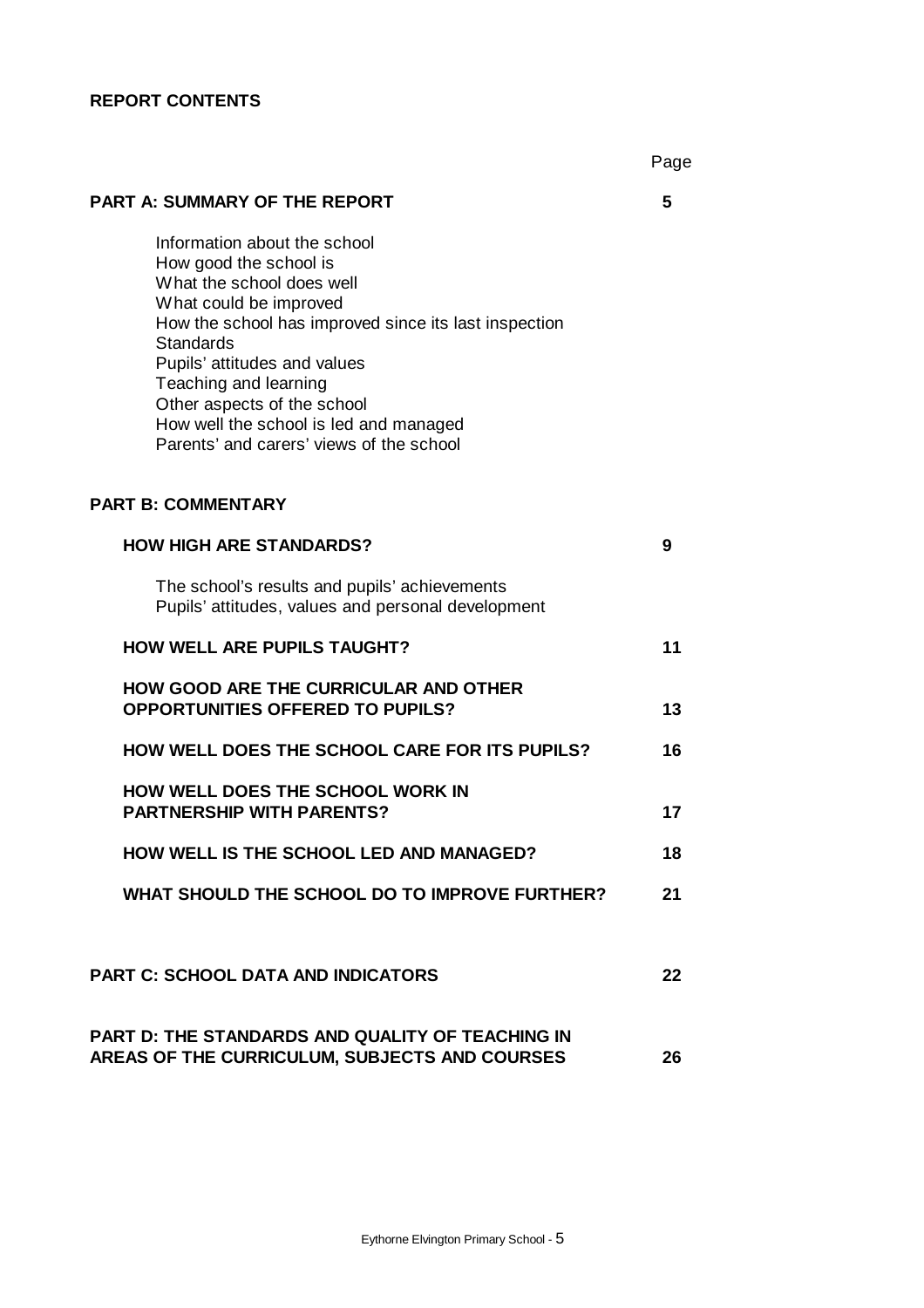#### **PART A: SUMMARY OF THE REPORT**

#### **INFORMATION ABOUT THE SCHOOL**

Eythorne Elvington Primary School educates boys and girls aged between 4 and 11 years. There are 132 pupils on roll, with similar numbers of boys and girls. There are 25 pupils in the Reception class, of whom eight attend full-time and 17 part-time. The number of pupils on roll has fallen significantly over the past five years, which has resulted in a re-organisation into five classes, four of which contain pupils from two year groups. There are 58 pupils (44 per cent) on the school's register of special educational needs, which is well above the national average. One pupil has a statement of special educational need. Just under two per cent of pupils come from ethnic minority backgrounds. One pupil speaks English as an additional language. Thirty-six per cent of the pupils are entitled to free school meals, which is above average. The attainment of pupils on entry to the school is below average, particularly in communication, language and literacy. At the time of this inspection, a temporary acting headteacher had been in post for three weeks. The school has had a very high turnover of staff during the past three years.

#### **HOW GOOD THE SCHOOL IS**

The school provides an acceptable standard of education for its pupils. The quality of teaching and learning is satisfactory and helps most pupils to make sound progress. Although the school has improved its performance in the national tests for 11 year olds over the past four years, standards are still below the national average in English, mathematics and science, especially the proportion of pupils attaining at higher levels. The leadership and management of the school are satisfactory. The school provides satisfactory value for money.

#### **What the school does well**

• The acting headteacher provides good leadership for the school and all staff work well together as a team.

- Teachers plan their lessons well and develop constructive relationships with pupils.
- The school makes good provision for the pupils' moral and social development.
- There are effective procedures for monitoring and promoting good behaviour and these are implemented consistently.

• The school makes good provision for the very high proportion of pupils with special educational needs.

#### **What could be improved**

- The standards achieved by pupils in English and mathematics throughout the school, and in science and history at Key Stage 2, particularly those reached by more able pupils.
- The strategic management of the school by governors and subject co-ordinators.
- The use of assessment to quide curricular planning and the monitoring of pupils' academic and personal development.

*The areas for improvement will form the basis of the governors' action plan.*

#### **HOW THE SCHOOL HAS IMPROVED SINCE ITS LAST INSPECTION**

The school was last inspected in March 1997 and, since, then, it has made a satisfactory improvement. The pace of improvement has been affected adversely by the high turnover of staff and difficulties in recruiting and retaining teachers. The trend of improvement in the standards achieved by 11 year olds in national tests has been above average, but the standards achieved by seven year olds have remained low. The quality of teaching has improved recently since the appointment of permanent staff, who have received good support from the school and the Local Education Authority. Curricular planning has improved and now provides more appropriately for pupils in classes that contain two year groups. The management role of co-ordinators remains underdeveloped as a result of high staff turnover. The school has a satisfactory capacity to continue to improve because of the enthusiasm and commitment of the staff and the strong, but sensitive, leadership of the acting headteacher.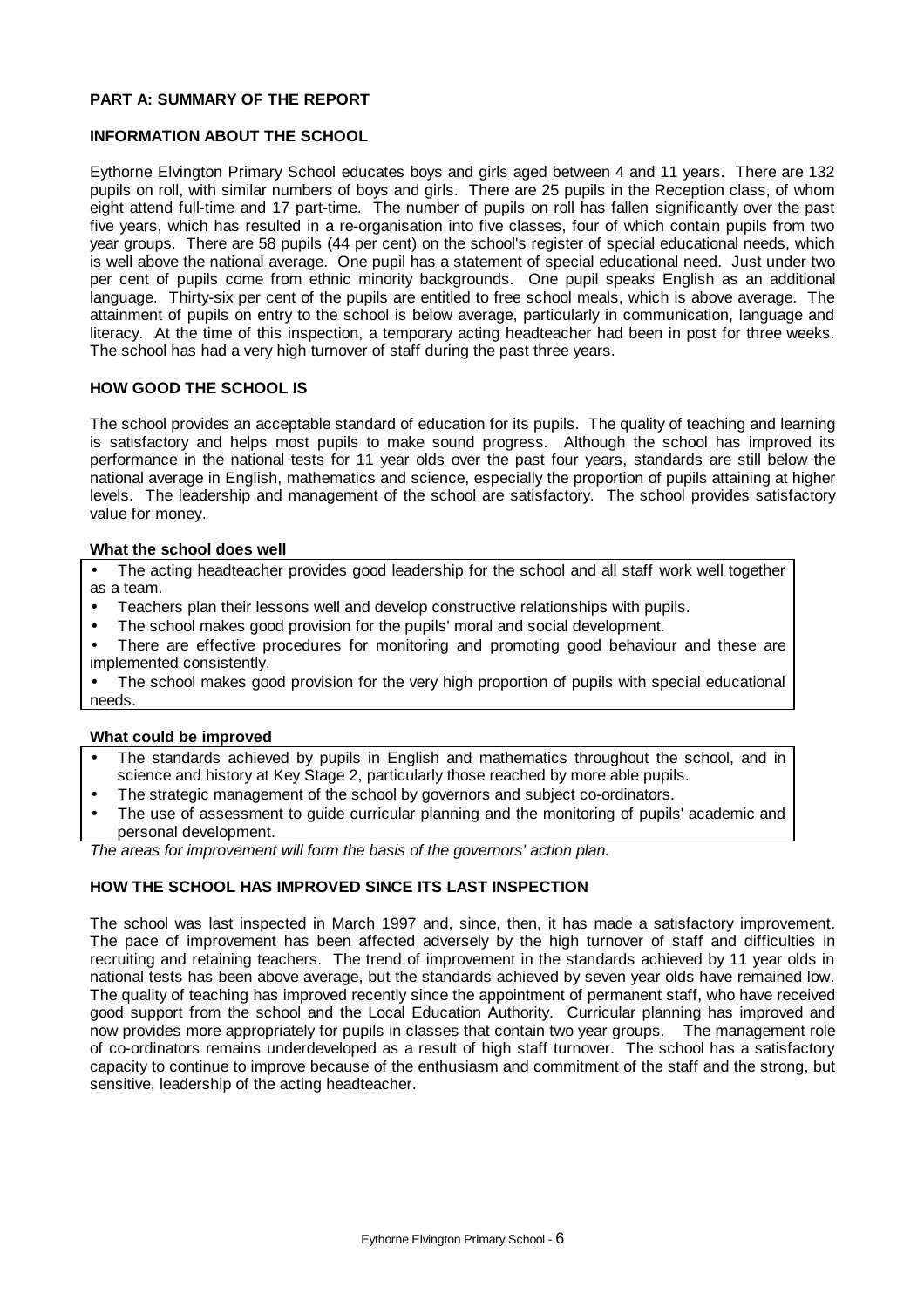#### **STANDARDS**

The table shows the standards achieved by pupils at the end of Year 6 based on average point scores in National Curriculum tests.

|                 | compared with |      |                    |      |                                                            |
|-----------------|---------------|------|--------------------|------|------------------------------------------------------------|
| Performance in: | all schools   |      | similar<br>schools | Key  |                                                            |
|                 | 1998          | 1999 | 2000               | 2000 |                                                            |
| English         | D             | D    | Е                  | C    | well above average<br>$\overline{A}$<br>в<br>above average |
| mathematics     | Α             | С    | С                  | A    | average<br>below average                                   |
| science         | Α             | C    | D                  | B    | well below average<br>Е                                    |

Where small number of pupils are involved, fluctuations from year to year are not uncommon. Taking the three years together, the performance of pupils in English fell below the national average while that in mathematics and science exceeded it. In 2000, the school compared favourably with other similar schools. Results in English have been consistently lower than those in mathematics and science because of weaknesses in pupils' writing. This was also the case in the provisional results of the 2001 tests. The school did not meet its targets for these tests, although it came close in mathematics. The targets for the present Year 6 are unrealistically high. There are only 11 pupils in the year group, of whom nine are on the school's register of special educational needs. Standards in this year group are below average in English, mathematics, science and history, and well below average in writing. Standards are broadly average in other subjects, except art and music where there was insufficient evidence to make a judgement. The pupils in Year 6 have had their education disrupted during their progress through the school because of the high turnover of teachers and problems with behaviour. Overall, most pupils achieve soundly by the time they leave the school.

Standards in Year 2 are below average in English and mathematics, and average in other subjects, except art and music where it was not possible to make judgements. Pupils' writing skills are underdeveloped. Children in the Foundation Stage are on course to reach average levels in personal, social and emotional development, mathematical development, knowledge and understanding of the world and creative development. They achieve below average standards in communication, language and literacy and physical development. Pupils with special educational needs make good progress and achieve well.

| <b>Aspect</b>                             | <b>Comment</b>                                                                                                                                                                                                                                                                                  |
|-------------------------------------------|-------------------------------------------------------------------------------------------------------------------------------------------------------------------------------------------------------------------------------------------------------------------------------------------------|
| Attitudes to the school                   | Satisfactory. Pupils are keen to come to school and most demonstrate<br>positive attitudes towards learning. A few pupils do not put a great<br>deal of effort into their work and sometimes lack interest and<br>enthusiasm.                                                                   |
| Behaviour, in and out of<br>classrooms    | Satisfactory. Most pupils behave appropriately in class but a few<br>pupils occasionally disrupt the smooth running of lessons by their<br>inappropriate behaviour.                                                                                                                             |
| Personal development and<br>relationships | Satisfactory. Pupils and staff get on well together and this helps to<br>create a positive learning environment. Relationships between pupils<br>are sometimes quarrelsome. There are too few opportunities for pupils<br>to show initiative and develop responsibility for their own learning. |
| Attendance                                | Unsatisfactory. Attendance is just below the national average. A<br>number of pupils arrive late for registration and this disrupts the                                                                                                                                                         |

### **PUPILS' ATTITUDES AND VALUES**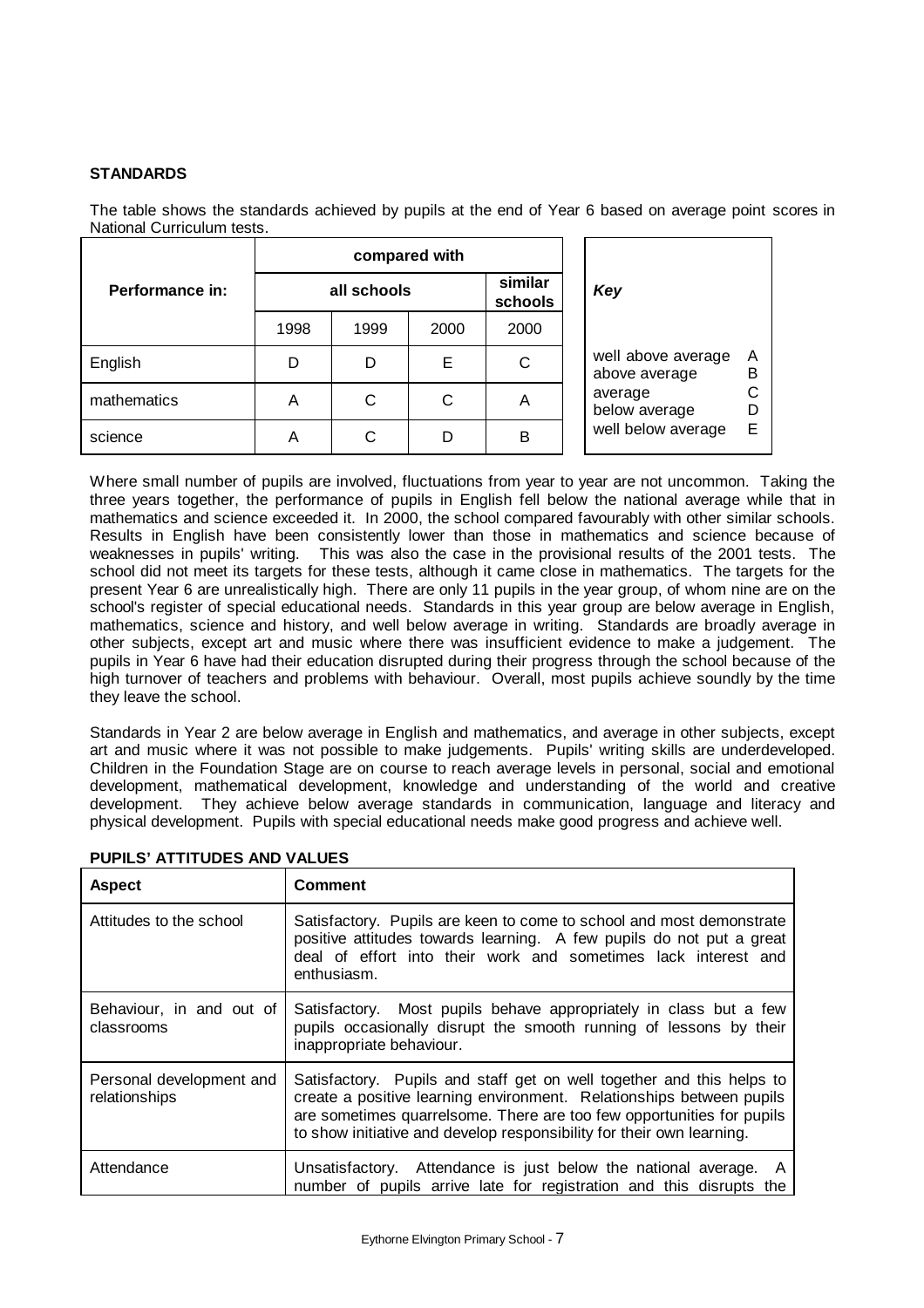| smooth start to the day.<br>. |  |  |
|-------------------------------|--|--|
|-------------------------------|--|--|

#### **TEACHING AND LEARNING**

| Teaching of pupils in: | <b>Reception</b> | Years $1 - 2$ | Years $3-6$  |
|------------------------|------------------|---------------|--------------|
| Quality of teaching    | Satisfactory     | Satisfactory  | Satisfactory |

*Inspectors make judgements about teaching in the range: excellent; very good; good; satisfactory; unsatisfactory; poor; very poor. 'Satisfactory' means that the teaching is adequate and strengths outweigh weaknesses.*

The quality of teaching in English, including literacy, is satisfactory. Reading skills are taught better than writing skills. This is because teachers do not give enough time to developing and extending pupils' writing ability, both in literacy lessons and in other subjects. Also, there is an overuse of worksheets, which provide good support for less able pupils but restrict the achievement of those who are more able. The quality of teaching in mathematics, including numeracy, is satisfactory, but does not develop pupils' mental strategies sufficiently or their ability to use mathematical skills and knowledge in different contexts. The quality of teachers' planning is good and shows clearly what pupils are expected to learn. However, teachers' expectations of more able pupils are not high enough and their needs are not always met by the tasks they are given. Teachers and assistants work well together to provide good support for pupils with special educational needs, whose needs are met well. Teachers have sound knowledge and understanding of the subjects they teach and communicate this effectively, but they do not give pupils enough opportunities to plan and organise their own work. This limits the development of independent learning. Most pupils concentrate appropriately on their tasks and produce suitable amounts of work in the time available. Teachers' marking does not always show pupils how they can improve their work.

| <b>Aspect</b>                                                                                           | <b>Comment</b>                                                                                                                                                                                                                                                                                                                                                                                                                                                                                                                          |
|---------------------------------------------------------------------------------------------------------|-----------------------------------------------------------------------------------------------------------------------------------------------------------------------------------------------------------------------------------------------------------------------------------------------------------------------------------------------------------------------------------------------------------------------------------------------------------------------------------------------------------------------------------------|
| The quality and range of<br>the curriculum                                                              | Satisfactory. Curricular provision is broad and balanced and meets<br>statutory requirements. It does not always meet the needs of more<br>able pupils. The implementation of the National Literacy Strategy has<br>been effective in raising standards in reading, but insufficient time is<br>given to developing writing skills. Effective links with other schools<br>enrich pupils' learning.                                                                                                                                      |
| Provision for pupils with<br>special educational needs                                                  | Good. Early identification of pupils' needs enables the school to<br>devise clear targets for them to achieve. They receive good support in<br>lessons from teachers and assistants and benefit from an additional<br>specialist teacher. Individual education plans are comprehensive and<br>appropriate to the needs of each pupil, and they are reviewed<br>regularly. Pupils' targets are set in small steps in order to give them<br>the confidence to achieve their learning goals.                                               |
| Provision for pupils with<br>English as an additional<br>language                                       | There is only one pupil who speaks English as an additional language.<br>This pupil speaks English fluently and does not require specialist<br>support.                                                                                                                                                                                                                                                                                                                                                                                 |
| Provision for pupils'<br>including<br>personal,<br>spiritual, moral, social and<br>cultural development | Satisfactory. Pupils' spiritual awareness is fostered soundly through<br>well planned acts of worship and religious education lessons, but<br>opportunities in other areas of the curriculum are limited. Moral and<br>social development are promoted well through the school's routines<br>and expectations of pupils' behaviour. The school provides suitable<br>experiences to teach pupils about their own culture and heritage but<br>opportunities to learn about the cultural diversity of British society are<br>more limited. |

#### **OTHER ASPECTS OF THE SCHOOL**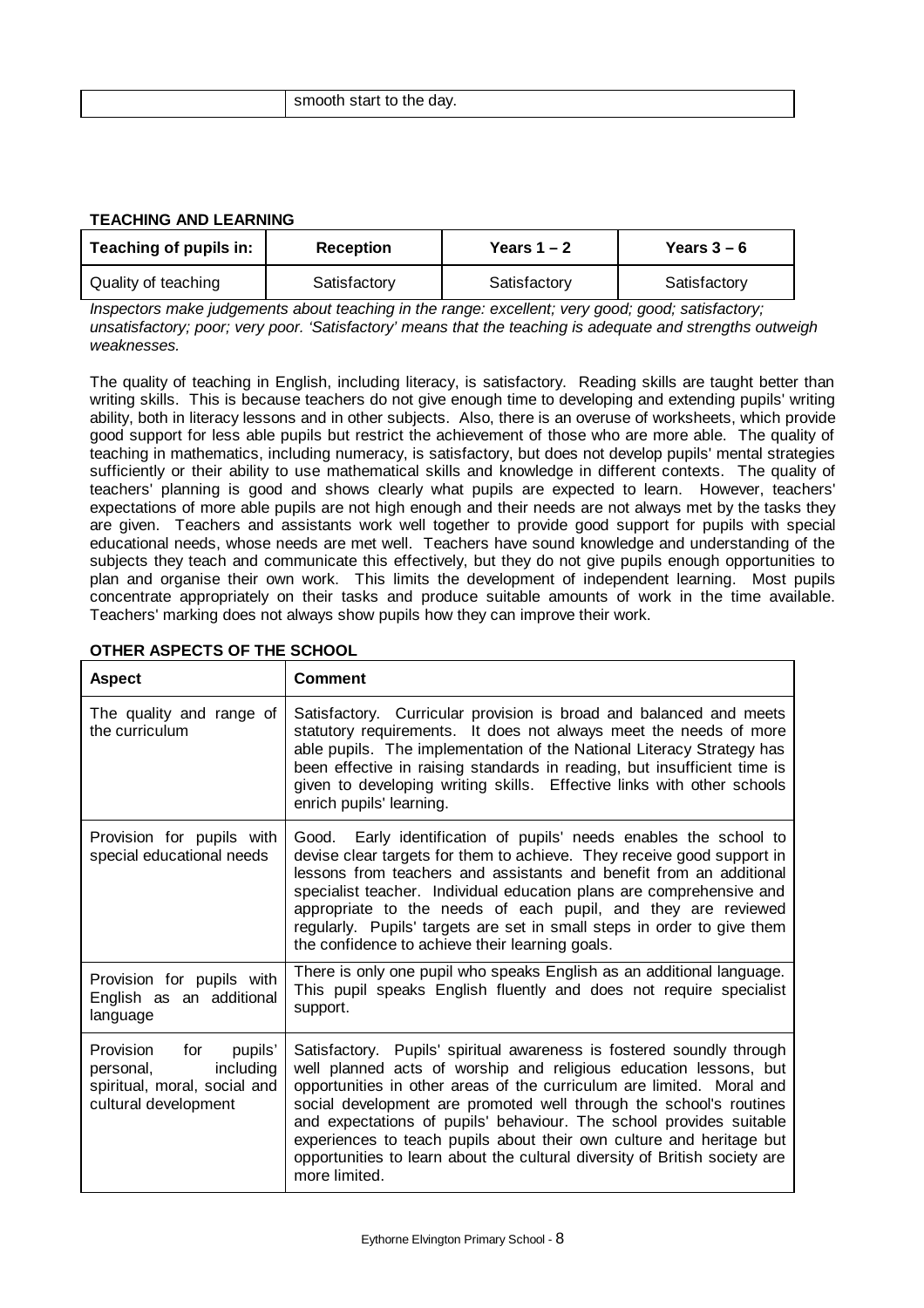| for its pupils | How well the school cares   Satisfactory. Teachers and assistants know pupils well and provide<br>good levels of care on a daily basis. Assessment procedures are<br>sound but the use of assessment information to inform future planning<br>is unsatisfactory. The school's procedures for monitoring and<br>supporting pupils' academic progress are insufficiently developed to<br>have an impact on the standards they achieve. |
|----------------|--------------------------------------------------------------------------------------------------------------------------------------------------------------------------------------------------------------------------------------------------------------------------------------------------------------------------------------------------------------------------------------------------------------------------------------|
|----------------|--------------------------------------------------------------------------------------------------------------------------------------------------------------------------------------------------------------------------------------------------------------------------------------------------------------------------------------------------------------------------------------------------------------------------------------|

The school's partnership with parents is satisfactory. The school provides parents with good quality information and works hard to develop an effective partnership.

# **HOW WELL THE SCHOOL IS LED AND MANAGED**

| <b>Aspect</b>                                                                      | <b>Comment</b>                                                                                                                                                                                                                                                                                                                                                                                                                                                                                                                     |
|------------------------------------------------------------------------------------|------------------------------------------------------------------------------------------------------------------------------------------------------------------------------------------------------------------------------------------------------------------------------------------------------------------------------------------------------------------------------------------------------------------------------------------------------------------------------------------------------------------------------------|
| Leadership<br>and<br>by<br>the<br>management<br>headteacher and other key<br>staff | Satisfactory. The acting headteacher provides good leadership for the<br>school during this time of transition. The delegation of curricular<br>responsibilities is unsatisfactory.<br>Subject co-ordinators are not<br>sufficiently involved in monitoring and evaluating the quality of the<br>school's provision or the standards reached by the pupils.                                                                                                                                                                        |
| How well the governors<br>fulfil their responsibilities                            | Satisfactory. The governors use their individual skills well to support<br>the school and organise their activities efficiently. They visit the<br>school regularly to observe the pupils working and discuss issues with<br>staff. However, they are not given sufficient information about the<br>school's performance to enable them to have a good awareness of<br>what needs to be improved.                                                                                                                                  |
| The school's evaluation of<br>its performance                                      | Unsatisfactory. The results of national and internal tests are not<br>analysed thoroughly enough to identify ways of improving the pupils'<br>attainment. The monitoring of pupils' work has not been effective in<br>highlighting weaknesses in writing and in the attainment of more able<br>pupils. The school development plan does not have clear enough<br>focus on the action needed to meet the school's targets.<br>The<br>monitoring of teaching has been effective in improving teachers'<br>practice.                  |
| The<br>strategic<br>Οf<br>use<br>resources                                         | Satisfactory. Resources are used appropriately to support the pupils'<br>learning and expenditure is carefully linked to the school development<br>plan. The grant received by the school to improve the grounds and<br>support pupils with special educational needs in reading has been used<br>effectively and produced good results. Governors aim to get good<br>value for money when making spending decisions, although they do<br>not compare the school's performance sufficiently with that of other<br>similar schools. |

The school is appropriately staffed and its accommodation and resources are adequate to support the teaching of the curriculum.

# **PARENTS' AND CARERS' VIEWS OF THE SCHOOL**

| What pleases parents most                                                      | What parents would like to see improved                           |
|--------------------------------------------------------------------------------|-------------------------------------------------------------------|
| They feel comfortable approaching<br>the<br>school with questions or problems. | The behaviour in school.<br>The amount of homework their children |
| Their children like school.                                                    | receive.                                                          |
| The school has high expectations of their $\cdot$<br>children.                 | The range of activities outside lessons.                          |
| Their children make good progress.                                             |                                                                   |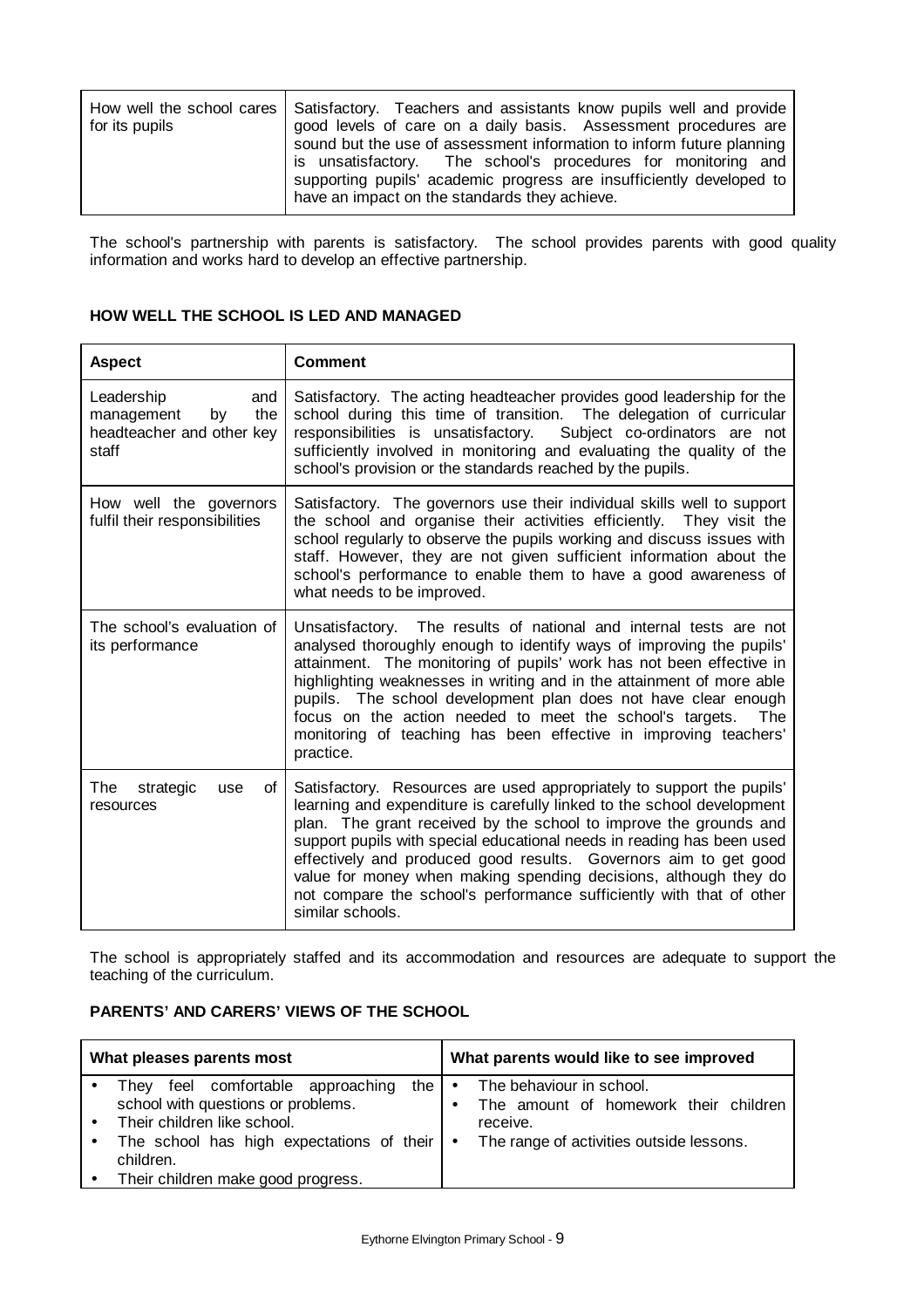The findings of the inspection agree with some of the parents' views. However, the school does not have high enough expectations of some of the pupils, especially the more able. Most pupils make satisfactory progress, but pupils with special educational needs make good progress towards their targets. Pupils' behaviour is satisfactory overall, although there are instances of unacceptable behaviour, which teachers deal with well. Pupils receive suitable amounts of homework and the school offers a satisfactory range of extracurricular activities.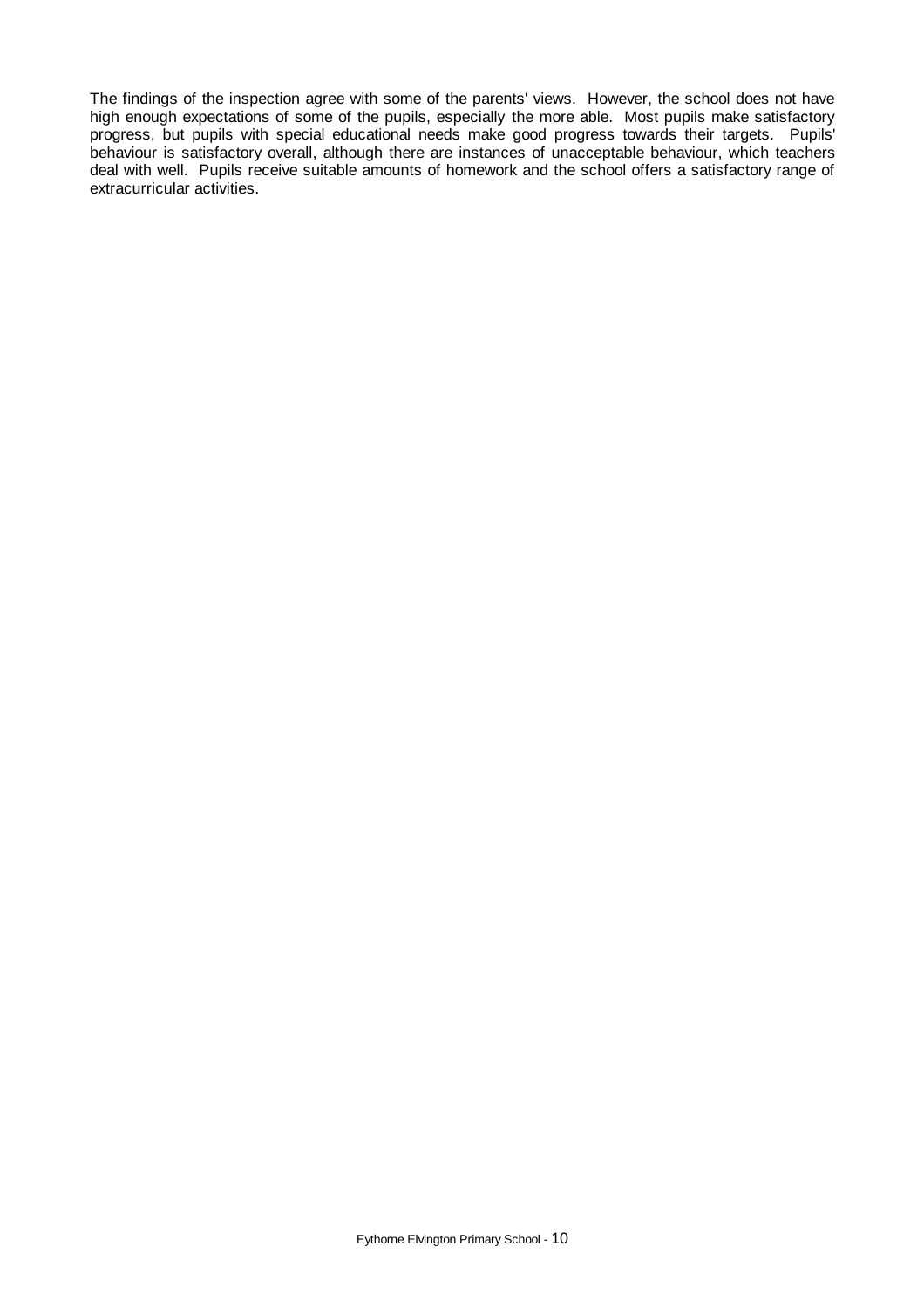# **PART B: COMMENTARY**

## **HOW HIGH ARE STANDARDS?**

#### **The school's results and pupils' achievements**

1. Children make good progress in personal and social development, mathematical development, knowledge and understanding of the world and creative development and are on course to reach average standards by the end of the Reception year. Progress is satisfactory in communication, language and literacy and physical development, although the children are on course to reach standards that are still below average by the end of the Foundation Stage. The previous inspection report stated that "most pupils' attainments are almost in line with national expectations", which is broadly similar to the judgement of this inspection. Overall, the quality of children's learning and their achievement are satisfactory. Children with special educational needs are identified at an early stage and are supported appropriately, which helps them to make satisfactory progress in their first year at school. There are no children with English as an additional language in the Reception class. There is too much emphasis on copy writing. Children are not given enough opportunities to write freely in order to develop enjoyment in and appreciate all the different purposes of writing. This limits children's creativity and inhibits the natural flow of their writing, which slows down the progress that some children make, especially the more able.

2. In the end of Key Stage 1 tests in 2000, the latest for which validated results are available, the pupils' results were very low in reading, being in the lowest five per cent of schools nationally. They were well below the national average in writing and mathematics. When compared with similar schools, the results were well below average in reading and below average in writing. Overall standards in reading have been very low for four years, even though the proportion of pupils reaching Level 2, the national expectation, increased from 42 per cent in 1999 to 62 per cent in 2000. This is because few children achieve higher than average standards. The school's 'Reading Recovery' programme has been successful in helping nonreaders to read. However, there is not enough emphasis on raising standards for the more able pupils. In writing, standards rose to average in 1999, when 79 per cent of the pupils reached Level 2. This was an unusual year and has not been repeated. There are not enough opportunities for pupils to learn to write at length and expectations have not been high enough in the past. However, the school recognises that a strict adherence to the format of the literacy hour is restricting the amount of time that is spent on writing and is now taking steps to allocate more time for the development of pupils' writing skills. Standards in mathematics have also been low for four years, but the successful implementation of the National Numeracy Strategy is beginning to address this. Here too, however, there is not enough challenge for more able pupils to ensure that they reach higher levels of attainment. The assessments made by teachers in science in 2000 were average at Level 2 but well below average at Level 3, which reflects the picture seen in English and mathematics.

3. The findings of the inspection are that, in Year 2, standards are below average in English and mathematics, including literacy and numeracy. This is the same judgement as that made by the previous inspection but represents an improvement on the well below average standards of recent years. Standards are average in science, information and communication technology, religious education, geography, history, design and technology and physical education. There was not enough evidence to make judgements about standards in art and music. Standards in science, geography, design and technology and history have improved since the last inspection, while those in information and communication technology and religious education remain similar. Where standards are higher than in 1997, improvements to the curriculum and teaching strategies have had an impact on raising attainment. Pupils' achievement is satisfactory at Key Stage 1, although more able pupils do not reach high enough standards, especially in English and mathematics. There are no significant variations in attainment between boys and girls.

4. In the national tests for 11 year olds in 2000, the pupils' results were well below average in English, average in mathematics and below average in science. The proportion of pupils reaching Level 4, the national expectation, in English has risen from 31 per cent in 1997 to 67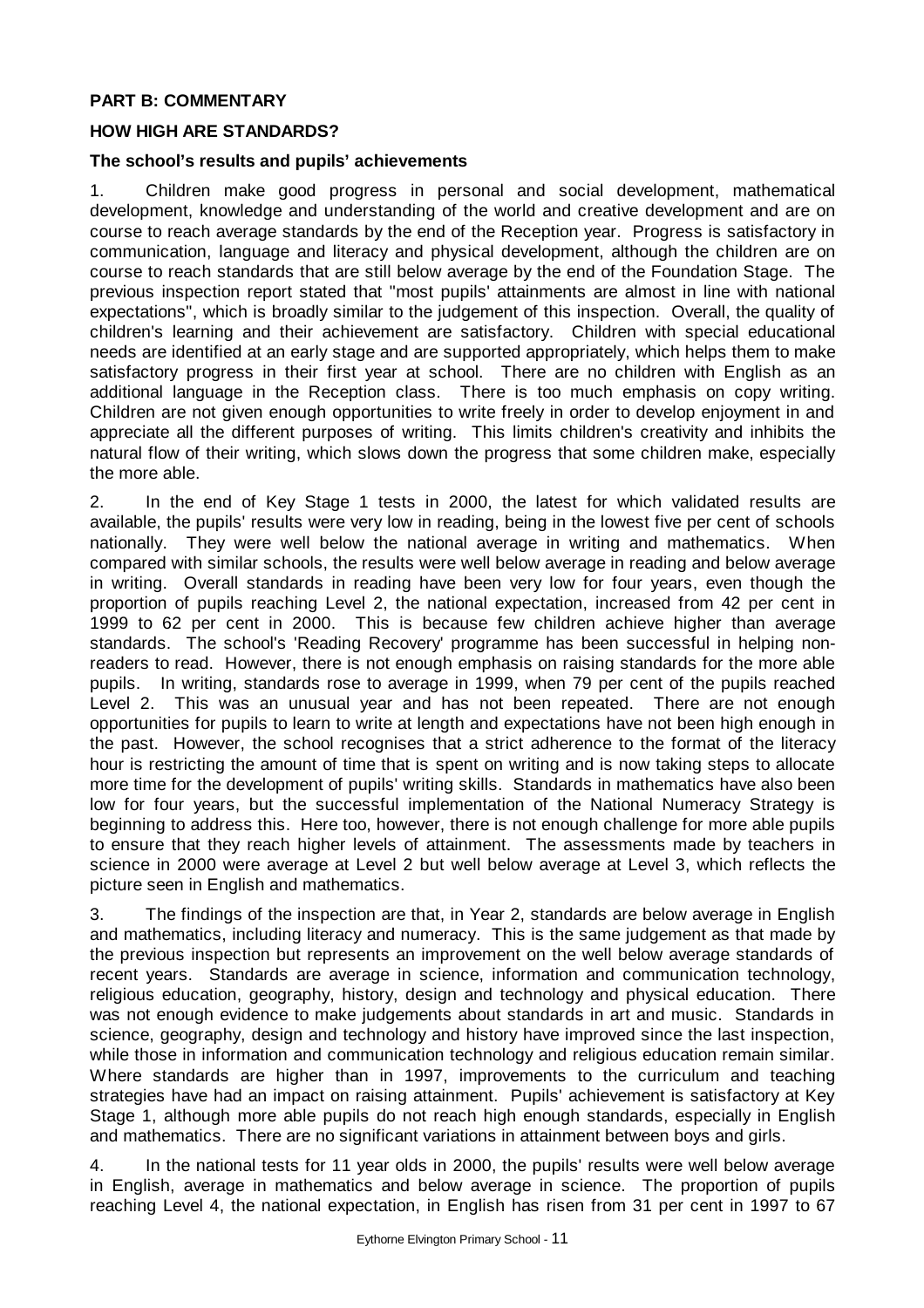per cent in 2000. In 2001, provisional results indicate that this fell back to 53 per cent. However, the numbers of pupils who take the tests are small and variations in percentages are not always significant. An evaluation of individual pupils' scores in 2001 indicates that they made satisfactory progress given their low scores at the end of Key Stage 1. However, pupils' attainment in writing is much weaker than in reading and this accounts for their low overall scores. The proportion of pupils achieving Level 4 in mathematics rose from 41 per cent in 1997 to 78 per cent in 2000, whilst in science it increased from 45 per cent in 1997 to 78 per cent in 2000. In recognition of these significant improvements, the school received an achievement award from the Department for Education earlier in the year. Provisional results of the 2001 tests show that this improvement was sustained in mathematics and increased further in science where 86 per cent of the pupils gained Level 4. However, in all three subjects, very few pupils achieved Level 5. Compared with schools that have a similarly high percentage of pupils eligible for free school meals, the school's results were average in English, well above average in mathematics and above average in science. Overall, the trend in the school's results over five years was above the national trend. The school exceeded its targets for the proportion of pupils to reach Level 4 in English and mathematics in 2000, but did not do so in 2001, especially in English, where there was a considerable shortfall. Its targets for 2002 are unrealistic given the very high proportion of pupils with special educational needs in the year group.

5. The findings of the inspection are that, in Year 6, standards are below average in English, including literacy, mathematics, including numeracy, science and history. Standards in writing are well below average. Pupils reach average standards in information and communication technology, religious education, geography, physical education and design and technology. There was not enough evidence to make overall judgements in art and music. Compared with the findings of the previous inspection, standards are higher in information and communication technology and in design and technology. This is because of improvements to the curriculum and resources, and increased expertise among teachers. Standards in other subjects remain broadly similar, except art and music where it was not possible to make comparisons. It should be noted that the present Year 6 consists of only 11 pupils, of whom nine are on the school's register of special educational needs. Three of these have significant levels of need. All of these pupils are making satisfactory progress. The achievement of pupils at Key Stage 2 is satisfactory overall, but there is insufficient challenge for more able pupils to allow them to reach their full potential. There are no significant variations in attainment between boys and girls.

6. An analysis of pupils' records shows that, in the past, achievement and progress have been inhibited by the high turnover of staff and the difficulties that the school has had in recruiting and retaining teachers. For example, the records for pupils in the present Year 6 show that for two years they did not make enough progress in English and mathematics. This coincided with a period of instability when the school had a number of temporary teachers and the pupils were taught by several different teachers during the course of a school year. The school now has a stable staff for the first time in several years. Three of the five class teachers have only been at the school for a year and a fourth for less than two years. They are working well together as a team to find ways of raising standards of achievement under the guidance of the acting headteacher and this positive approach is having a beneficial effect on the quality of learning for the pupils.

7. A significant factor which affects the school's performance in national tests is the proportion of pupils identified as having special educational needs, which, at 44 per cent, is well above the national average, and has been so since the previous inspection. Pupils with special educational needs make good progress towards achieving the targets in their individual education plans. This judgement shows an improvement since the previous inspection. Parents are generally pleased with their children's progress. Pupils make good progress in the basic skills of numeracy and literacy during daily lessons when they are given extra support by teaching assistants, teachers and the special educational needs co-ordinator. Some pupils have made sufficient progress to be removed from the register of special educational needs or to be placed in categories needing less support. This shows that the school's strategies are working effectively. A good example has been the success of the 'Reading Recovery' programme, which has been funded by a special grant and implemented by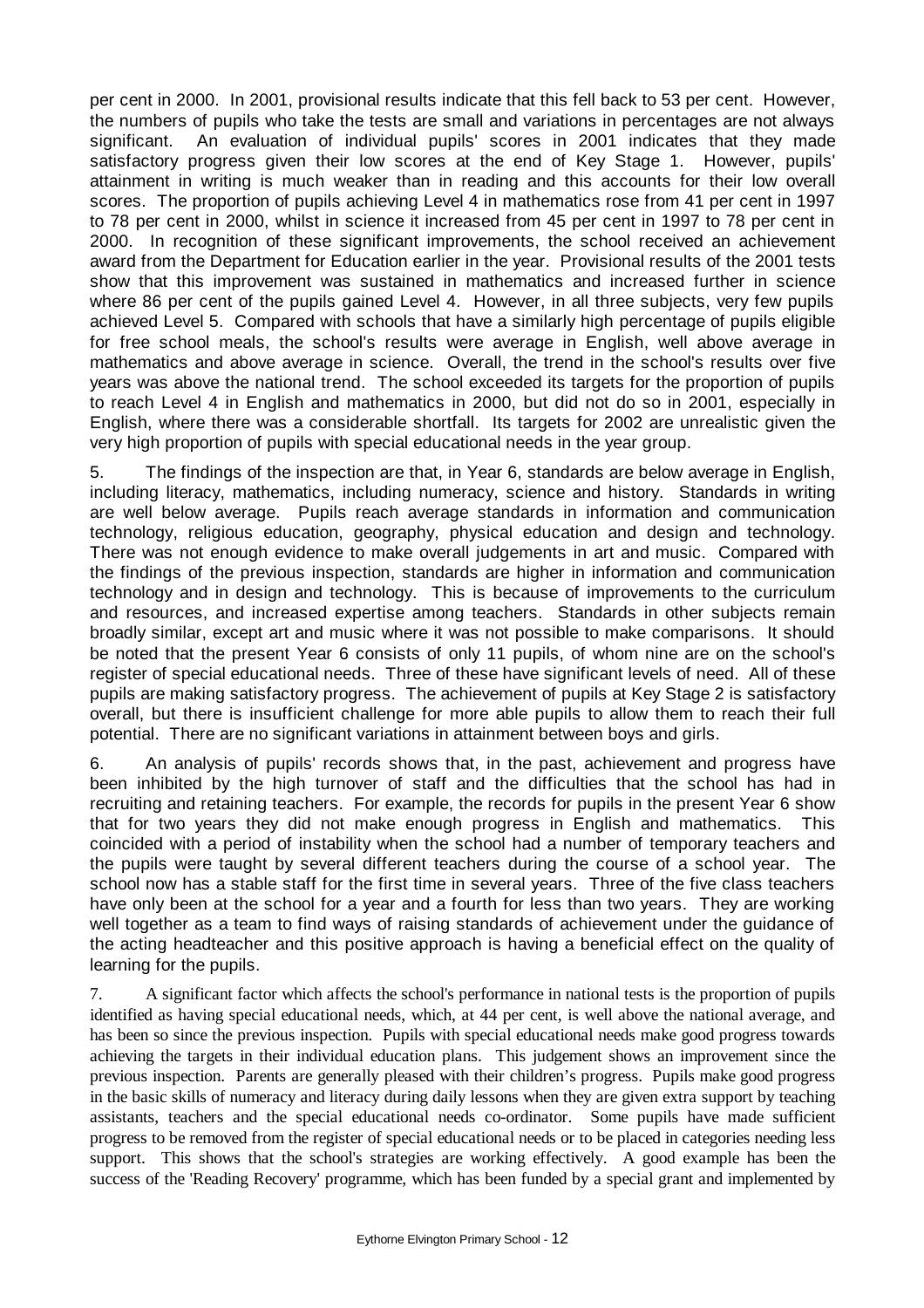an experienced part-time teacher. Records show that pupils have derived great benefit from this strategy in learning to read.

8. At the time of this inspection, there was only one pupil in school with English as an additional language. This pupil speaks English well, is achieving soundly and is on course to reach the standards expected of 11 year olds by the end of Year 6.

### **Pupils' attitudes, values and personal development**

9. Overall, whilst pupils' attitudes, values and personal development are satisfactory, this represents a decline in standards since the previous inspection, when they were found to be good. Evidence shows that the high turnover of staff since the previous inspection had an adverse effect on pupils' attitudes and standards of behaviour. New teachers are now working together well to establish a consistent and effective behaviour policy. As a result, pupils are enthusiastic about school and parents confirm that they want to come to school. They are interested in lessons and have satisfactory attitudes towards learning. Pupils with special educational needs show good attitudes to their work. Pupils' behaviour is satisfactory in a majority of lessons, during assemblies and at lunch. However, while pupils were at play, and during some lessons, examples of unacceptable behaviour were seen. A few pupils have emotional and behavioural difficulties that manifest themselves on occasions in unacceptable behaviour in lessons. Teachers and assistants have good strategies for dealing with this and minimise its effects on the rest of the class. There were two exclusions during the previous school year.

10. In most lessons, pupils listen attentively, follow instructions and settle quickly to the task given. However, there are occasions when pupils do not pay enough attention to what the teacher is saying. Some pupils in Years 1 and 2 have a tendency to call out and interrupt the teacher, and sometimes find it difficult to sit still and listen carefully. Most pupils concentrate hard and work well on their own or in groups, but some children lose concentration and motivation easily. When pupils are given the opportunity to work in groups, the majority share views and value each other's work. In a science lesson, pupils from Years 3 and 4 worked well together to investigate materials. Most unsatisfactory behaviour in lessons occurred during the whole class introduction when pupils were sitting together to listen to the teacher. Many find this difficult. During the rest of the lesson, when pupils are engaged in a variety of practical activities, behaviour is generally better.

11. Pupils are interested in the life of the school; most comply with school and class rules and know right from wrong. A minority of pupils do not comply with the rules and cause disruption. Adults handle this very well and limit the effects on others' learning. Most pupils are polite and courteous to adults, but some do not show the same consideration for each other and relationships between some pupils are quarrelsome. Pupils generally form orderly queues, wait their turn and open doors for others. Behaviour in the dining hall, during assembly and while pupils move about the school is good. Pupils and staff get on well together and this helps to create a positive learning environment. Most pupils form constructive relationships with each other and show concern and support for those with special educational needs. No examples of any oppressive behaviour, bullying, sexism or racism were seen during the inspection and the majority of pupils understand the impact of their behaviour on others.

12. Pupils handle resources sensibly and no examples of damage or graffiti were seen during the inspection. On outside visits, pupils are praised for their behaviour. As in the previous inspection, the inspection team found that pupils have limited opportunities to take personal responsibility, or to display initiative. However, some act as monitors and help in the classroom, and when they are given the chance to help and assist others, they accept the challenge. Children in the Foundation Stage make good progress in their personal and social development. They quickly learn how to behave well and form good relationships with adults and other children.

13. In the previous inspection, pupils' attendance was described as better than the national average. In this inspection, punctuality and attendance are unsatisfactory. Attendance overall is now lower than the national average. The school confirms that the most absences are for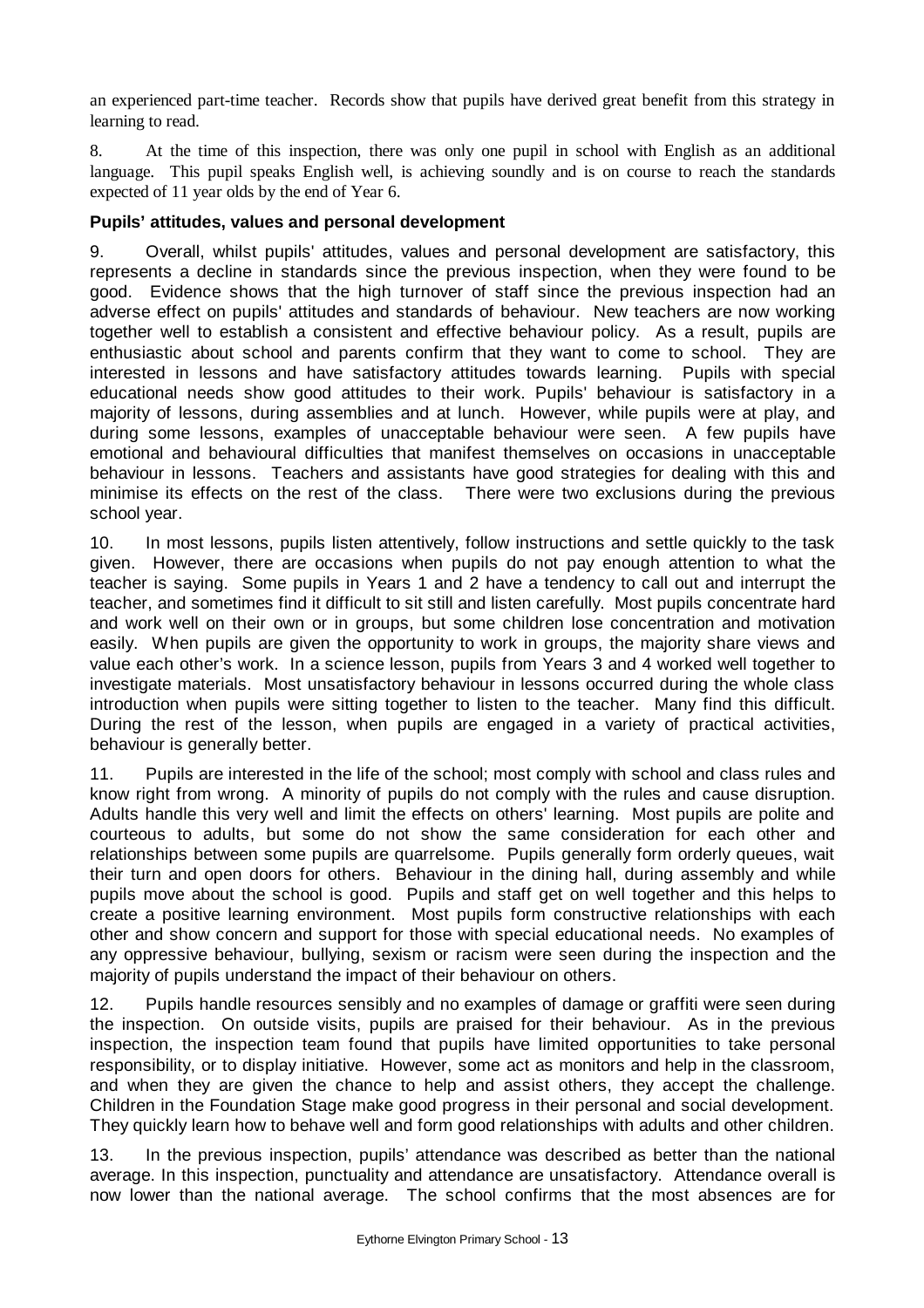medical reasons. The school involves the educational welfare service appropriately in improving the attendance of individual pupils. The registration of pupils at the start of sessions is handled efficiently and most pupils settle down promptly. However, a number of pupils arrive late for registration and this detracts from a smooth start to the day.

# **HOW WELL ARE PUPILS OR STUDENTS TAUGHT?**

14. The quality of teaching and learning is satisfactory overall and there are no significant variations between key stages or year groups. Just over half of the lessons seen were good and one was very good. There was no unsatisfactory teaching. This represents an improvement since the previous inspection when teaching was satisfactory in most lessons and good "in a few". There was also a small proportion of unsatisfactory teaching in the previous inspection. The quality of learning is also satisfactory overall. It was good in just over half of the lessons observed. A careful analysis of pupils' work that was completed during the previous school year shows that the quality of teaching was broadly satisfactory. However, it also showed that, across the school, there is too great a reliance on worksheets and insufficient challenge for more able pupils, which limit progress and impair the quality of learning for some pupils. Too few opportunities for independent learning and research are also factors that slow down pupils' progress. The relatively new staff have begun to address some of these issues under the guidance of the newly appointed acting headteacher.

15. A weakness identified by the previous inspection was that teachers' lesson plans did not show clearly what pupils were expected to learn or how work would be tailored to meet the needs of pupils at differing levels of attainment. This is much improved and teachers' planning is now good. All lesson plans show clearly what the teacher intends pupils to learn, and the activities planned are modified to suit the needs of different groups. However, in some lessons, the work provided for more able pupils is not demanding enough. This is often because pupils are presented with a format for recording their work in the form of a prepared sheet. Whilst this provides a useful framework for less able pupils, it does not allow more able pupils the freedom to use their capabilities to the full and often restricts their progress. In these instances, teachers' expectations of what pupils are capable of achieving are not high enough. Although teachers explain to pupils the purpose of a lesson, they do not always go back to it at the end of the lesson and encourage pupils to say if they have learned what they set out to do. Homework is used appropriately to support pupils' learning.

16. The high turnover of teachers in recent years had an adverse effect on standards of behaviour throughout the school which, in turn, affected the pupils' attainment and progress. Teachers have had to work hard to re-establish expectations of behaviour and, for the most part, are successful in maintaining quiet, calm discipline in the classrooms. This ensures that pupils are able to concentrate on their work without distraction, but where teachers have to keep stopping to remind pupils of the class rules about calling out, this breaks the flow of lessons.

17. The quality of teaching and learning for pupils in the Foundation Stage is satisfactory overall. No judgement was made by the previous inspection. The quality of teaching and learning is good in personal, social and emotional development, mathematics, knowledge and understanding of the world and creative development, and satisfactory in communication, language and literacy and physical development. During this inspection, six lessons were observed in the Foundation Stage. Three lessons were good and three were satisfactory. The Reception teacher takes the class for four days and the co-ordinator for special educational needs teaches the class on one day each week. They plan closely together to ensure continuity and consistency for the children, but their teaching styles vary. Some children did not respond well to the change of teacher during the inspection. Planning is good and shows clearly what children are expected to learn in each lesson and weekly planning makes very effective links between all areas of learning. For example, as part of their topic on *Goldilocks and the Three Bears,* children acted out the story in role-play, matched differently sized bowls to the three bears in mathematics and made models of the bears' cottage. There are not enough opportunities for children to develop their writing skills by writing unaided for different purposes. There is a strong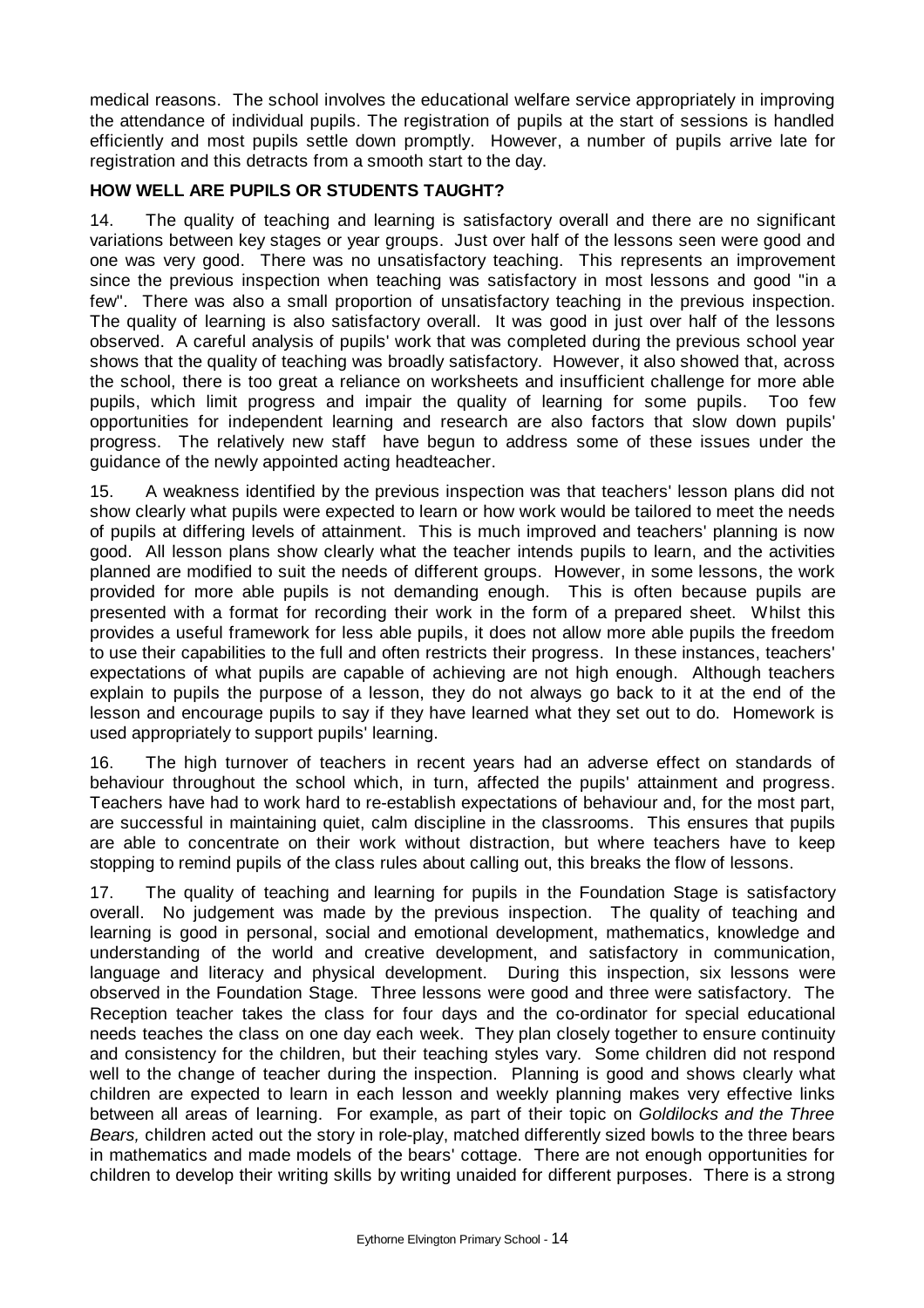emphasis on developing pupils' personal and social skills, which is done well and enables them to make good progress in this area of learning.

18. At Key Stages 1 and 2, the quality of teaching and learning is satisfactory and enables pupils to make suitable progress. No clear judgements about the quality of teaching in each key stage were made by the previous inspection. During this inspection, 12 lessons were observed at Key Stage 1. Teaching was very good in one, good in five and satisfactory in six. At Key Stage 2, 15 lessons were seen of which nine were good and six were satisfactory. Overall judgements of the quality of teaching take into account the pupils' work that was completed during the previous year as well as the lessons observed during this inspection. At both key stages, the quality of teaching is satisfactory in all subjects, including literacy and numeracy, although aspects of these are not done well enough. In English, there are not enough opportunities for pupils to write at length, partly because of an over-reliance on worksheets, and partly because of the lack of flexibility in the way the literacy hour is implemented. Literacy skills are not developed sufficiently in other subjects, such as history and science. Teachers do not develop pupils' independent learning enough, including research skills. Too often, pupils copy out text from a worksheet without writing it in their own words or extracting from it key pieces of information. In mathematics, there is not enough emphasis on developing quick mental strategies or on using and applying mathematical skills and knowledge in problem solving situations. In science, pupils often undertake investigations and experiments, but these are mainly directed by the teacher and pupils have too few opportunities to devise their own or suggest ways of finding out the answer to scientific questions.

19. Features of the good teaching included good planning with clear objectives for the lesson, and activities that were designed to meet the needs of different groups of pupils in the class. Effective teaching methods motivated and inspired pupils to do their best and a brisk pace moved the lesson along and enabled pupils to learn effectively. A good example was a literacy lesson for pupils in Years 5 and 6, in which pupils were comparing different types of play script. They had previously read the witches' scene from *Macbeth* and had explored the archaic language, which many found difficult to comprehend. They then went on to read an extract from a modern play script, which was a 'spoof' science fiction script with elements of *Star Trek* and *Star Wars.*  The choice of text was very appropriate and captured the attention of both boys and girls as they each took parts, reading from an overhead transparency. As they gradually became engrossed in the script, the pupils began to enjoy themselves, appreciating the humorous allusions to other 'sci-fi' characters and situations. The teacher encouraged expressive reading and modelled this for the pupils where necessary, which helped them to improve their own use of expression. Subsequent tasks provided pupils with word and sentence work to improve their spelling and understanding of grammatical structures and conventions. A part-time teacher provided valuable additional help for a group of pupils who had been identified as under-achieving in writing.

20. Where teaching is satisfactory, as it was in just under half of the lessons observed, although teachers' planning is good, it is often the pace of lessons that slows down learning. In some lessons, the teacher talks for too long and pupils become restless and inattentive. In others, the teacher dominates the introduction to the lesson and does not give the pupils enough opportunity to contribute ideas or ask questions. Sometimes, the teachers' questions are not open-ended but demand simple one word answers, which do not extend pupils' ability to think for themselves or develop their speaking skills, which for many are weak. In some lessons, pupils' listening skills are underdeveloped, and many sit passively while the teacher talks because they are not sufficiently motivated or inspired by the lesson.

21. The quality of teaching for the very high proportion of pupils with special educational needs is good and promotes good progress for these pupils. Teachers' planning focuses well on pupils' needs and the targets in their individual education plans are clear and realistic. Targets are planned in small, achievable steps to encourage these pupils and give them confidence. Consequently, pupils make good progress in their learning of basic skills. Teaching assistants provide good support in lessons, actively taking part in whole class sessions and individual or small group activities, especially in the literacy and numeracy hours. Teachers' planning folders contain copies of pupils' individual education plans and these are used well to plan lessons and activities for them. The co-ordinator for special educational needs withdraws pupils from some lessons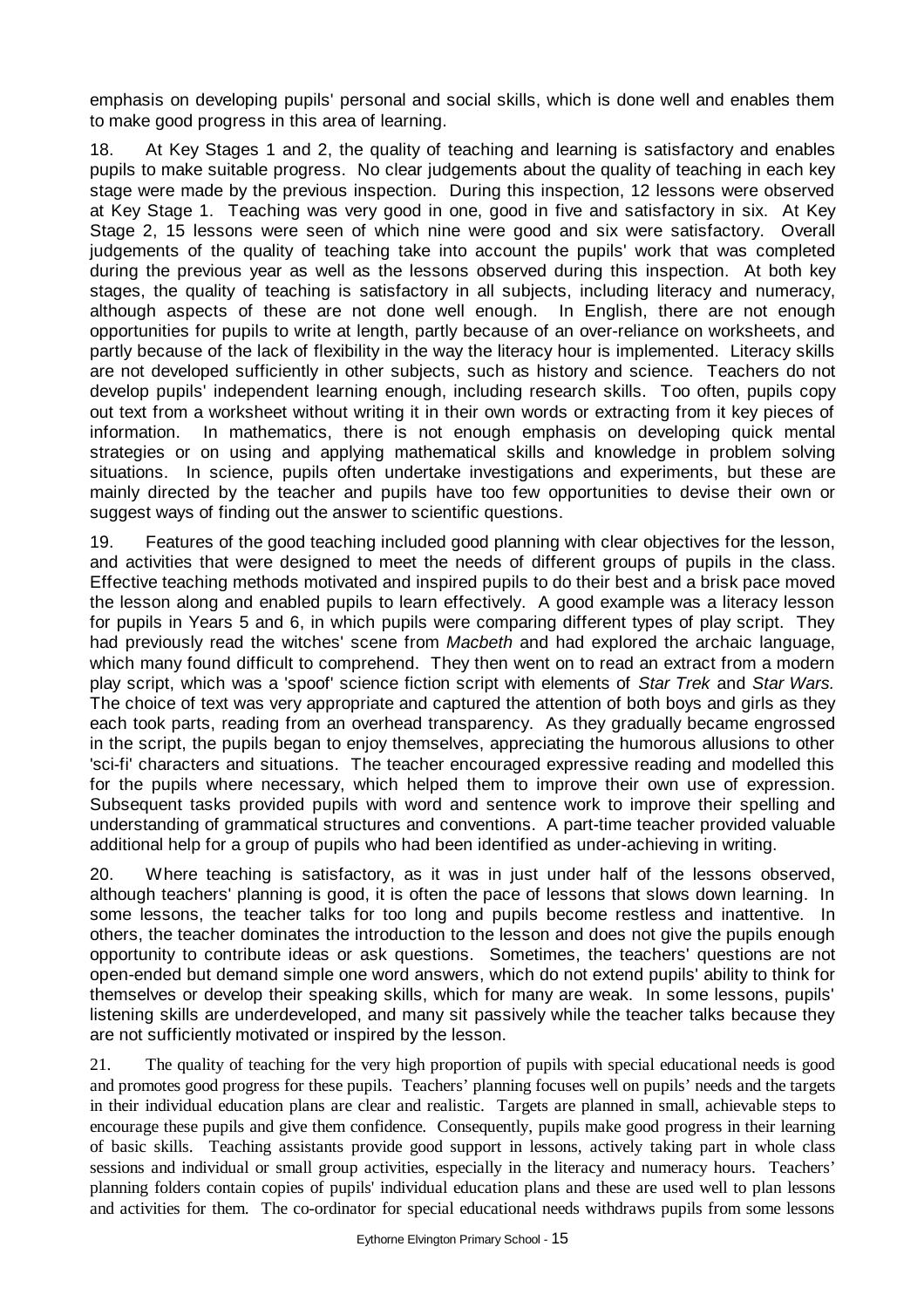for specific help to meet their targets. This is well planned and organised to fit in with class lessons so that pupils do not miss other areas of the curriculum. Pupils are fully included in the introduction to lessons, where they receive effective support from teaching assistants who help them to be involved and make contributions to the lesson. The school employs an additional part-time teacher to support pupils with special educational needs and give them additional tuition in basic reading and writing skills. She has successfully implemented the 'Reading Recovery' programme, which has enabled a number of pupils to learn to read, and is carrying out detailed assessments of other pupils to enable effective strategies to be put in place to meet their needs.

# **HOW GOOD ARE THE CURRICULAR AND OTHER OPPORTUNITIES OFFERED TO PUPILS OR STUDENTS?**

22. The curriculum fully meets the requirements of the National Curriculum at both key stages and is broad and balanced. All statutory requirements are met, including the provision for religious education. A daily act of collective worship is carried out at the beginning of each day, in the form of a whole school or key stage assembly. The school is successful in offering a wide range of appropriate opportunities for pupils of all ages to interest and motivate them. However, some more able pupils are not always appropriately provided for and this was the case during the previous inspection. All other issues raised in the previous inspection report regarding, "the improvement of curriculum planning to consistently include clear learning objectives and desired outcomes", have been fully addressed.

23. The school has implemented the National Literacy Strategy in all classes, and this is helping to improve the development of pupils' reading skills and their appreciation of different styles of literature. However, standards in writing remain low because the school has not modified the strategy to allow sufficient time for pupils to develop the ability to write at length. The school has successfully implemented the National Numeracy Strategy in all classes and this has partly been responsible for the rise in standards of attainment in mathematics in most year groups in the school. The school's strategy has not had the effect of fully raising standards in mental mathematics and numeracy.

24. The Foundation Stage curriculum is well planned in accordance with national guidelines. It offers children in the Reception year an appropriate range of activities and experiences, which help to develop their confidence, skills, knowledge and understanding in most areas of learning. There are good opportunities for children to learn through carefully structured play, which also allows them to make choices and to become independent in their learning. However, the lack of a suitable outdoor play area and large equipment limits the development of children's physical skills.

25. The provision of extracurricular activities is satisfactory which is similar to the judgement of the previous inspection. These include a gymnastics club for pupils in both key stages, a soccer club open to both boys and girls, organised and run by the school site manager, and a weekly Spider Club for pupils in Years 3 to 6, all of which are well supported. Visitors to the school and educational visits are important and regular features of the curriculum, especially in history, geography and science, and these provide a rich variety of experiences for all pupils.

26. Curricular provision for pupils with special educational needs is good. Individual education plans are comprehensive and appropriate to the needs of each pupil, and they are reviewed regularly. Targets include goals for literacy, numeracy and behaviour. These targets are set in small steps in order to give pupils the confidence to achieve their learning goals. The needs of pupils with statements of special educational needs are well met and their annual reviews provide a good focus for further improvement. Pupils are not withdrawn from other subjects like physical education, music, art and design technology so that their entitlement to the whole curriculum is not compromised. The school ensures that all pupils with special educational needs take a full part in all aspects of school life including visits and extra curricular activities, to enhance their social, spiritual and cultural knowledge, understanding and skills.

27. The school has addressed the issue relating to equality of opportunity that was identified in the previous inspection with regard to classes that contain pupils in two year groups. Curricular planning has been improved to take account of this and there is now a two-year cycle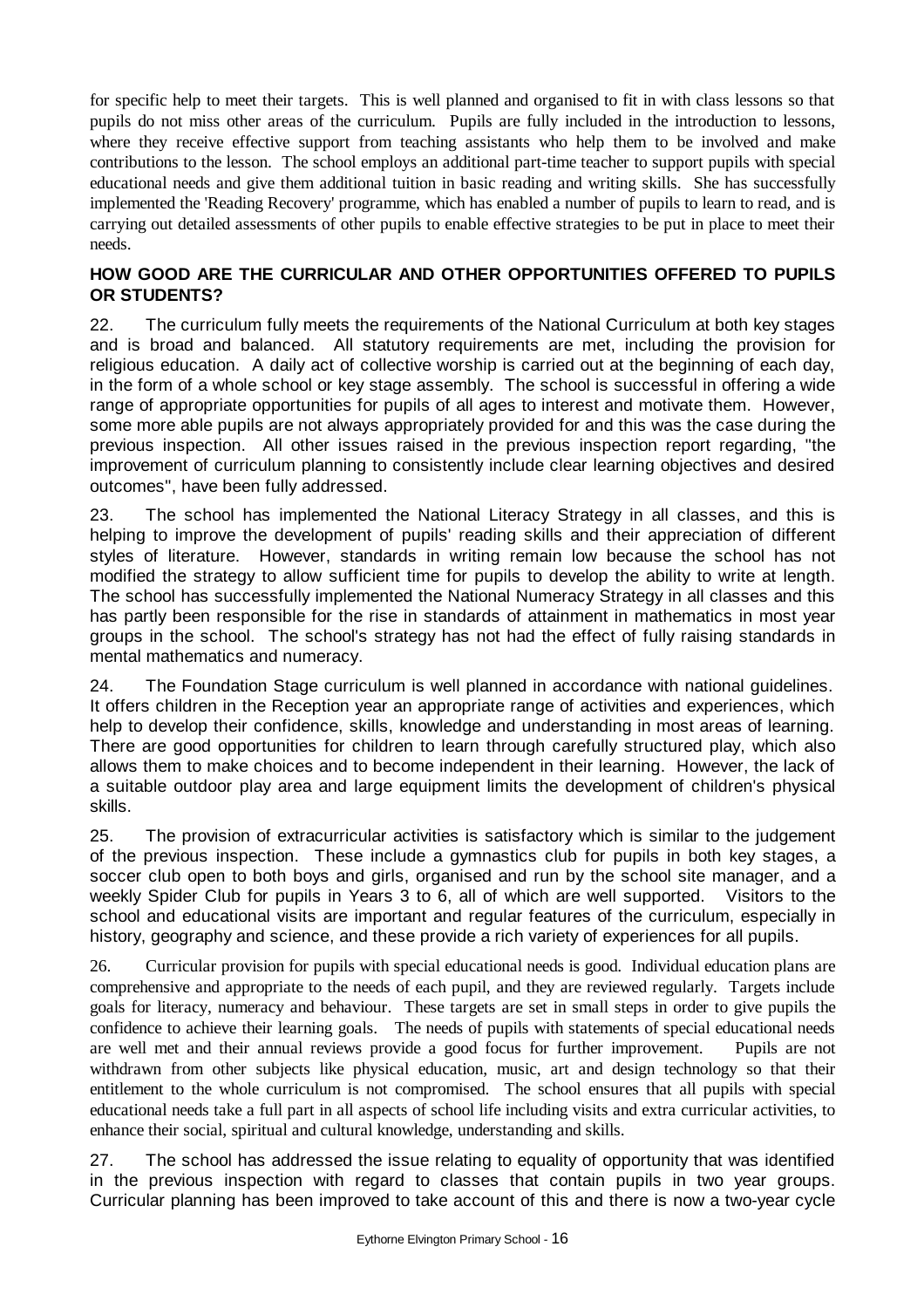of topics that ensures that pupils do not repeat the same work and cover the required curriculum appropriately. Although this has improved equality of opportunity for all pupils, the curricular provision for more able pupils is not sufficiently demanding to ensure that they receive enough challenge and make good progress. Consequently, these pupils do not always reach their full potential.

28. Personal, social and health education is promoted satisfactorily in the school. Although arrangements are not co-ordinated through a whole school policy, the lessons the pupils experience are appropriate to their needs. The pupils are made aware of the dangers of drugs in line with the school's drugs education policy and receive appropriate sex education for their ages in science and health education lessons. When health education is taught to the children, health professionals come into school to support these lessons. The benefits of a healthy lifestyle are emphasised and the pupils are instructed in personal and road safety. Assembly themes reflect social and moral aspects of life and teachers use circle time to focus on making appropriate choices and improving pupils' life skills.

29. The local community contributes satisfactorily to pupils' experience and learning. The school is used by local organisations and visitors are welcomed into the school and to assemblies. Pupils are involved in the local Flower Festival and the social events that are successfully organised by the 'Friends Association', which has raised large sums of money for the school. There are effective links with the village church and local businesses, which have enriched the curriculum. A close link with a large pharmaceutical company enriches science teaching in the school and helps to enhance the resources that are available to the pupils. Good relationships with partner schools help significantly when pupils transfer from one stage of education to another. There are strong links with the pre-school group and the after school club, both of which use the school premises. There is also good co-operation with the secondary schools to which pupils transfer. Local secondary schools have provided support for information and communication technology and science that have successfully enriched the curriculum. The school's sports teams compete against other local primary schools.

30. Pupils' improving behaviour and their generally positive attitudes towards their work are founded on the school's provision for their spiritual, moral, social and cultural development. The judgement of this inspection is that provision is satisfactory overall which is similar to the findings of the previous inspection.

31. Provision for pupils' spiritual development is satisfactory. The daily act of collective worship forms an integral part of pupils' spiritual development and follows themes such as sharing and friendship, which are also closely related to moral and social development. A lighted candle and classical music playing softly in the background as pupils enter the hall help to create a spiritual atmosphere before the assembly begins. Worship is mainly Christian, but other world religions such as Judaism and Islam are acknowledged and taught in religious education lessons. In a whole school assembly, the topic was 'Friendship' and pupils were invited to reflect on what makes a friend and the reason particular pupils are friends. Later in the week, in a Key Stage 1 assembly, the teacher asked, "How do you feel when you are playing with your friend?" and pupils from Years 1 and 2 and the Reception class were invited to tell the rest of the assembly about their special friends. 'Circle times' are also used also effectively to encourage pupils to reflect on various aspects of their lives. In a religious education lesson, the teacher used the story of *The Good Samaritan* to encourage pupils to, "think of a time when you have helped someone". Several examples of pupils' poetry displayed around the school reveal a spiritual dimension, as in the 'Colours of Day' display, and in particular, the poem entitled 'The Rainbow'. The recently built 'Millennium' garden, with its quiet areas, provides a focus for peace and reflection. However, few examples were seen of teachers developing in pupils a sense of awe and wonder, especially in subjects such as art, music, science and literature.

32. The school makes good provision for the pupils' moral development. There are clear expectations of high standards of behaviour, which are displayed in the numerous notices about behaviour around the school. The environment inside the school is reasonably calm, and adults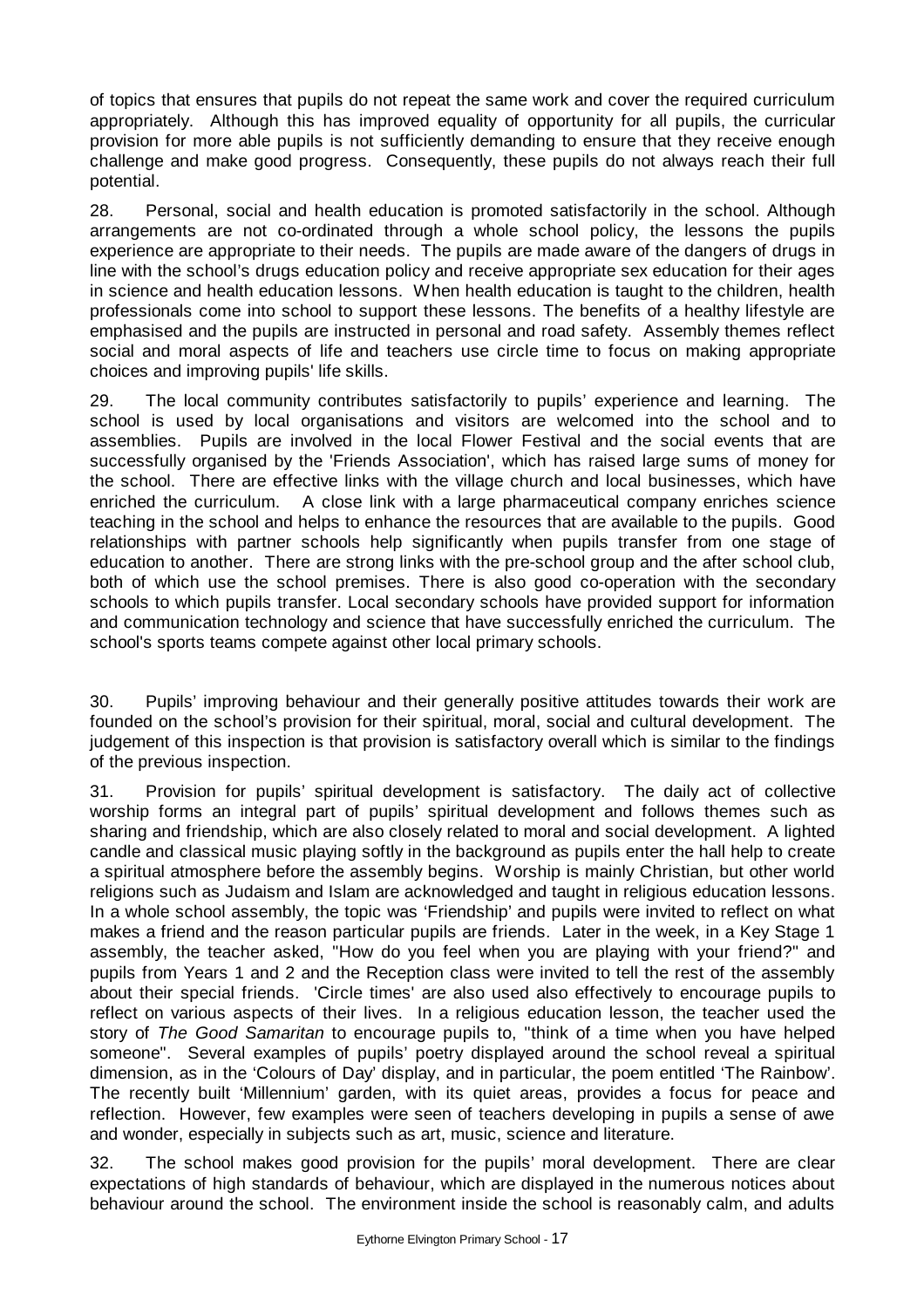praise and reinforce examples of good behaviour and attitudes to work. Pupils have a clear understanding of right and wrong at levels appropriate to their age and this is mainly developed through school assemblies, religious education lessons and circle times. For example, in the lesson about *The Good Samaritan,* pupils were encouraged to discuss the good and bad people in the story while the teacher used stick puppets to illustrate the characters. The school uses a number of reward systems; for example, points are awarded when a pupil achieves an agreed target. For co-operation with others in the classroom or play areas, tickets are awarded and there is a weekly draw for a small prize. Achievements by the whole class are also rewarded as the class receives a special treat when a target is reached. Certificates are presented in assembly to pupils who have made good progress in their work or behaviour during the week. All adults act as good role models for pupils and the consistent and caring way in which issues are dealt with promotes pupils' appreciation of tolerance and fair play. Pupils show a keen awareness of their responsibility towards property and the environment both inside the school and in the grounds.

33. There is also good provision for pupils' social development and most parents agree that the school is helping their children to become mature and responsible. The school has a welcoming ethos, pupils form constructive relationships with each other and with adults, and all adults in the school provide good role models to develop pupils' social skills. Pupils with special educational needs are integrated well into all aspects of school life including extracurricular activities. Pupils are encouraged to relate to others and take responsibility for their own actions. In lessons, appropriate opportunities are offered in class for pupils to work collaboratively, for example, in the dance session based on West Side Story performed by Year 5 and 6 pupils in groups of eight or four. In a Year 3/4 mathematics lesson on shape and space, pupils worked well together to construct three dimensional shapes like cubes and cuboids. The many functions arranged by the school to promote the social development of its pupils include participation with staff in 'Red Nose Day', a Fantasy Fair and Christmas Fayre, class parties, Autumn games and disco and a Valentine's Disco.

34. The provision for pupils' cultural development is satisfactory. British and western cultures are promoted well through subjects such as literacy, history, art and music. Pupils are made aware of the contributions of ancient civilisations, such as Greece and Egypt, and of the impact on people caused by the Second World War. Tudor and Victorian history is studied to give pupils an understanding of the way people lived in the past in British society. Pupils are introduced to the works of several composers in their music lessons and daily assemblies. Pupils from Years 4, 5 and 6 have visited the Marlowe Theatre in Canterbury to see the musical *Oliver* and pupils in Years 5 and 6 went on a trip to London to visit the Science Museum and to see the musical *Cats.* Pupils learn about different faiths and cultures in religious education lessons and this helps them to appreciate the richness and diversity of other cultures. However, the provision for study of a variety of cultures in art, music and literature is relatively under developed. There is also limited opportunity in the curriculum for pupils to recognise and celebrate the multicultural diversity of their own country.

# **HOW WELL DOES THE SCHOOL CARE FOR ITS PUPILS?**

35. The school continues to provide satisfactory care for its pupils, as at the time of the previous inspection. Adults care for and get to know pupils well. The information kept on each pupil is detailed and comprehensive, so that members of staff know pupils and their medical and personal needs very well. External agencies, including the educational welfare service, health professionals and social services, support the school effectively in providing appropriate care for pupils.

36. The school identifies and deals with any hazards found on site, and health and safety checks and inspections are undertaken regularly. There is a detailed health and safety policy, but there are some administrative weaknesses in the provision. Despite these, the school provides a safe learning environment. A member of staff is trained to administer first aid and procedures are satisfactory.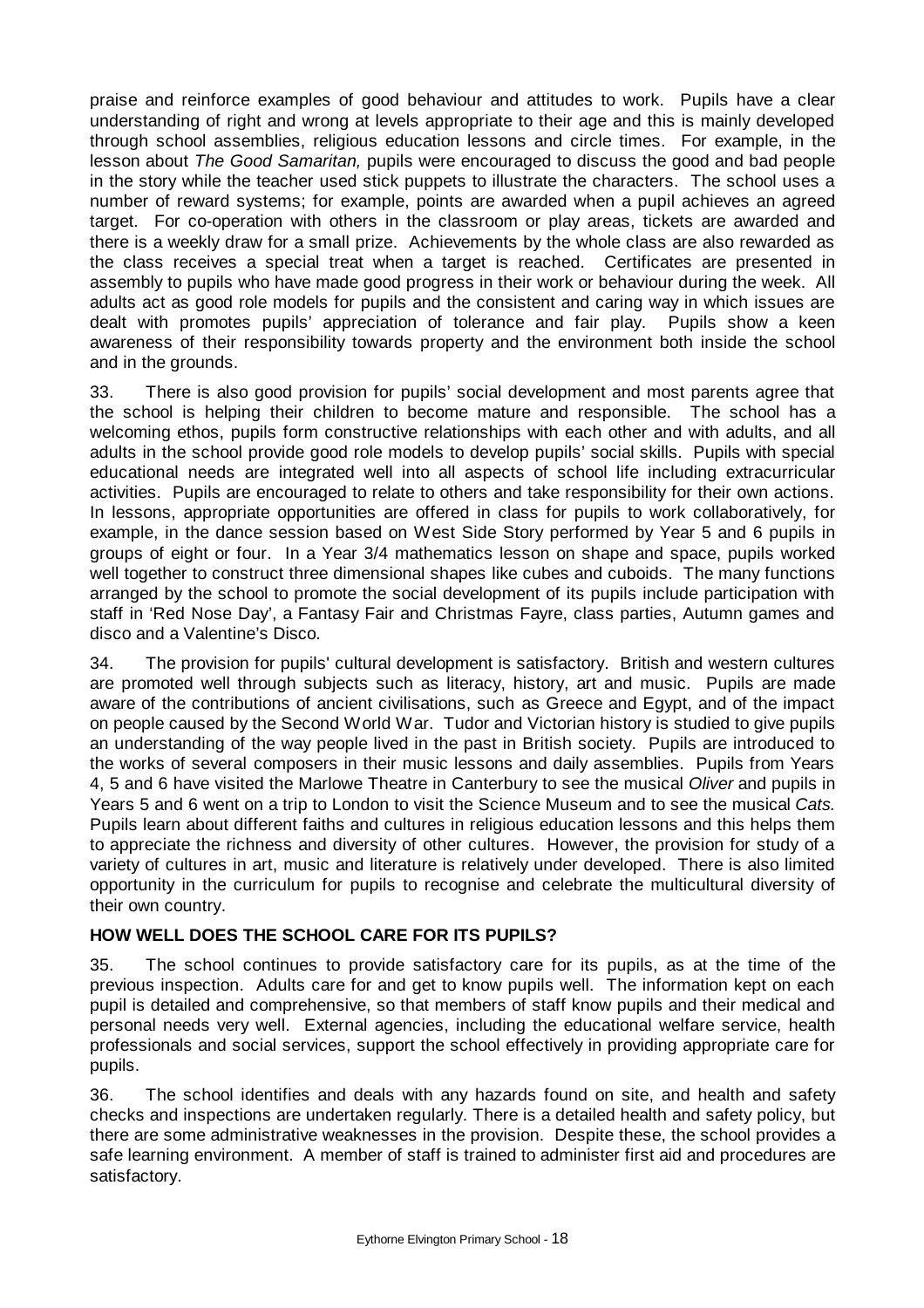37. The school's policy and procedures for child protection follow the guidelines of the local committee for the protection of children. The headteacher is the designated person responsible for child protection and other members of staff understand well the school's arrangements and procedures.

38. The school has effective procedures for monitoring and promoting good behaviour. It is good at monitoring and eliminating oppressive behaviour. Parents and children confirm that the children feel safe in the school. Parents also confirm that there are few incidents of bullying or racism and, if any incidents of bullying occur, the school deals with them speedily and sensitively. Staff have worked together well to develop consistency in their approach to dealing with unacceptable behaviour. This has resulted in improvements in pupils' behaviour over the past year.

39. Children in the Foundation Stage also receive good levels of care when they start school. They are invited into school before they start to prepare them and help them to settle quickly. Arrangements for starting school allow children to adapt to their new environment gradually and are flexible enough to take account of their individual needs.

40. The care and support of pupils with special educational needs are good. Teachers and support assistants know the pupils they work with well. There are good procedures for the early identification of pupils with special educational needs which arise from good communication with the pre-school on site. Once pupils' needs are identified, appropriate arrangements are made for the regular review of their progress. There is good liaison with outside agencies, including the educational psychologist, speech and language therapist, welfare officer and behaviour specialist, who provide valuable support. Detailed records are kept of pupils' progress in relation to their targets.

41. The school's monitoring of attendance is satisfactory, but it has not been successful in improving pupils' punctuality and attendance. The school complies with statutory requirements for registration and the coding and the recording of attendance. The educational welfare service supports the school well and confirms that the school meets its responsibilities well and has worked with the service to improve individual pupils' attendance.

42. There are good procedures for monitoring and promoting good behaviour. Through the hard work and dedication of the staff and the application of appropriate rewards and sanctions, most lessons, assemblies and lunchtimes take place without incident. However, instances of unsatisfactory behaviour do take place in a few lessons and during playtimes. The impact of these incidents is quickly limited by the prompt actions of the staff.

43. Teachers have good knowledge of pupils' needs and work hard on the children's personal development. 'Circle time' is used effectively and the teachers emphasise pupils' responsibilities for their own well-being and health and safety. However, there is no whole school plan for the coordination of personal social and health education. As in the previous inspection, pupils are given too few opportunities to take responsibility or to use their initiative. They are not able to influence school affairs and are given few opportunities to take responsibility for their own learning. This aspect is unsatisfactory.

44. The monitoring and support of pupils' academic performance and personal development is unsatisfactory, overall. Careful analysis of internal and national end of key stage and year group tests, in English, mathematics and science, has led the school to identify weaker areas and those which require further emphasis. However, this work has been interrupted by frequent changes of staff. The results of the baseline tests in Reception and pupils' end of Key Stage 1 national tests are used to start tracking the attainment and progress of all pupils in numeracy and literacy. These assessments are used appropriately to identify children that are likely to need additional help, but those with above average ability are not always identified. Although the tracking documents are comprehensive they have not been used for accurate target setting or predicting individual pupils' progress to in order to plan their future work. Class teachers and subject co-ordinators are not sufficiently involved in setting targets for pupils or tracking their progress.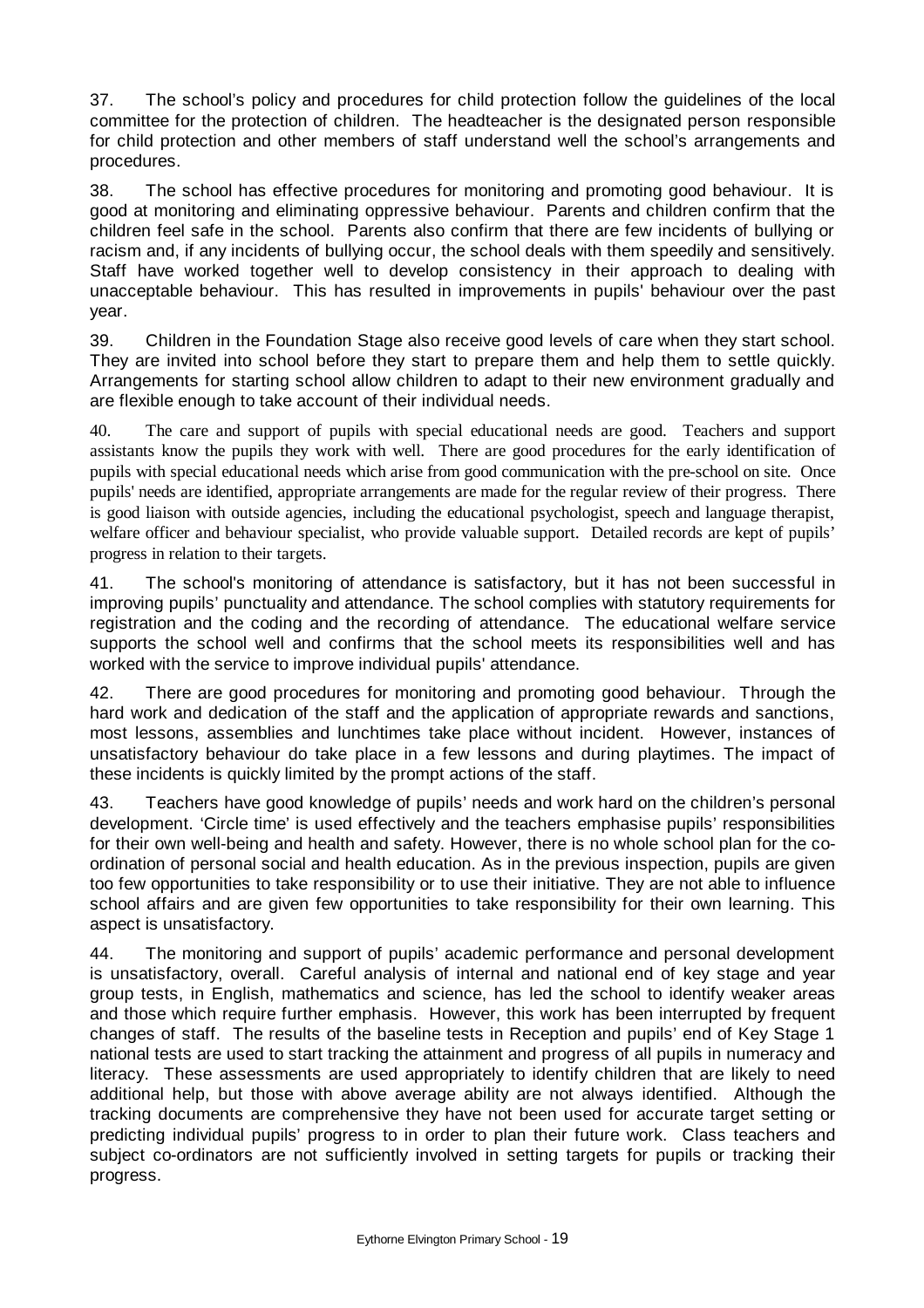45. The school has sound procedures for assessing pupils' attainment and progress in English, mathematics, science and information and communication technology including national standardised assessment tests at the end of each key stage, continuous teacher assessment and standardised tests and tracking documents for individual pupils in numeracy and literacy. Assessment in all subjects is carried out using the Qualification and Curriculum Authority's guidelines. Children in the Reception class are assessed soon after they start school and at the end of the Reception year to ascertain progress. This progress is assessed in line with the national Early Learning Goals for the Foundation Stage. At the end of each academic year, all teaching staff use the information from their records to assess how pupils have progressed through the National Curriculum levels of attainment. This information is used to plan the allocation of classroom assistants and learning support time for individual pupils, especially those with special educational needs, to raise their standards of attainment.

46. All class teachers have assessment folders for individual pupils containing records of their academic progress in all subjects, but this system is unwieldy and requires teachers to search through large amounts of paperwork to find relevant information. Appropriate notes are sometimes made in teachers' lesson plans on pupils' social and personal development and on individual education plans for pupils with special educational needs. These are then considered when planning work and the use of classroom support. In the Reception class, there are good arrangements for children to be assessed in relation to the Early Learning Goals and other aspects of their development, including their social behaviour and attitudes to learning. The key issue from the previous inspection concerning the more efficient use of assessment information in order to plan for pupils' next steps in learning, has not been satisfactorily resolved in English and mathematics. Also the key issue to provide tasks that are clearly matched to learning objectives and pupils' abilities has not been addressed with regard to more able pupils. Teachers have had few opportunities to compare pieces of work and agree on the criteria for achieving each level in the National Curriculum.

# **HOW WELL DOES THE SCHOOL WORK IN PARTNERSHIP WITH PARENTS?**

47. Parents' views of the school are mainly positive, although only seven parents attended the pre-inspection meeting with the registered inspector and only 41 returned their questionnaires. The school provides parents with good quality information. This represents an improvement since the last inspection.

48. The impact of the parents' involvement on the work of the school is satisfactory. The Friends' Association raises money to purchase materials and resources for the school and organises social events. Parents are invited to attend assemblies, performances, social and curriculum events, briefing meetings and parents' evenings. Few parents were seen helping in school during the inspection and there are no strategies to develop this aspect of their involvement or to find out ways of attracting parents into school.

49. The information provided for parents is good. They are given information about work that can be done at home, and they receive newsletters and day-to-day class and school information. Parents have opportunities each term to discuss their children's progress with teachers and these are greatly appreciated. Parents feel that the information in pupils' annual reports is detailed, accurately describes their children, and gives useful information about achievements in each subject. The inspectors agree with these comments, but find that reports do not consistently include information on how pupils can improve and make further progress. The school's documentation for parents fulfils most statutory requirements, other than the governors' Annual Report to parents which has a number of omissions.

50. Parents of pupils with special educational needs are involved well in their child's support through annual reviews, individual education plans, end-of-year reports and regular parents' evenings. They are informed as soon as the school has concerns and are consulted in all procedures. Parents are then kept aware of the school's targets for their child and most parents are willing to be involved in the setting of these targets and regular reviews of their child's progress. Part of the special educational needs co-ordinator's time is set aside for consultation with parents.

# **HOW WELL IS THE SCHOOL LED AND MANAGED?**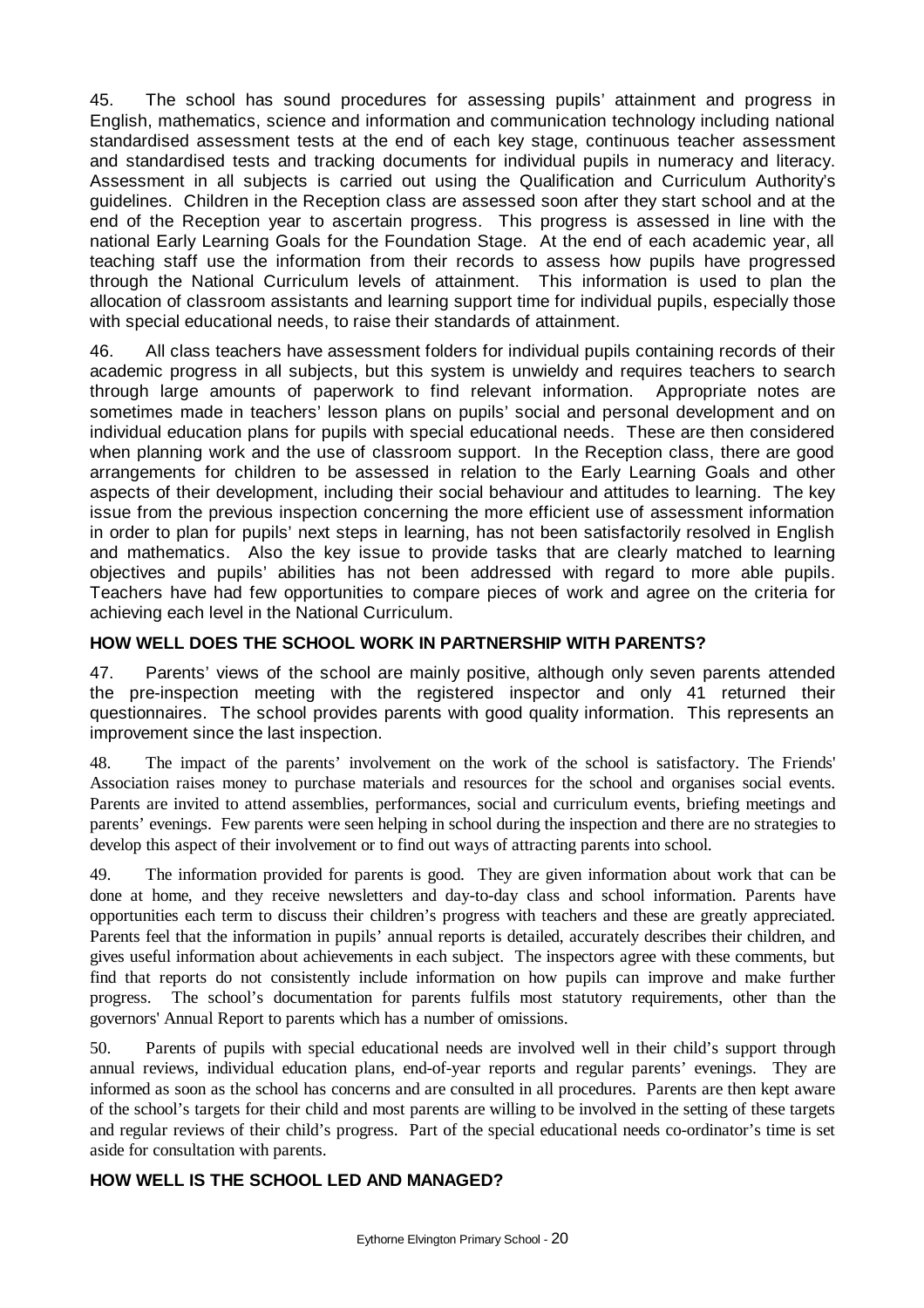51. The leadership and management of the school are satisfactory. No clear judgement was made by the previous inspection. At the time of this inspection, an acting headteacher had been in post for three weeks, pending the appointment of a new headteacher for the spring term 2002. The school has five class teachers, four of whom were appointed less than two years ago. A sixth teacher carries out the duties of co-ordinator for special educational needs three days a week and teaches in the Reception class one day a week. Over the past three years, there has been a considerable turnover of teachers, which has affected every class, in some cases resulting in pupils having several different teachers during the course of a year. Difficulties in recruiting and retaining staff have inevitably affected the pace of improvement in the school since the previous inspection. They have also affected the quality of leadership and management as there has been little continuity in the co-ordination of different subjects. The acting headteacher, who has been seconded from another school, is providing good leadership for this school until a new headteacher can be appointed. She has quickly established a positive rapport with the staff and is working alongside them to address some of the issues they have identified for improvement, such as the quality of pupils' writing.

52. The school has made a satisfactory improvement since it was last inspected. There has been a significant increase in the proportion of pupils who attain average standards in the national tests at Key Stage 2, although results at Key Stage 1 have not improved. The quality of teaching has improved, though evidence shows that this was not the case during the period of high staff turnover. There has been a good improvement in curricular planning. Teachers now clearly state what pupils are expected to learn and plan activities to match these objectives. Every subject has a comprehensive policy and scheme of work, which takes good account of pupils from the same year group who are in different classes. However, some policies, such as that for English, have not been modified to reflect changing needs, and most are lengthy and detailed, making it difficult for new teachers to absorb quickly and implement the guidance they give.

53. Frequent changes of staff have prevented the efficient management of the curriculum by subject co-ordinators, whose main task has been to check resources and ensure that each of their subjects has sufficient books and equipment to enable teachers to implement the scheme of work. This they have done well. However, their role in monitoring the curriculum, standards and the quality of teaching and learning remains underdeveloped, as at the time of the previous inspection. Most of this work was done by the previous headteacher with the assistance of Local Education Authority advisers. The school has made good use of this external advice to identify areas for development and provide practical support for new and inexperienced teachers. Evidence shows that this has had a good impact on improving the quality of teaching and learning in the school during the past 18 months. The school has a satisfactory capacity to continue to improve because of the enthusiasm and commitment of the staff and the strong but sensitive leadership of the acting headteacher.

54. There is much evidence to show that the previous headteacher carried out regular observations of all teachers each term. The science co-ordinator, who is an experienced teacher, also monitored the quality of teaching and learning throughout the school during the past year and identified areas for development, such as the need to give pupils more opportunities to make suggestions about and devise their own investigations. Analysis of the school's results in national tests focused predominantly on the percentage of pupils achieving Level 4 in Year 6 and failed to highlight the lack of higher achievers. Nor did it focus sufficiently on Key Stage 1, or analyse the reasons for the lack of improvement in pupils' writing skills. There has clearly been a strong emphasis on provision for the high proportion of pupils with special educational needs, but insufficient attention has been given to the attainment of other groups of pupils. For instance, there is no evidence that boys' and girls' performance has been closely scrutinised or compared.

55. At present, the delegation of management responsibilities is unsatisfactory and does not enable effective co-ordination of the curriculum. For example, the special educational needs coordinator, who works four days a week, also holds responsibility for English and mathematics, which is a very heavy workload alongside other teaching commitments. As a result, she has no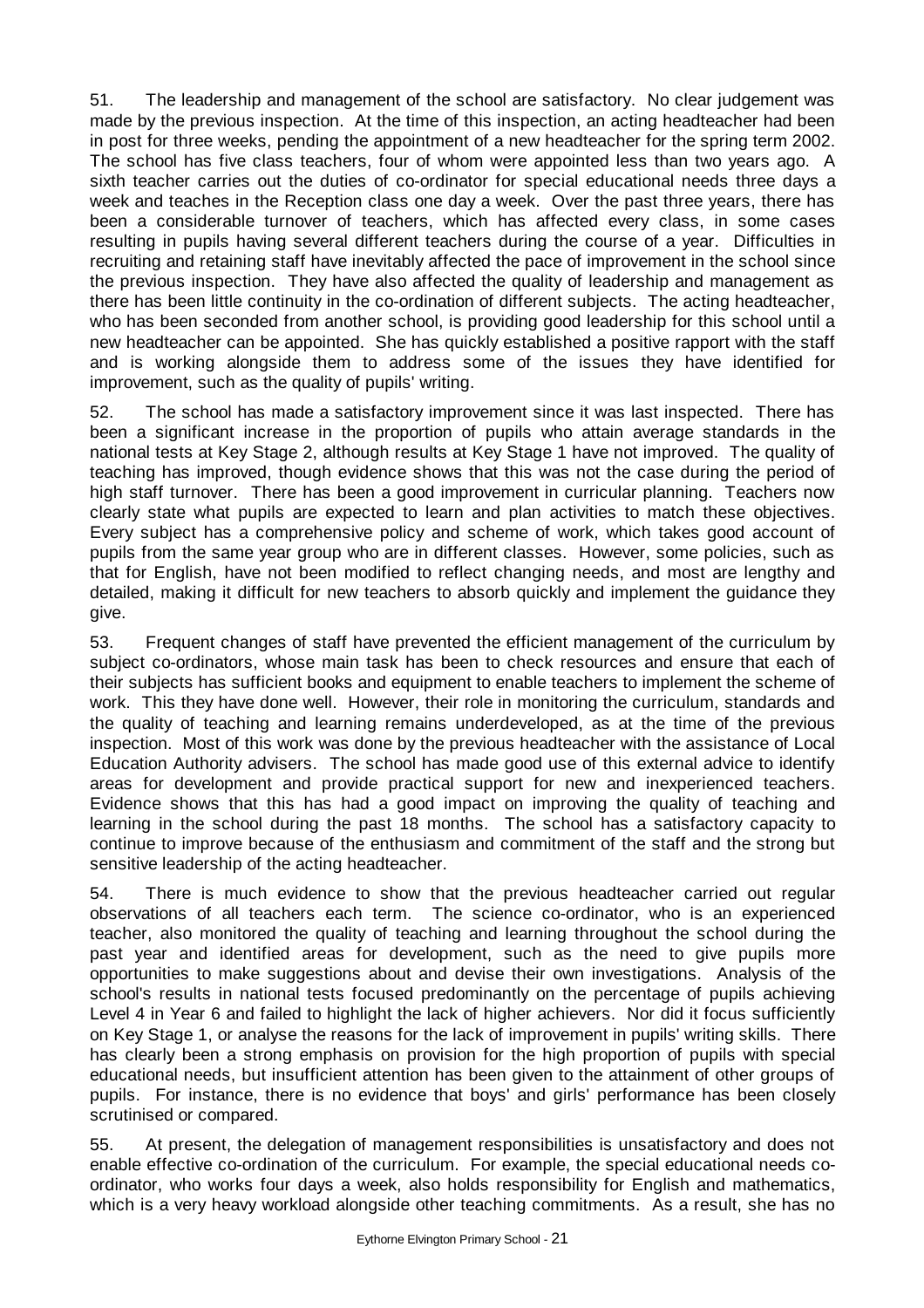strategic role in managing the two subjects, as most of her time is taken up with teaching and administering the school's provision for pupils with special educational needs. The co-ordinators for all other subjects, except art and geography, are relatively new to the school. Discussions with co-ordinators show that they have a good awareness of what needs to be done but have not had the training or the time necessary to help them carry out their management role effectively. Although the school's policies are well written, embody worthwhile principles and encourage good practice, there are no systems in place for co-ordinators to monitor whether they are being implemented consistently throughout the school.

56. The school development plan is a very detailed and comprehensive document that sets out at length how funds will be used over three years to improve the school's provision for its pupils in terms of personnel, resources and action to be taken. It includes measurable targets for each year group throughout the school to achieve in the national end of key stage tests. What it does not do is show how these targets are to be achieved. For example, there is no mention of the need to review the school's approach to teaching writing, and no acknowledgement of the need to raise the attainment of more able pupils. Although the school development plan explains the role of subject co-ordinators, it does not identify the development of this role as a focus for improvement over the next three years.

57. A recent initiative is the introduction of year group assessment records, which show each pupil's progress in English and mathematics through National Curriculum levels as assessed in tests from year to year. These do not make any provision for tracking pupils' progress throughout Key Stage 1. The targets that are set for individual pupils to attain in the national tests at the end of each key stage have not been set in consultation with class teachers and are not reviewed often enough to ensure that pupils are on course to achieve them. There is insufficient analysis of why pupils do not meet their targets and the use of assessment information to identify and address pupils' needs is unsatisfactory.

58. The governing body carries out its statutory responsibilities appropriately. All statutory requirements are met, except for some minor omissions from the governors' Annual Report to parents. The chair of governors had a good working relationship with the former headteacher and is very supportive of the acting headteacher. The governors have suitably developed their role in monitoring the quality of education provided by the school. They observe lessons, hold discussions with teachers and, in the past, have received detailed reports from the headteacher, which have helped to keep them informed about developments. They have a good awareness of the difficulties the school has faced in recruiting and retaining staff and have been fully involved in discussions about how to address the situation. However, the lack of a sufficiently detailed analysis of the pupils' achievements, especially at Key Stage 1, and in writing, has left governors unaware of some of the issues that are currently facing the school. The governors' finance committee closely monitors expenditure throughout the year and governors ask challenging questions about spending decisions. They have brought about many improvements to the school grounds since the previous inspection.

59. The school fully meets the statutory requirements of the Code of Practice for special educational needs. A teacher and member of the senior management team has responsibility for the co-ordination of special educational needs for four days per week. She is well qualified and experienced and maintains careful records of all pupils, tracking their progress well. She regularly meets support staff on a formal and informal basis. No member of the Governing Body has been delegated to oversee the provision of special educational needs in the school. However, the special educational needs co-ordinator is a member of the governing body's curriculum committee and reports on matters concerning special educational needs to the full governing body. All funds allocated for pupils with special educational needs are used appropriately and to good effect. Learning support assistance for these pupils is good. The assistants are well qualified and experienced and most have participated in training within the school and in national and local authority courses. Resources are good and a separate room is available to teach small groups of pupils.

60. The day-to-day financial management of the school is run very efficiently by the experienced administrative officer, whose procedures for monitoring and recording expenditure are very effective. In the 1999/2000 financial year, the school carried forward a substantial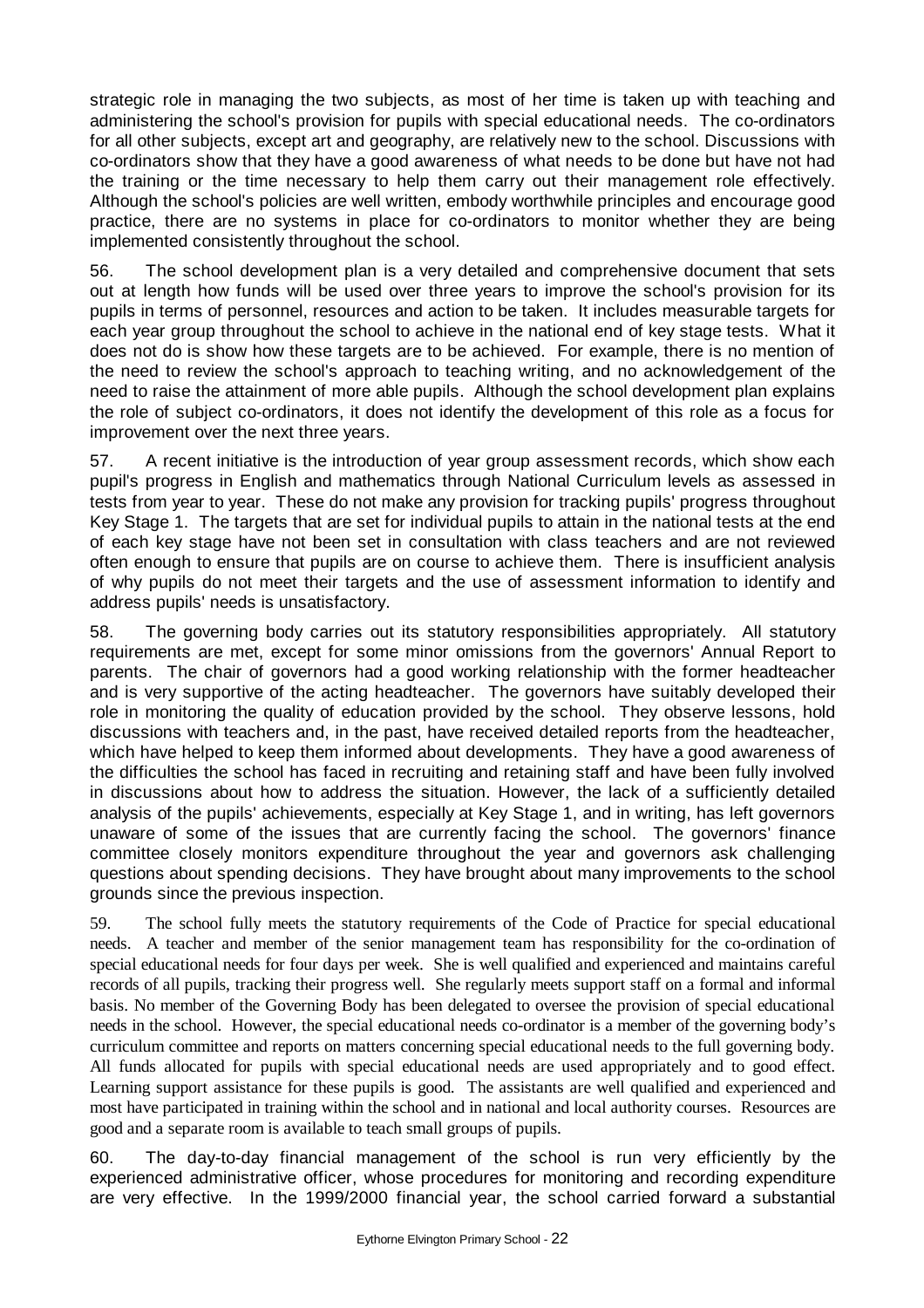underspend, which amounted to approximately 16 per cent of its total budget. This consisted of funds for the alterations to the building and grounds and the installation of a computer suite, which have now been completed. The budget surplus has been reduced to a more acceptable figure, in the region of five per cent of the total budget. The governors are suitably concerned to ensure that they get good value for money when purchasing goods or services, obtaining competitive quotations where appropriate. However, there is insufficient comparison of the school's performance against that of other schools for governors to ascertain whether the school is giving sound value for money. A good example of well-planned and targeted use of funds is that made of the former East Kent Coalfield Grant to enhance literacy and develop the school grounds. This money has been used well to provide a part-time teacher who has implemented the 'Reading Recovery' programme for non-readers, which has produced good results. It has also helped to bring about significant improvement to the school grounds, including the creation of the 'Millennium Garden'. The school's use of information and communication technology is satisfactory.

61. The school has a good policy for ensuring that all pupils receive equality of opportunity, but this is not fully effective in practice as more able pupils are not provided for as well as pupils with special educational needs. As a result, they do not always reach their full potential. This means that the school's expressed aim of enabling all pupils to reach their full potential is not adequately met.

62. The match of teachers to the demands of the curriculum is satisfactory and is sufficient to meet the needs of the curriculum. While the school awaits the appointment of a new head teacher, the acting head plays a pivotal role in keeping the school on track and staff well motivated. There are good induction procedures and support for new staff, and appropriate support is provided for newly qualified teachers. There is a suitable number of teaching assistants who are well qualified. Although the efficient and effective use of these valuable members of staff varies from class to class, this has improved from the previous inspection when they were mainly employed to support reading.

63. The accommodation is adequate for the teaching of the curriculum. It is clean and maintained well on a day-to-day basis. The school is located in a rural setting and pupils benefit from the large grassed play areas and the pleasant grounds. The provision of several seating areas outside, an adventure playground and a sensory garden enrich this provision for pupils. The most significant deficiency in the accommodation is the lack of a fenced outdoor play area for use by children in the Reception class. This limits pupils' progress, especially in physical development. The library is small, office space in the school is limited and there is no first aid or welfare room. There have been some improvements to the building, as some windows have been replaced. However, other parts are in poor condition with rotten windows and cladding panels. The flat roofs leak in heavy rain and this has damaged interior decoration. The junior playground is in poor condition as its surface has deteriorated. This area is also used as an overflow parking area, which is unsatisfactory. The playground is not very stimulating and does not help to enrich pupils' play. The recent installation of a computer suite is having a positive effect on the teaching of information and communication technology.

64. The provision of resources to teach the curriculum is satisfactory. In mathematics, information and communication technology and science, the range and quality of resources are good. The school has also greatly enhanced the range of resources to support literacy. As in the previous inspection, the range of artefacts that reflect cultural diversity remains limited. The school has no large wheeled toys for children in the Foundation Stage to develop their physical dexterity. The library has been greatly reduced in size to make room for the computer suite and, whilst a very small non-fiction library remains, it is not used effectively to develop pupils' research skills. Classrooms have a good variety of fiction books and attractive book corners, which help to make reading an enjoyable experience for the pupils.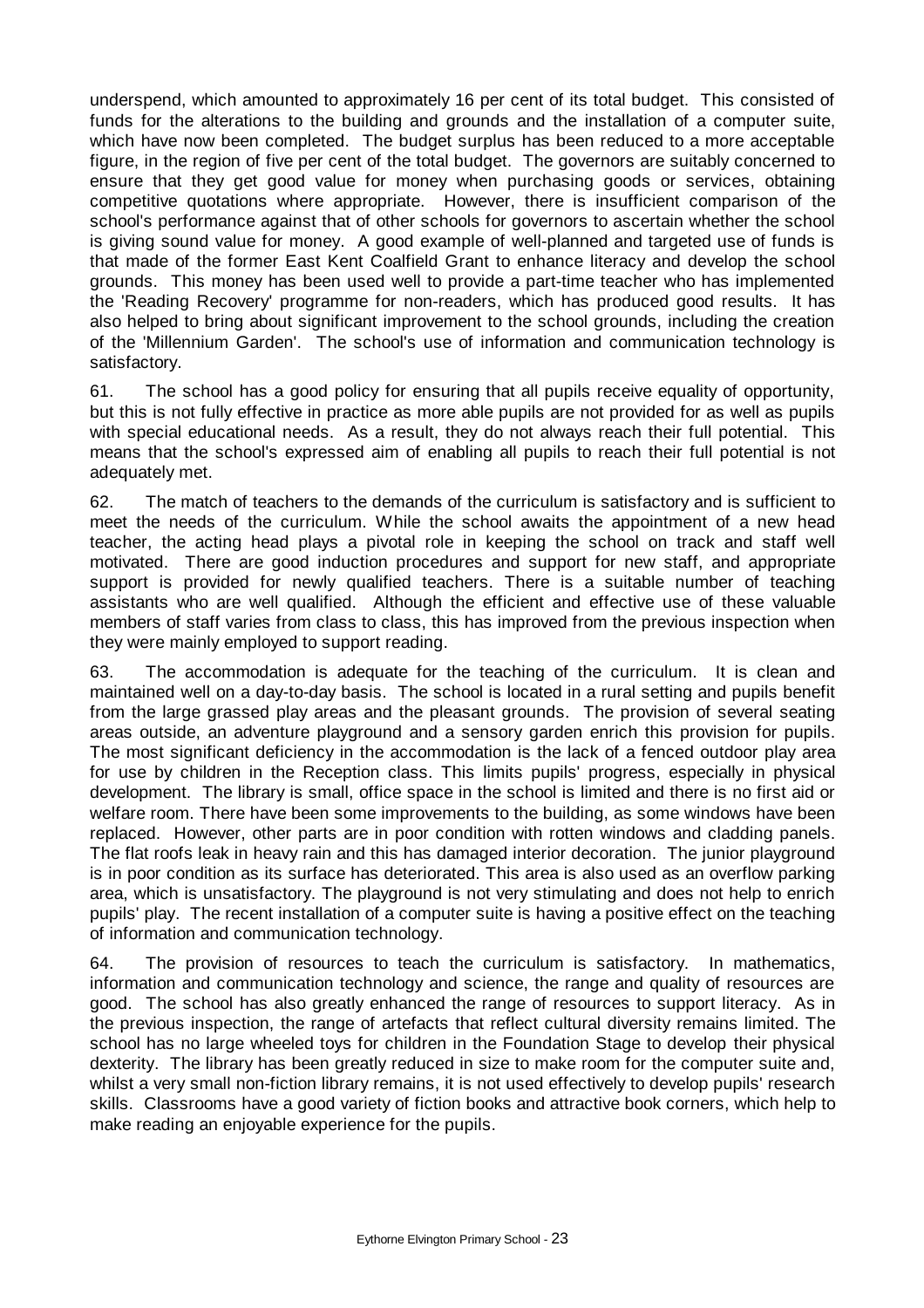# **WHAT SHOULD THE SCHOOL DO TO IMPROVE FURTHER?**

65. In order to continue to improve the quality of education provided by the school the governors, headteacher and staff should:

# **1. Raise the standards of the pupils' work in English and mathematics throughout the school and science and history at Key Stage 2 by:**

- developing the pupils' listening skills and the extent and effective use of their spoken vocabulary;
- ensuring that sufficient time is given to extending pupils' competence and skills in written work;
- ensuring that the pupils develop their writing skills more fully in all relevant subjects of the curriculum;
- being certain that the pupils' work is marked in ways which help them to improve;
- raising teachers' expectations of what the more able pupils can achieve;
- reducing the use of worksheets across the curriculum and providing more opportunities for independent learning;
- developing pupils' mental strategies in mathematics to a higher degree;
- giving pupils more opportunities to plan and carry out scientific investigations;

(Paragraphs 2-5, 12, 15, 16, 19, 21, 23, 24, 27, 33, 43, 61, 80-90, 91-98, 99-103, 121, 122)

# **2. Improve the effectiveness of the strategic management of the school by:**

• ensuring that governors are kept fully informed about all aspects of the school's performance so that they have a clear understanding of what needs to be improved;

• reviewing the delegation of responsibilities to teachers to achieve a more balanced distribution;

• providing adequate training for subject co-ordinators to equip them for their role;

• providing opportunities for co-ordinators to monitor the standards of pupils' work and the quality of teaching and learning in their subjects;

• ensuring that effective action is taken to meet the targets for improvement set in the school development plan.

(Paragraphs 51, 53-58, 60, 90, 97, 106, 112, 118, 124, 130, 134, 140, 146)

# **3. Improve the monitoring of pupils' academic performance and personal development by:**

- making more effective use of assessment information to inform teachers' planning;
- ensuring that teachers and subject co-ordinators are fully involved in setting individual and year group targets and monitoring pupils' progress towards achieving them;
- reviewing pupils' targets more frequently to identify areas of underachievement.

(Paragraphs 44-46, 54, 57, 90, 103, 118, 124, 140, 146)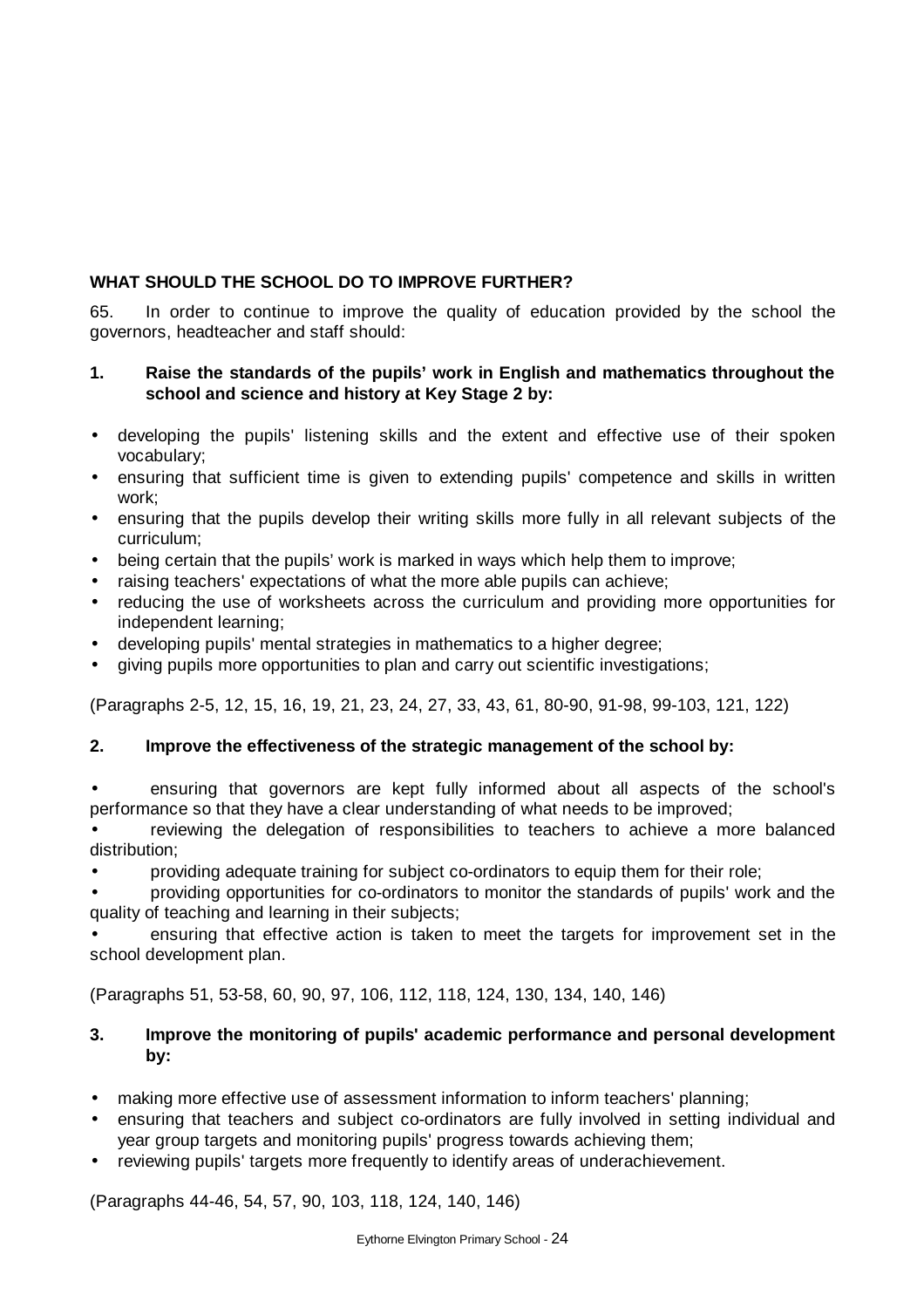# **OTHER ISSUES WHICH SHOULD BE CONSIDERED BY THE SCHOOL**

• Continuing to seek ways to improve the pupils' attendance and punctuality. (Paragraph 14)

• Ensuring that the governors' Annual Report to parents fully meets statutory requirements. (Paragraph 49)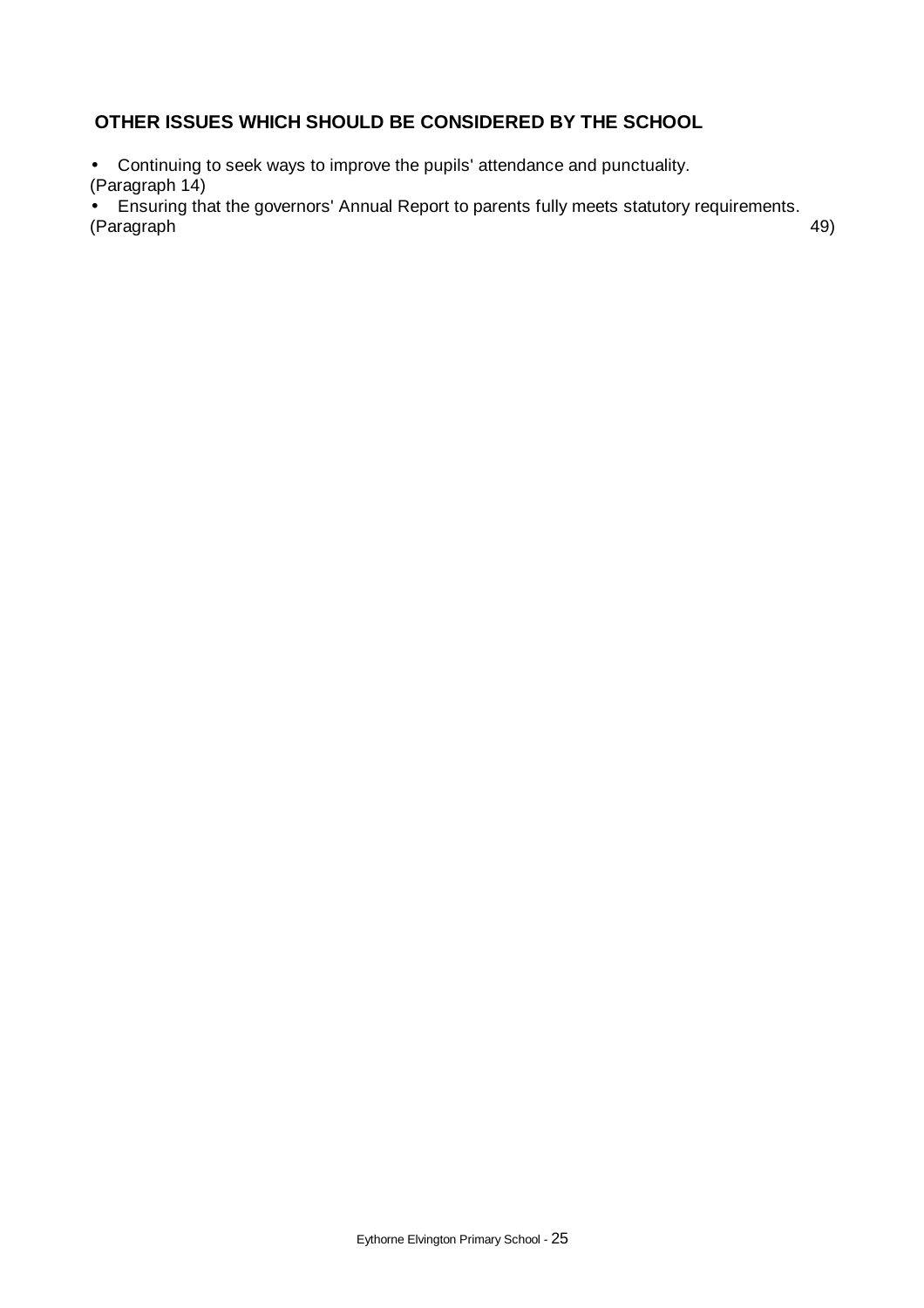# **PART C: SCHOOL DATA AND INDICATORS**

# *Summary of the sources of evidence for the inspection*

| Number of lessons observed                                           | -33 |
|----------------------------------------------------------------------|-----|
| Number of discussions with staff, governors, other adults and pupils |     |
| Summary of teaching observed during the inspection                   |     |

# *Summary of teaching observed during the inspection*

|                | Excellen | Very<br>good | Good |    | Satisfactor   Unsatisfactor | Poor | Very Poor |
|----------------|----------|--------------|------|----|-----------------------------|------|-----------|
| Number         |          |              | 17   | 15 |                             |      |           |
| Percentag<br>e |          | 3            | 52   | 45 |                             |      |           |

*The table gives the number and percentage of lessons observed in each of the seven categories used to make judgements about teaching. Care should be taken when interpreting these percentages as each lesson represents more than three percentage points.* 

## *Information about the school's pupils*

| Pupils on the school's roll                                                  | $YR - Y6$    |
|------------------------------------------------------------------------------|--------------|
| Number of pupils on the school's roll (FTE for part-time pupils)             | 132          |
| Number of full-time pupils known to be eligible for free school meals        | 39           |
| <b>Special educational needs</b>                                             | $YR - Y6$    |
| Number of pupils with statements of special educational needs                | 1            |
| Number of pupils on the school's special educational needs register          | 58           |
| English as an additional language                                            | No of pupils |
| Number of pupils with English as an additional language                      |              |
| Pupil mobility in the last school year                                       | No of pupils |
| Pupils who joined the school other than at the usual time of first admission | 5            |
| Pupils who left the school other than at the usual time of leaving           | 4            |

### *Attendance*

|                           | %   |                           |     |
|---------------------------|-----|---------------------------|-----|
| School data               | 5.6 | School data               | 0.5 |
| National comparative data | 5.2 | National comparative data | 0.5 |

# **Authorised absence Unauthorised absence**

| ℅ |                           |     |
|---|---------------------------|-----|
|   | School data               | 0.5 |
|   | National comparative data | 0.5 |

*Both tables give the percentage of half days (sessions) missed through absence for the latest complete reporting year.*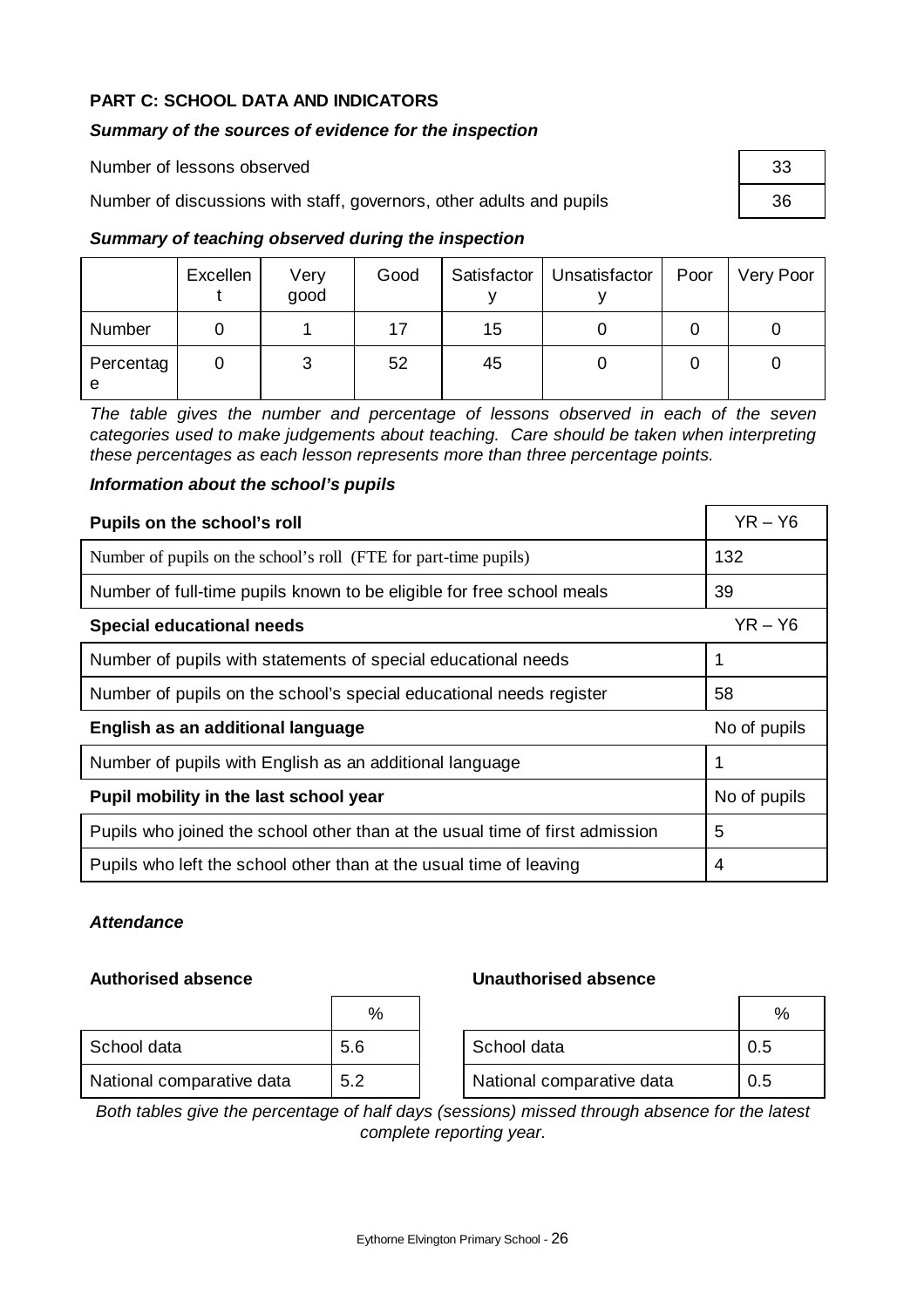|                                                                                           | Year              | <b>Boys</b>    | Girls              | Total   |                |                    |  |
|-------------------------------------------------------------------------------------------|-------------------|----------------|--------------------|---------|----------------|--------------------|--|
| Number of registered pupils in final year of Key Stage 1 for the latest<br>reporting year | 2000              | 8              | 5                  | 13      |                |                    |  |
| <b>National Curriculum Test/Task Results</b><br><b>Reading</b>                            |                   |                |                    | Writing |                | <b>Mathematics</b> |  |
|                                                                                           | <b>Boys</b>       |                |                    |         |                |                    |  |
| Numbers of pupils at NC<br>level 2 and above                                              | Girls             |                |                    |         |                |                    |  |
|                                                                                           | Total             | 8              | 9                  |         | 9              |                    |  |
| Percentage of pupils                                                                      | School            | 62 (42)        | 69 (79)            |         | 69 (84)        |                    |  |
| at NC level 2 or above                                                                    | National          | 83 (82)        | 84 (83)            |         | 90 (87)        |                    |  |
| <b>Teachers' Assessments</b>                                                              |                   | <b>English</b> | <b>Mathematics</b> |         | <b>Science</b> |                    |  |
|                                                                                           | <b>Boys</b>       |                |                    |         |                |                    |  |
| Numbers of pupils at NC<br>level 2 and above                                              | Girls             |                |                    |         |                |                    |  |
|                                                                                           | Total             | 10             | 10                 |         | 12             |                    |  |
| Percentage of pupils                                                                      | School<br>77 (79) |                | 77 (95)            |         | 92 (89)        |                    |  |
| at NC level 2 or above                                                                    | National          | 84 (82)        |                    | 88 (86) | 88 (87)        |                    |  |

### *Attainment at the end of Key Stage 1 (Year 2)*

*Percentages in brackets refer to the year before the latest reporting year.*

### *Attainment at the end of Key Stage 2 (Year 6)*

|                                                                                           |                    |                | Year           | <b>Boys</b>        | Girls   | Total          |
|-------------------------------------------------------------------------------------------|--------------------|----------------|----------------|--------------------|---------|----------------|
| Number of registered pupils in final year of Key Stage 2 for the latest<br>reporting year | 2000               | 13             | 5              | 18                 |         |                |
| <b>National Curriculum Test/Task Results</b>                                              | <b>Mathematics</b> |                | <b>Science</b> |                    |         |                |
|                                                                                           | <b>Boys</b>        |                |                |                    |         |                |
| Numbers of pupils at NC<br>level 4 and above                                              | Girls              |                |                |                    |         |                |
|                                                                                           | Total              | 12             | 14             |                    | 14      |                |
| Percentage of pupils                                                                      | School             | 67 (59)        | 78 (82)        |                    | 78 (82) |                |
| at NC level 4 or above                                                                    | National           | 75 (70)        | 72 (69)        |                    | 85 (78) |                |
| <b>Teachers' Assessments</b>                                                              |                    | <b>English</b> |                | <b>Mathematics</b> |         | <b>Science</b> |
|                                                                                           | <b>Boys</b>        |                |                |                    |         |                |
| Numbers of pupils at NC<br>level 4 and above                                              | Girls              |                |                |                    |         |                |
|                                                                                           | Total              | 13             | 13             |                    | 11      |                |
| Percentage of pupils                                                                      | School<br>72 (53)  |                | 72 (65)        |                    | 61 (65) |                |
| at NC level 4 or above                                                                    | National           | 70 (68)        |                | 72 (69)            |         | 79 (75)        |

*Percentages in brackets refer to the year before the latest reporting year.*

**Where small numbers of pupils are involved, totals of boys and girls are not included.**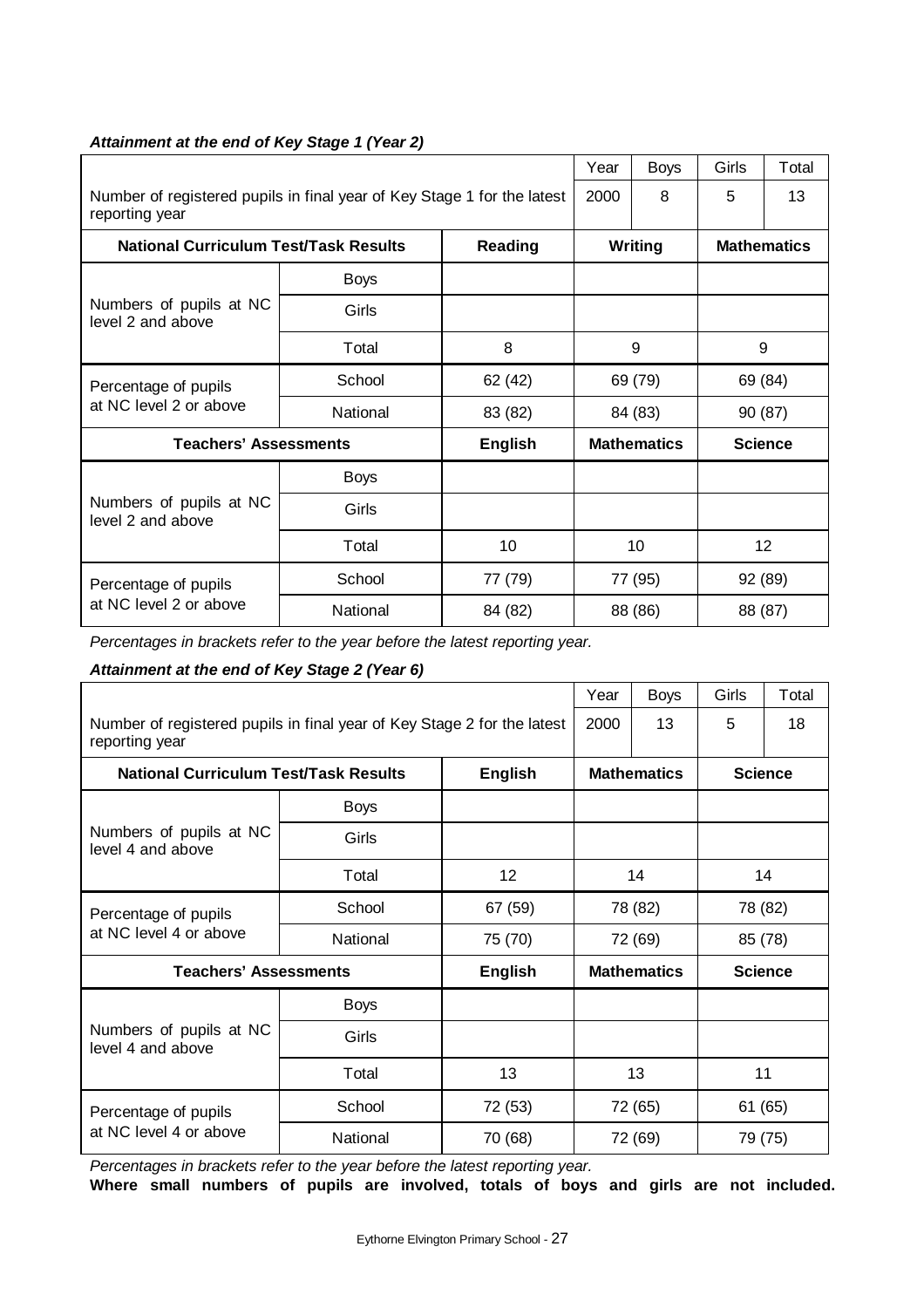|                                 | No<br>of<br>pupils |                                       | Fixed<br>period | F        |
|---------------------------------|--------------------|---------------------------------------|-----------------|----------|
| Black - Caribbean heritage      | 0                  | Caribbean<br><b>Black</b><br>heritage | 0               | $\Omega$ |
| Black - African heritage        | 0                  | Black - African heritage              | $\Omega$        | $\Omega$ |
| $Black - other$                 | 2                  | $Black - other$                       | 0               | $\Omega$ |
| Indian                          | 0                  | Indian                                | 0               | $\Omega$ |
| Pakistani                       | 0                  | Pakistani                             | 0               | $\Omega$ |
| Bangladeshi                     | $\Omega$           | Bangladeshi                           | 0               | $\Omega$ |
| Chinese                         | 0                  | Chinese                               | 0               | $\Omega$ |
| <b>White</b>                    | 105                | White                                 | 2               | $\Omega$ |
| Any other minority ethnic group | 0                  | minority<br>ethnic<br>Other<br>groups | 0               | $\Omega$ |

*This table refers to pupils of compulsory school age only.*

# **Teachers and classes** Financial information

#### **Qualified teachers and classes: YR – Y6**

| Total<br>qualified<br>οf<br>number<br>teachers (FTE) | 6.8 | Financial year | 2000 |
|------------------------------------------------------|-----|----------------|------|
| Number of pupils per qualified<br>teacher            | 19  |                |      |
| Average class size                                   | 26  |                | £    |

### **Education support staff: YR - Y6**

| support staff |  | Total number of education        | 6    |
|---------------|--|----------------------------------|------|
| week          |  | Total aggregate hours worked per | 97.5 |

*FTE means full-time equivalent.*

# *Ethnic background of pupils Exclusions in the last school year*

|                                                        | Fixed<br>period | Permanent |
|--------------------------------------------------------|-----------------|-----------|
| <b>Black</b><br>Caribbean<br>$\sim$ $\sim$<br>heritage | 0               | 0         |
| Black - African heritage                               | 0               | 0         |
| $Black - other$                                        | 0               | 0         |
| Indian                                                 | 0               | 0         |
| Pakistani                                              | 0               | 0         |
| Bangladeshi                                            | 0               | 0         |
| Chinese                                                | 0               | 0         |
| White                                                  | $\overline{2}$  | 0         |
| minority<br>ethnic<br>Other<br>groups                  | 0               | 0         |

*This table gives the number of exclusions of pupils of compulsory school age, which may be different from the number of pupils excluded.*

| 6.8 | Financial year | 2000/01 |
|-----|----------------|---------|
|     |                |         |

| 26   |                                                        | £      |
|------|--------------------------------------------------------|--------|
|      | Total income                                           | 314540 |
| 6    | Total expenditure                                      | 296160 |
| 97.5 | Expenditure per pupil                                  | 2314   |
|      | forward<br>brought<br>from<br>Balance<br>previous year | 32401  |
|      | Balance carried forward to next year                   | 50781  |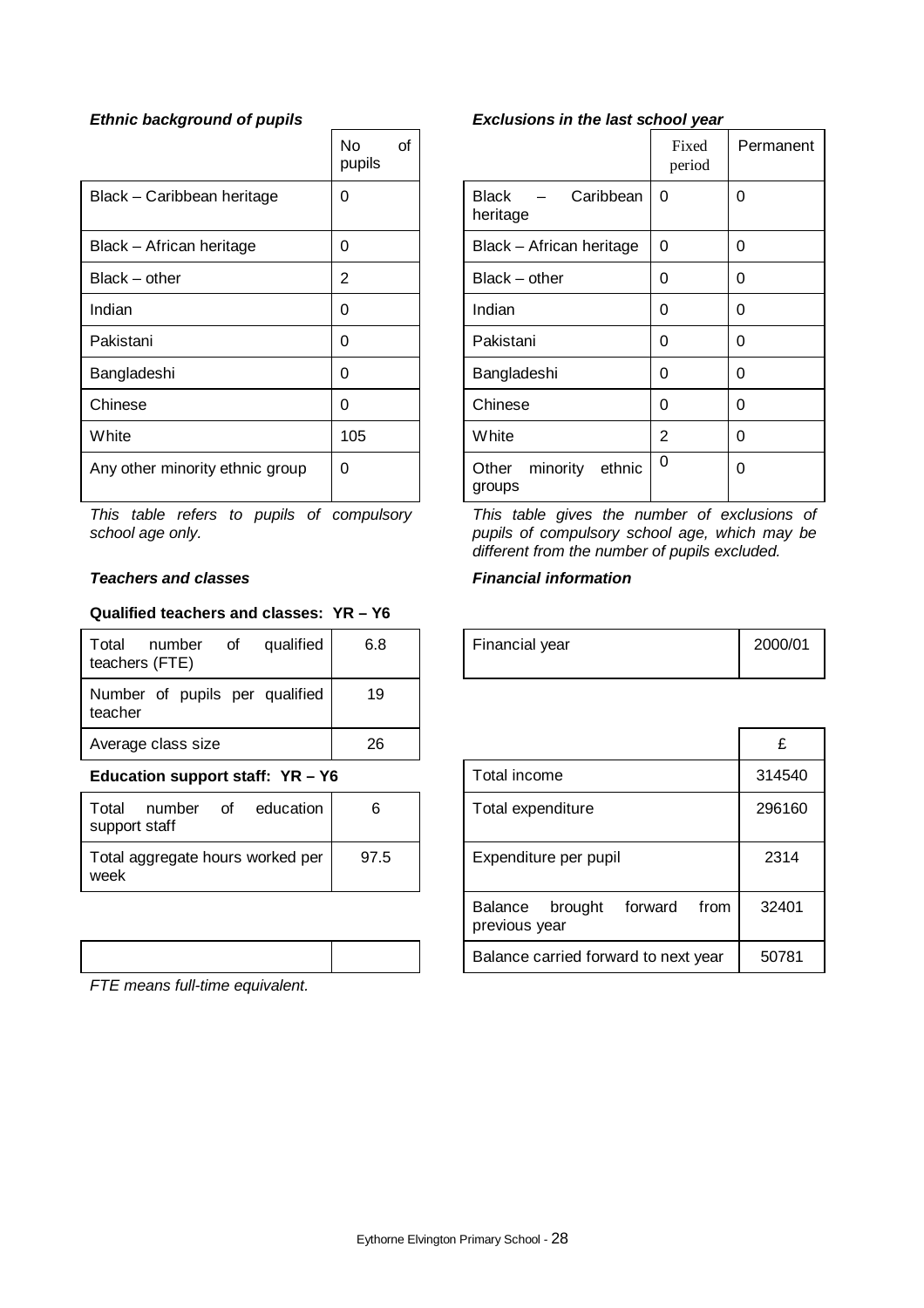# *Recruitment of teachers*

| Number of teachers who left the school during the last two years     |  |
|----------------------------------------------------------------------|--|
| Number of teachers appointed to the school during the last two years |  |

| Total number of vacant teaching posts (FTE)                                                                       |  |
|-------------------------------------------------------------------------------------------------------------------|--|
| Number of vacancies filled by teachers on temporary contract of a term or more (FTE)                              |  |
| Number of unfilled vacancies or vacancies filled by teachers on temporary contract of less<br>than one term (FTE) |  |

*FTE means full-time equivalent.*

# *Results of the survey of parents and carers* **Questionnaire return rate**

| Number of questionnaires sent out | 132 |
|-----------------------------------|-----|
| Number of questionnaires returned |     |

# **Percentage of responses in each category**

|                                                                                       | Strongl<br>y agree | Tend to<br>agree | Tend to<br>disagre<br>e | Strongl<br>٧<br>disagre<br>e | Don't<br>know  |
|---------------------------------------------------------------------------------------|--------------------|------------------|-------------------------|------------------------------|----------------|
| My child likes school.                                                                | 71                 | 22               | 5                       | 0                            | 2              |
| My child is making good progress in school.                                           | 65                 | 25               | 5                       | 0                            | 5              |
| Behaviour in the school is good.                                                      | 46                 | 26               | 21                      | 0                            | 7              |
| My child gets the right amount of work to do<br>at home.                              | 31                 | 41               | 21                      | 3                            | 4              |
| The teaching is good.                                                                 | 51                 | 37               | 5                       | 0                            | $\overline{7}$ |
| I am kept well informed about how my child<br>is getting on.                          | 41                 | 46               | $\overline{7}$          | 0                            | 6              |
| I would feel comfortable about approaching<br>the school with questions or a problem. | 76                 | 22               | $\overline{0}$          | $\overline{2}$               | $\overline{0}$ |
| The school expects my child to work hard<br>and achieve his or her best.              | 51                 | 44               | $\overline{0}$          | 0                            | 5              |
| The school works closely with parents.                                                | 41                 | 39               | 10                      | 0                            | 10             |
| The school is well led and managed.                                                   | 37                 | 41               | 10                      | 0                            | 12             |
| The school is helping my child become<br>mature and responsible.                      | 49                 | 44               | 5                       | 0                            | $\overline{2}$ |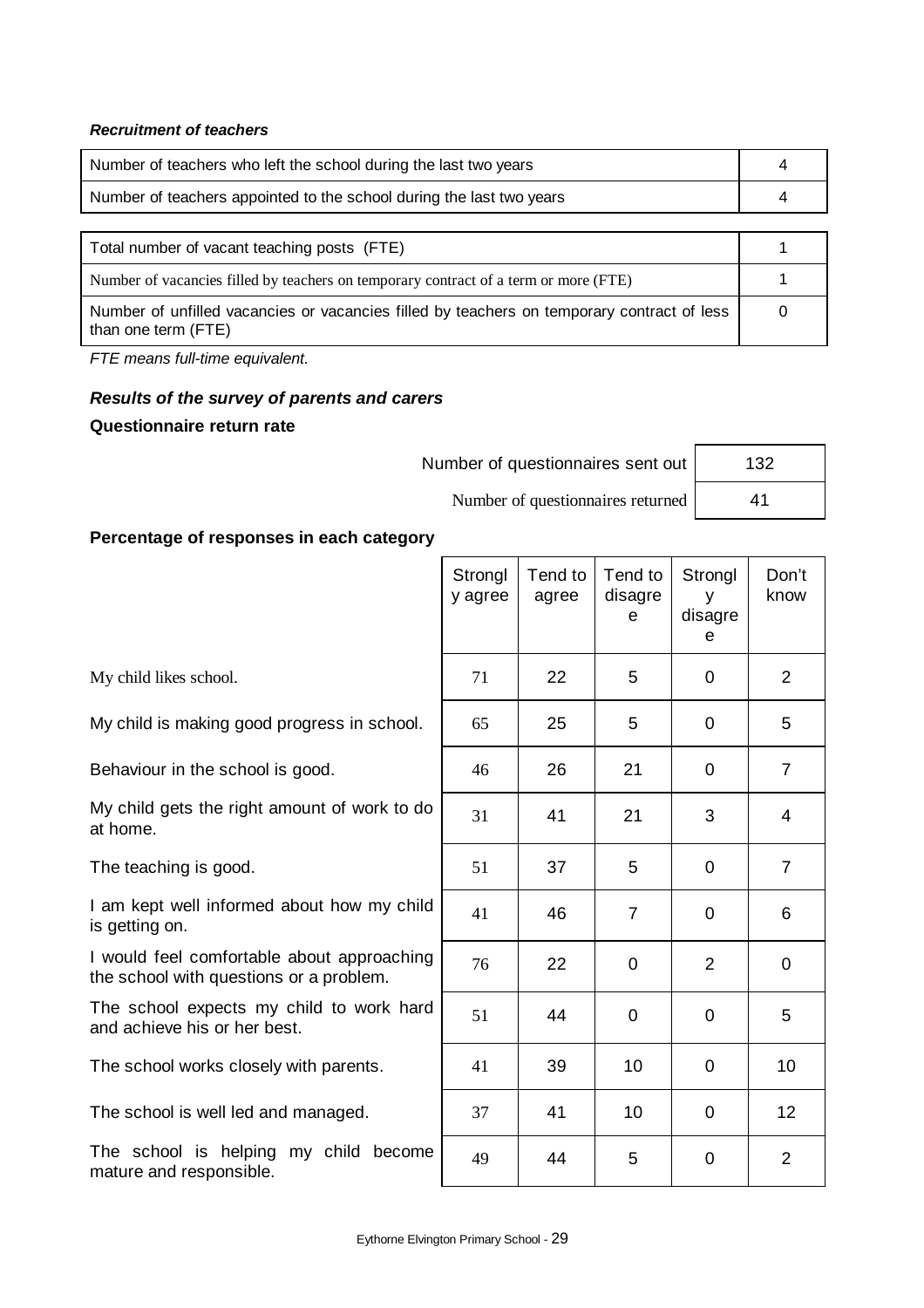| The school provides an interesting range of  <br>activities outside lessons. |  |  |  |  |  |  |
|------------------------------------------------------------------------------|--|--|--|--|--|--|
|------------------------------------------------------------------------------|--|--|--|--|--|--|

# **PART D: THE STANDARDS AND QUALITY OF TEACHING IN AREAS OF THE CURRICULUM, SUBJECTS AND COURSES**

# **AREAS OF LEARNING FOR CHILDREN IN THE FOUNDATION STAGE**

66. At the time of the inspection, there were 26 children in the Reception class, eight of whom were full time and 17 who attended only in the morning. The part-time children have only been in school for just over three weeks. Children are admitted to the school during the school year in which they are five. Some are admitted part-time during the summer term and then become fulltime in the autumn. Younger children start part time in September and become full time after half term. Day-to-day liaison with parents is good and there are appropriate induction procedures before children attend school. There is good liaison between the adjoining nursery and the school. Some children from the nursery unit come into the school to share their lunch-time with the older pupils and children. The attainment of children on entry to the school is below average. No judgement was made on provision for children under five by the previous inspection, but it was then considered that, by the time they were five years old, attainment was almost in line with national expectations. The judgement of this inspection is that children are on course to achieve expected standards in all areas of learning, except for language and literacy and physical development, by the end of the Foundation Stage. This finding shows slightly lower standards than at the time of the previous inspection in communication, language and literacy and physical development.

67. The class teacher and part-time teaching assistant are experienced and well qualified. Both have a good knowledge and understanding of the needs of young children. Curricular planning conforms to the new national recommendations for the Foundation Stage and shows how children are expected to progress towards achieving the Early Learning Goals by the end of the Reception year. The children have a safe and secure environment, both indoors and outdoors, including a small paved area with direct access from the classroom. Children also have the use of the school hall, main playground and a brand new outside activity area. However, they do not have their own enclosed area and, although the outside facilities are large enough for small activities like sand and water, there is not enough room for large wheeled toys such as tricycles and scooters. Learning resources indoors are generally good and are well used by children and staff to provide many activities to further all children's learning opportunities. The teacher and support assistant work well together, planning, assessing and recording as a team, and ensure that all children receive a well-planned, safe, happy and appropriate start to their school life. Teaching and learning are judged to be satisfactory, overall, with several examples of good practice.

### **Personal, social and emotional development**

68. Teaching and learning are good in this area of learning. All staff expect high standards of behaviour and this results in a quiet working atmosphere for most of the time. The teacher and assistant act as good role models for the children's social development and, even at this early stage in the term, the effect of this can be seen in the children's good behaviour. All available space is used well to organise a broad and stimulating range of activities in order to develop good progress in the children's personal and social development. Children make good progress in this area of learning and are on course to achieve the Early Learning Goals by the time they leave the Reception class. Children are developing confidence in choosing and trying new activities. They are able to initiate simple ideas, especially in role play activities in the 'Three Bears Cottage' play area. Children concentrate on their lessons and activities well and sit quietly and listen to the teacher when required. This is especially noticeable when they are listening to a story, singing or chanting rhymes. They wait their turn before talking or answering a question and most listen very attentively to other children without interruption.

69. All children, including those with special educational needs, are beginning to form good, trusting relationships with adults and with each other, and this leads to good progress in their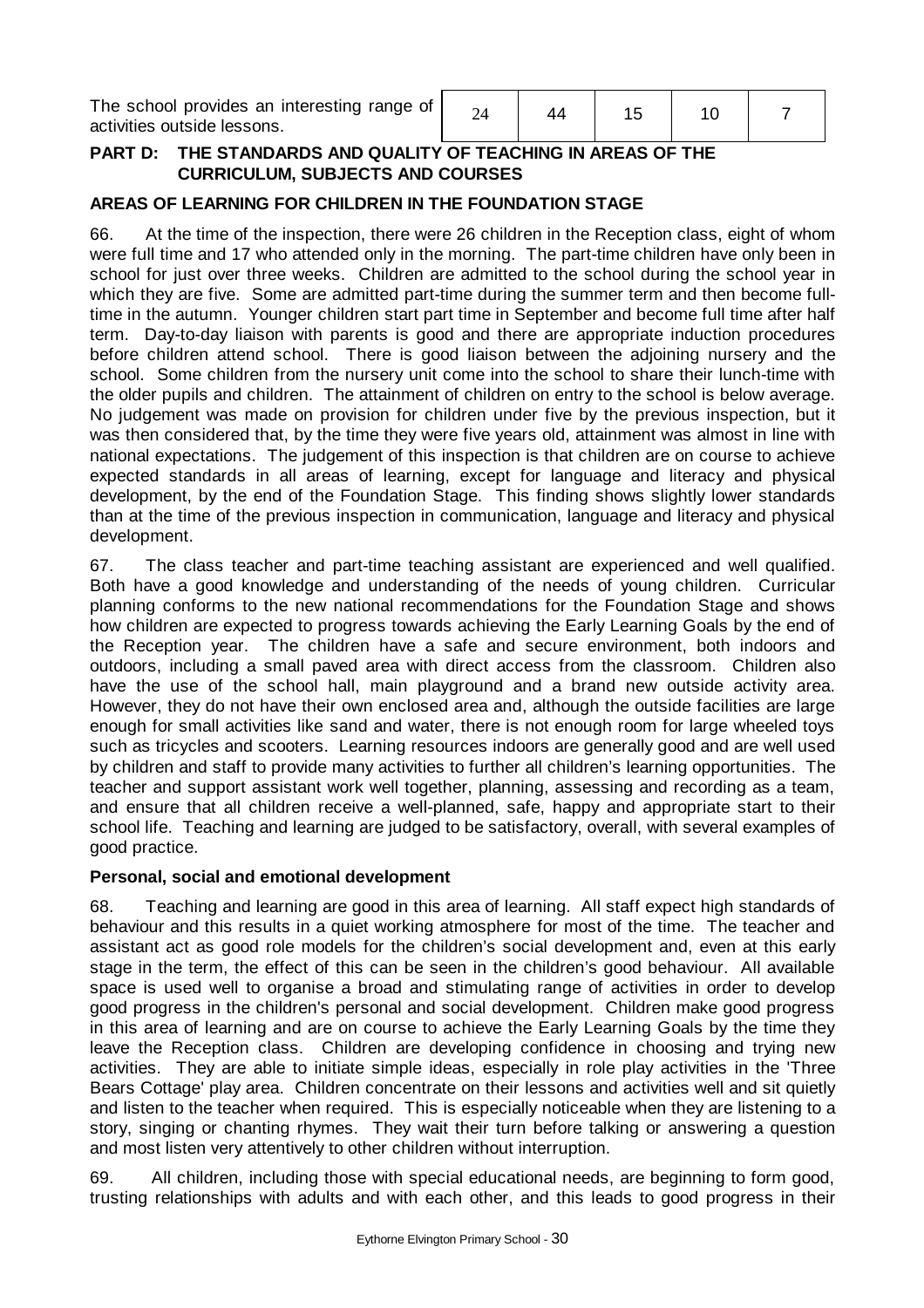personal and social development. They are already able to work as part of a group or as a whole class, taking turns, and sharing fairly, and they understand the need for a code of good behaviour to enable them to work harmoniously. Children understand the classroom rules and behave well accordingly. When required to leave the classroom and move around the school, they act sensibly and quietly, showing good awareness of pupils working in other classrooms. Not all children are prepared to speak out confidently in discussions at this early stage of their learning, but during a Key Stage 1 assembly, one Reception class child spoke more clearly and confidently than others in Year 1 and 2. Most children are able to put on their coats and find their own snacks for playtime and most change quickly and sensibly for physical development lessons without needing help.

# **Communication, language and literacy**

70. The quality of teaching and learning is satisfactory and enables children to make sound progress in this area of learning, although the present standards attained indicate that they are not on course to meet the nationally agreed standards by the time they leave the Reception class, especially in writing. Adults encourage children to speak by asking questions, responding positively and giving encouragement to their answers. However, although most children talk about their experiences, they find it more difficult to express their thoughts to convey meaning. Literacy work is appropriately structured and the format of the literacy hour is being used in a shortened form. In one lesson, the teacher captured children's interest at the beginning of the lesson by getting them to take objects out of a box and say what they were. The class was then shown pictures of other items beginning with the letter 'd' and the teacher asked, "What did you notice about all those words?" The letter 'd' was then introduced and most children were able to write 'd' in the air using their 'magic finger'. The children demonstrated sound manual control when using the pens on white boards. Some recognised 's', 'a', 'n' and 'd' and over half of the class formed letters correctly when writing on their boards. The teacher then provided a good range of activities to develop pupils' awareness of sounds, which included writing activities and making letters from dough.

71. Children's listening skills are enhanced by listening to story tapes in the reading area. Opportunities are provided in the role play area, and at the beginning and end of the morning and afternoon sessions, for children to develop their ability to talk about their experiences, and adults sometimes use this opportunity to participate in the role play, to support children's learning. In one lesson, the children enjoyed the opportunity to be one of the bears or Goldilocks. Spoken language is generally immature in classroom conversation, both to the teacher and in role play activities. Stories are used well during the literacy time and at the end of the morning and afternoon sessions to develop the children's love of reading. Adults also share books with individuals or small groups to encourage children to enjoy books and handle them carefully. Children listen attentively to stories and most can talk about their favourite extracts. Some are able to predict the end of the story. Some are beginning to read but very few can read independently. There are varying levels of skill in writing words but few are able to write without using copying and tracing techniques at this stage of the term. Most children can recognise their names but only a few are able to write them.

### **Mathematical development**

72. The quality of teaching and learning is good in this area of learning and children make good progress. This is because all children are given the opportunity to practise what they have learned in whole class or group sessions. The children are on course to achieve the Early Learning Goals in mathematics by the end of the Reception year. Learning resources are organised well to give all children the opportunity to participate in the various planned activities, including those that involve sand and water. Children are encouraged to talk about their work and to use their developing mental abilities. In one lesson, the children matched differently sized bowls to the Three Bears. Most children can count to five and can recognise numbers to ten. The teacher used wooden Russian and Indian dolls to encourage children to count to five. When she asked, "Who can show me three fingers?" nearly all the class showed the correct number of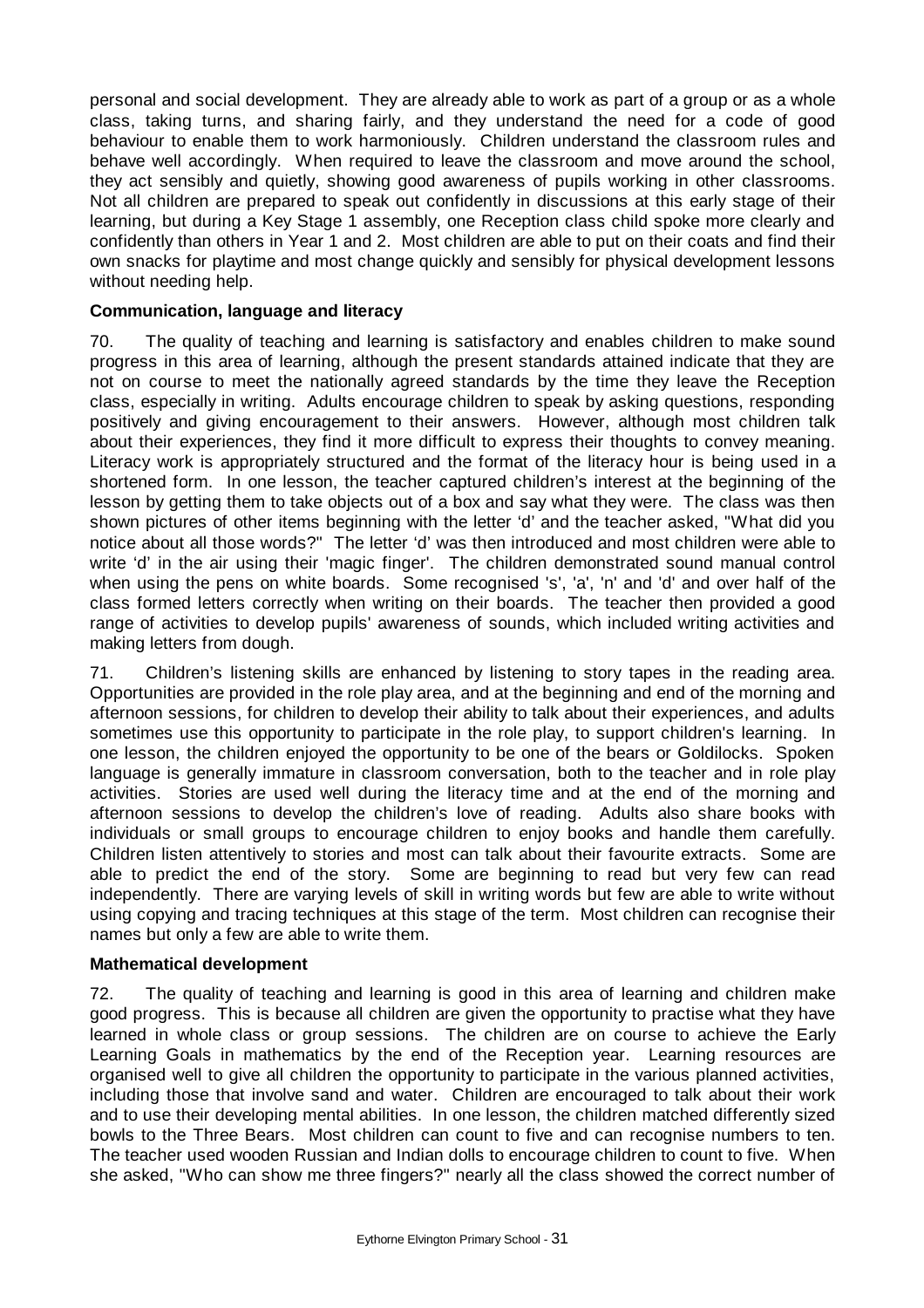fingers. Children are also introduced to larger numbers during registration when the teacher counts how many are present or absent.

73. Their use of mathematical language is limited but number rhymes and counting games are used successfully to introduce this language. A few children understand the concepts of 'bigger than' and 'smaller than' when comparing the sizes of the Three Bears. They are beginning to develop a sound understanding of how to record their work by drawing pictures of three items or making three differently sized chairs and beds out of multi-link cubes. Imaginative play in the 'Three Bears' Cottage' gives children the opportunity to lay the table for the Three Bears' breakfast. In their work on sorting, most children can identify colour and some are beginning to develop the ability to recognise simple two-dimensional shapes, including squares, rectangles, triangles and circles.

### **Knowledge and understanding of the world**

74. The quality of teaching and learning is good and children make good progress in this area of learning. Most children have some general knowledge and experience of the world around them on entry to the Reception class. They are on course to achieve the recommended goals in this area of learning by the time they leave the Reception class. Children are provided with a range of opportunities to explore their class and school environment. A wide selection of objects, materials and equipment is provided for children to use and handle in their everyday activities, including computers and tape recorders, to further their knowledge and understanding of their immediate locality and the world around them. Most show a developing awareness of, and interest in, how things change, as illustrated in their work on dwellings as part of the 'Three Bears' topic. In the lesson observed, the teacher showed the children photographs and pictures of different types of dwellings, including cottages, houses, caravans and a block of flats. She used the session well to introduce the topic of roof coverings, for example, thatch and tiles, and compared roof coverings here with those in Africa. All the children were eager to answer questions and were able to contribute to the group discussion. The lesson moved on to other parts of houses including windows, doors and chimneys and, in the final part of the lesson, the teacher asked, "What other stories do you know about different types of houses?" The children answered, "The Three Little Pigs."

75. Most children are developing sound control of the mouse when using the computer and are able to operate tape recorders to listen to their favourite stories. In the cooking lesson observed, groups of children, working with the teaching assistant, were given the opportunity to make flapjacks with oats, margarine and honey. All children stirred the mixture and spooned it into small paper cups before baking. The finished product was eaten at the end of the day. Good attention was given to health factors during the cooking lesson, such as washing hands and making sure that utensils were clean.

### **Physical development**

76. The quality of teaching and learning is satisfactory, and appropriate use is made of the available resources, equipment and materials. However, standards are below average by the end of the Reception year, because children do not have an outdoor play area or large wheeled toys to help them develop control and co-ordination. Children are managed well when using tools and equipment and staff show a suitable awareness of health and safety factors when the class is performing any physical activity. During the observed physical development lesson in the hall, most of the older children were able to change quickly and quietly. The teacher used the story, *We're Going on a Bear Hunt* to stimulate the children's imagination and encouraged them to use these ideas when moving around the hall. When working on mats, children explored different ways to get over the mat by rolling and jumping, using different parts of their bodies. The teacher asked some children to demonstrate what they had achieved, and this gave them confidence in their activities.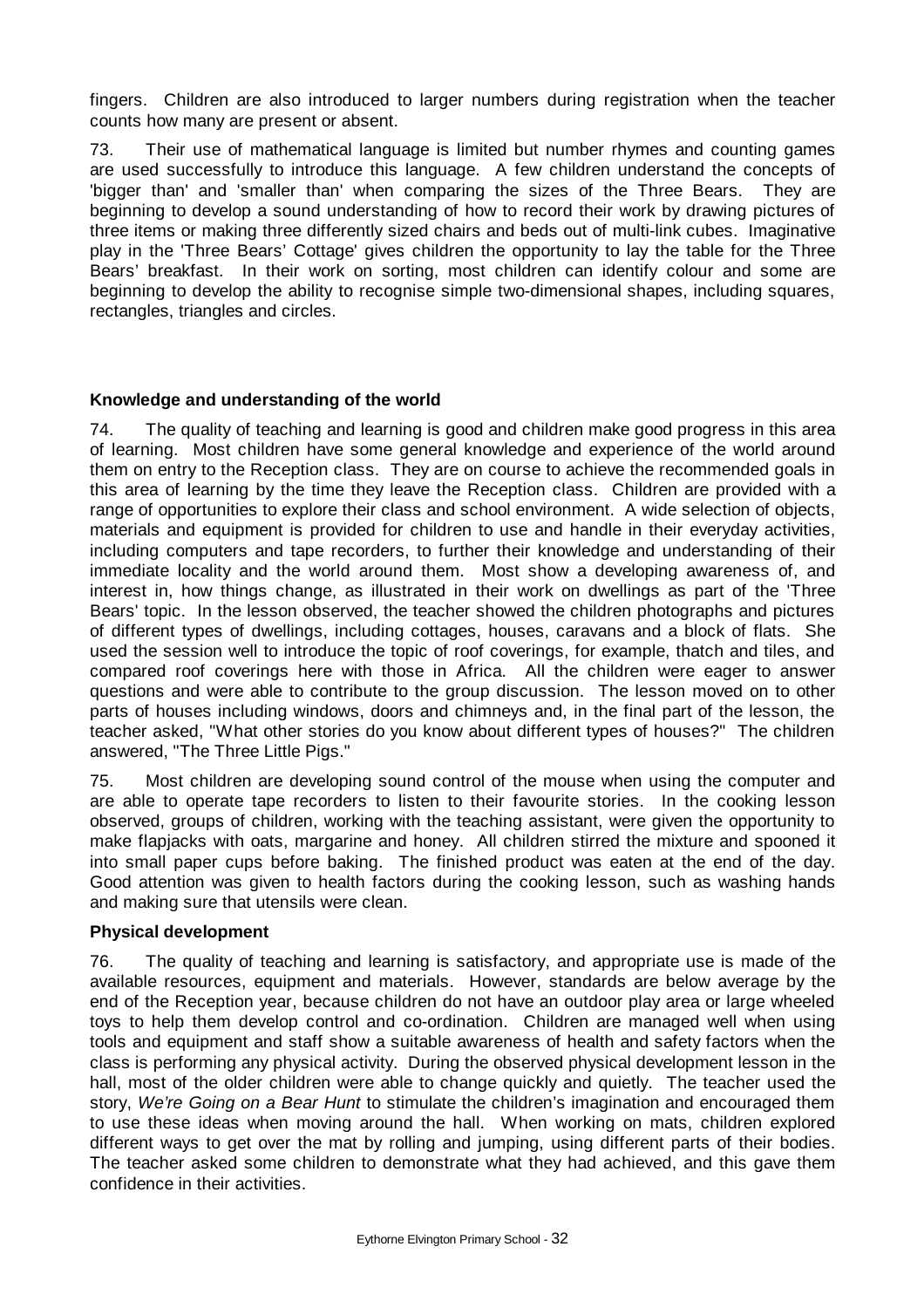77. Adults support and work with children effectively to develop dexterity in their use of tools and equipment and to help them gain confidence in using the space and equipment imaginatively and safely. The Reception class has a small, uncovered area with direct access from the classroom but this is unsuitable for the use of large outdoor equipment. Children of all abilities are learning to handle tools, objects and construction materials safely. Children are given many opportunities to develop manual dexterity by using pencils, crayons, paintbrushes and simple tools like scissors.

# **Creative development**

78. The quality of teaching and learning is good and the many activities for this area of learning are well resourced and organised to ensure that children of all abilities have the opportunity to participate in creative work. Both adults give good demonstrations of the activities before the children begin their tasks, without being too prescriptive. The children make good progress in developing their creative skills and most are likely to achieve the recommended level of attainment by the time they leave the Reception class. This is due to good use of plentiful resources and opportunities for independent work, for example, in their use of dough, small rolling pins and imprint shapes to mould the material into the shapes of the 'Three Bears'. Creative development is also encouraged by children using their own ideas to construct a cardboard model of the Three Bears' cottage. They all enjoy learning and singing new songs and taking part in imaginative play associated with well-known stories. There are good examples of the children using paintings to express their own ideas in the colourful displays of work in the classroom. They have also explored texture, shape and form in using different materials and paints in their artwork. Children enjoy playing with a variety of construction kits and they make good attempts at designing differently sized chairs and beds.

79. In the music lesson observed, the teacher began by slapping and clapping together using knees and hands. Most children were able to follow the rhythm pattern. Children were then sent to the music trolley to choose from a good range of musical instruments. The teacher asked, "What kind of sound do they make and what are they made from?" Some children knew that the instruments were made of metal or wood. Most children found it difficult to play any sort of rhythm on their instruments. Each child was given the opportunity to demonstrate on his or her instrument and then instruments were passed round so that they had the opportunity to play a selection. The teacher then showed the group how to play softly and then get louder, and the children followed her example well. The teacher's very calm, quiet, manner created a good atmosphere for learning.

### **ENGLISH**

80. Although pupils' achievement is satisfactory overall, standards in English are below average in Year 2 and Year 6. These judgements are the same as those made by the school's previous inspection. Pupils' progress over the past three years has not always been satisfactory. Pupils in the present Year 6 have experienced several changes of teacher, and their records show that this has had an adverse effect on their progress. They began to make better progress in Year 5 when two permanent teachers were appointed who have worked hard to raise their standards of achievement. The high turnover of staff has also affected pupils' progress in other year groups.

81. In Year 2, standards in speaking and listening are below average. Many pupils enter the school with low language skills. Their listening skills are weak and teachers often have to interrupt the flow of the lesson to stop pupils chatting or calling out inappropriately. Even when they are sitting quietly and apparently listening, some pupils are not actually taking in what the teacher is saying. Consequently, they do not know what to do when they begin their activities. This was evident in a Year 2 science lesson, where some pupils were not able to follow the teacher's clear instructions when carrying out their investigation. Pupils enjoy listening to stories and more able pupils respond well to the teacher's questions about what they have read together. Others sit passively and do not readily offer answers or show enthusiasm. More able pupils speak clearly in well-formed sentences, but less able pupils need considerable prompting to formulate a response and often reply in one or two words. Few pupils are able to speak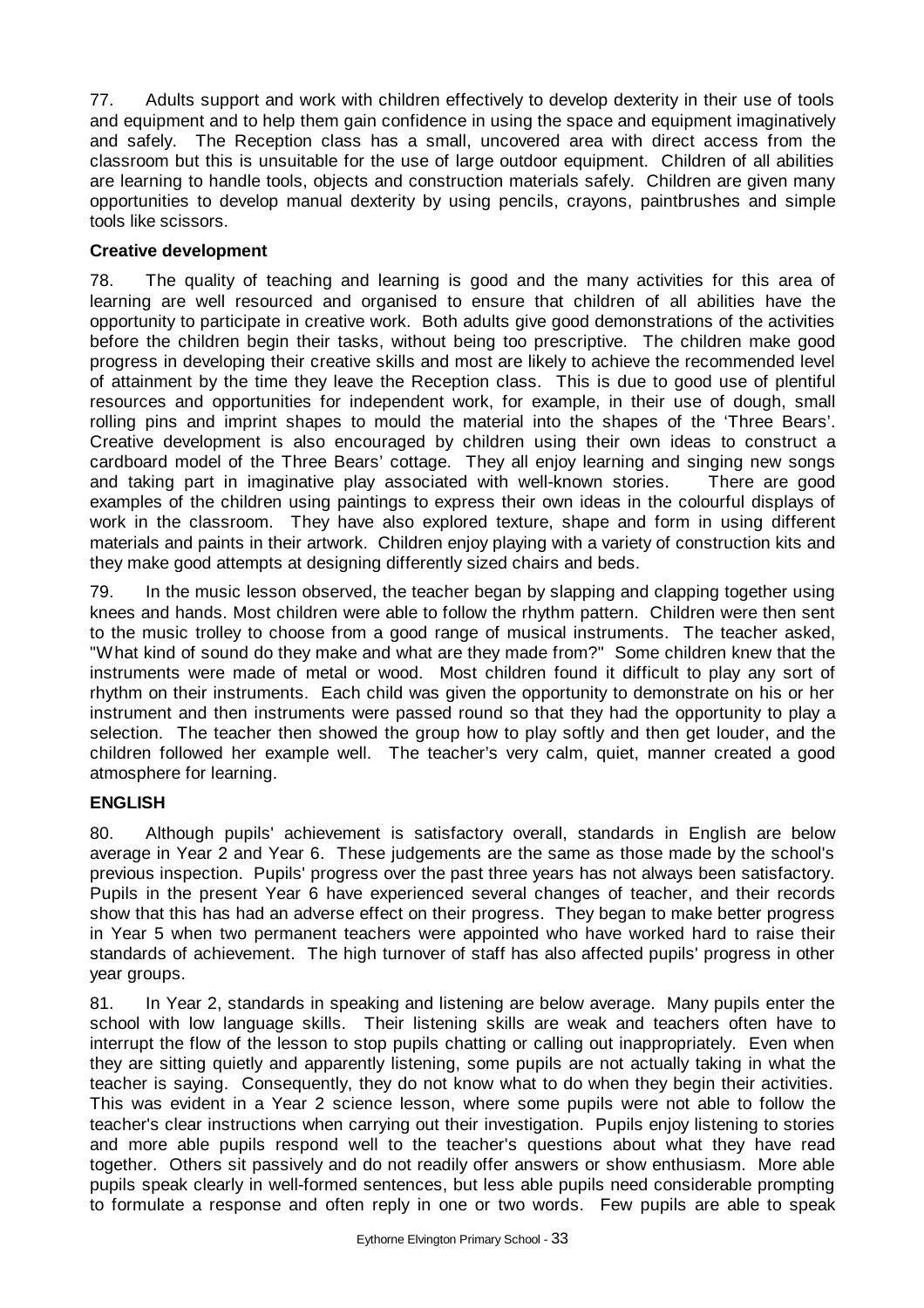clearly and articulately using grammatically correct sentences. Teachers do not always ensure that less confident speakers have enough opportunity to make a contribution in whole class sessions.

82. In Year 6, standards in speaking and listening are also below average. Sometimes, pupils listen attentively and participate with enthusiasm in whole class sessions. At other times, they sit passively and do not listen carefully enough to what the teacher is saying. Occasionally, this is because the teacher does not give them enough opportunity to contribute to the lesson. Sometimes, teachers' questions are phrased in a way that encourages pupils to give brief answers rather than more lengthy explanations. In some lessons, the teacher talks for too long and pupils lose concentration and motivation because they are not actively involved in their learning. Few pupils speak clearly and articulately, adapting their use of spoken English to suit different contexts. For most, language is colloquial and often grammatically incorrect.

83. Pupils' reading skills are below average in Year 2. Although most pupils are on course to achieve the standards expected of seven year olds, there are few higher attainers. Pupils enjoy sharing books together in the literacy hour, both as a whole class and in smaller groups. In a lesson in Year 2/3, pupils showed great enthusiasm and enjoyment as they read the words spoken by the different characters in *Owl Babies* with good expression, responding well to exclamation marks by varying the tone and volume of their voices. Average attaining pupils read simple texts accurately and fluently and use a range of strategies to help them. More able pupils are developing independence in reading and can make appropriate observations about their books. Less able pupils try hard to use their knowledge of sounds and familiar words to help them in their reading but they do not understand the context and cannot explain what the story is about.

84. Standards in reading in Year 6 are below average. Average attaining pupils are keen to read and do so with appropriate expression and understanding. Less able pupils are often more reluctant to read and their reading is stilted and hesitant. Few pupils are able to explain in detail what they have read or discuss the plot and characters in a story. Pupils' independent research skills are underdeveloped because there are not enough opportunities for them to read texts and carry out research by finding and communicating information in different forms. Too often, pupils simply copy out sections of text without any real understanding of what they have read or written. A lesson for Year 5/6 was successful in capturing pupils' interest in reading and motivated them well to read aloud together. They read a humorous 'spoof' science fiction script, which appealed to both girls and boys, with suitable expression and obvious enjoyment. Although they were sometimes slow to appreciate the humour that arose from puns and references to *Star Trek* and *Star Wars*, their enthusiasm grew as they became engrossed in the play.

85. Standards in writing are below average in Year 2. Many pupils can write simple sentences and a few are beginning to string sentences together to form a short narrative. However, there are too few opportunities for pupils to write independently and at length as most of their written work is done during the literacy hour. They rarely get the chance to develop their ideas, compose a full-length story or write a detailed account of something they have done. Pupils' work from the previous year illustrates that, although they made satisfactory progress in learning spellings and grammatical rules, they were given too few opportunities to use these in their own writing. Most work was done on worksheets and there were few examples of pupils writing at length. Writing skills are not developed well in other subjects, where there is also an over-reliance on prepared worksheets.

86. Standards in writing are well below average in Year 6. Here, too, there is a great emphasis on learning spellings and the conventions of grammar, but few opportunities for pupils to develop their writing skills and to use this knowledge in different contexts. More able pupils do not receive enough challenge. This was also noted by the previous inspection. Throughout Key Stage 2, extended pieces of writing are few, as are opportunities for pupils to draft, redraft and proofread their work. Many pupils have only a limited range of vocabulary, show little imagination in their writing and find it difficult to express and extend their ideas. Their output is small because almost all writing is done in the literacy hour when time is limited. The school has identified the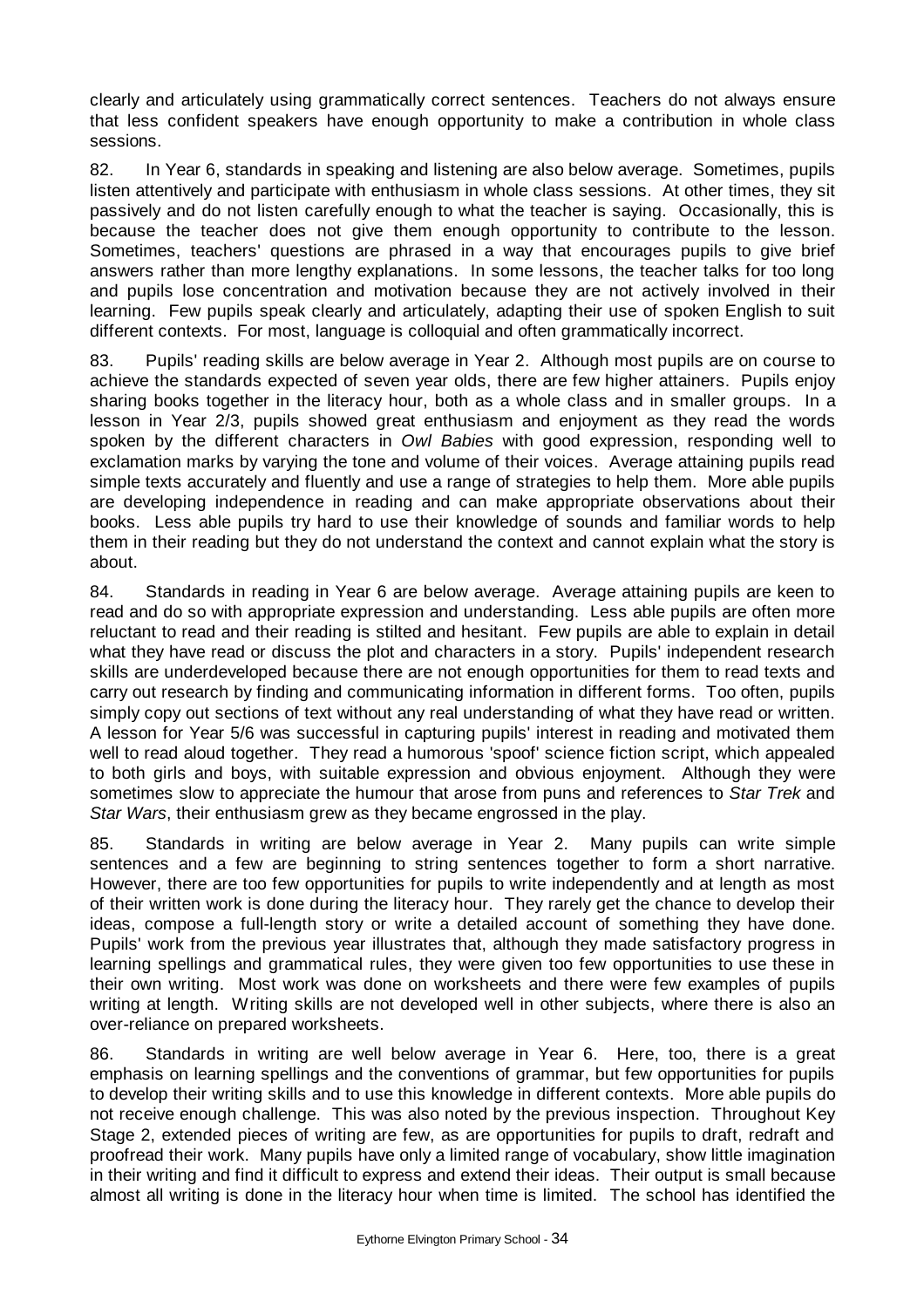need to allocate more time to developing writing skills in order to raise standards. There are generally few examples of pupils developing literacy skills through other subjects. However, one good example was seen in Year 3/4, where pupils wrote the next chapter of an exciting Viking adventure as part of their work in history. Although pupils spell words correctly and show they understand grammatical conventions when completing sentences in exercises, this does not always carry over into other written work.

87. Throughout the school, standards of handwriting and presentation are weak. Pupils are taught to use a neat joined style in handwriting exercises, but they do not reproduce this in the rest of their work. At Key Stage 2, pupils use handwriting books with widely spaced lines that require large writing. This is inappropriate for pupils of this age and inhibits the development of their own neat, fluent style.

88. The quality of teaching and learning is satisfactory throughout the school, as it was at the time of the previous inspection. In this inspection, four of the five lessons seen were good and there was no unsatisfactory teaching. This is encouraging and shows that the training and support that teachers received during the past year has had a positive impact. However, an analysis of the pupils' work over a longer period indicates that the quality of teaching and learning is no better than satisfactory, because of the lack of emphasis on developing fluency in writing. Although the teaching meets the needs of less able pupils, it does not always challenge and extend the more able pupils sufficiently. In all of the lessons seen, the teachers' clear reading of a shared text provided a good model for pupils to imitate. In Year 1, pupils modified their voices well to suit the different characters in *Where's My Teddy?* and showed good understanding of the story. The teachers' skilful management of pupils helps to create a good environment for learning, and teaching assistants also contribute well to maintaining a purposeful working atmosphere in the classroom. Teachers use a variety of resources well to stimulate pupils' interest in reading, including 'big books', large posters and overhead transparencies. At Key Stage 2, teachers use poems and play scripts well to provide a stimulus for writing. Activities in the lessons observed were well planned to meet the needs of different groups of pupils. Although insufficient time is devoted to writing across the curriculum, in the lessons seen, teachers provided well-structured activities to develop specific aspects of writing. For example, in Year 1, less able pupils sorted objects into sets according to the final sound in the word, then wrote the sounds. More able pupils composed sentences using words they had learned to spell correctly. Less able pupils in Year 3/4 added the suffixes '-ing' and '-ed' to verbs after doubling the final consonant, while more able pupils wrote poems in the style of one they had read earlier.

89. There is a suitable emphasis on developing pupils' reading skills in the literacy hour and at other times when pupils read alone, in pairs or to an adult. However, pupils do not have enough opportunities to develop their writing skills, either in the literacy hour or across the curriculum. There are also insufficient opportunities for pupils to improve and use their research skills.

90. The National Literacy Strategy has been implemented throughout the school, but has not been modified to meet the school's needs. Although it is being supplemented appropriately by additional literacy programmes and suitable additional support for the high proportion of pupils with special educational needs, not enough time is given to developing style, fluency and imagination in writing. In the past, the headteacher has monitored pupils' work and the quality of teaching and learning throughout the school. The English co-ordinator has too many other responsibilities to be fully effective in the role. She monitors the progress of pupils with special educational needs in the subject, but there has been insufficient monitoring of the progress of other pupils, notably the more able. In general, the procedures for assessing pupils' attainment are satisfactory, and include standardised testing procedures for each year group except Year 1. However, the information gained from these assessments is not used effectively to diagnose problems or plan future work. The marking of pupils' work is inconsistent in quality. The best marking shows pupils clearly how to improve their work, but some is purely congratulatory and does not give constructive comments. Resources are satisfactory, overall, and those to support shared reading in the literacy hour are good. Classrooms have attractive book corners with an appropriate range of fiction. However, the non-fiction library is small and is not used effectively to develop pupils' research skills. The subject is enhanced by visits to theatres, as when pupils in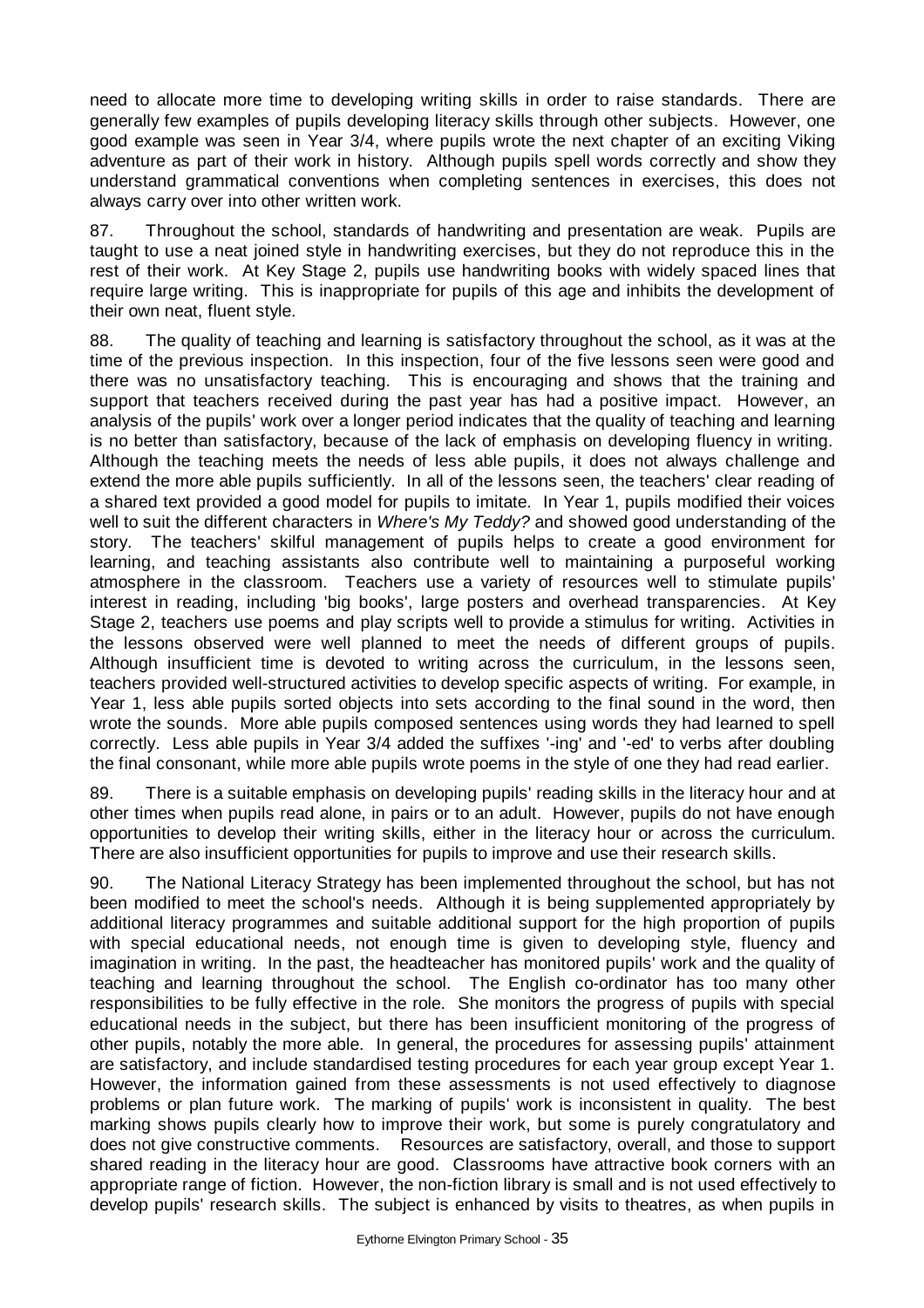Years 4, 5 and 6 went to the Marlowe Theatre in Canterbury to see *Oliver* and those in Years 5 and 6 went to London to a performance of *Cats*. This also makes a good contribution to pupils' cultural development.

# **MATHEMATICS**

91. Pupils in Year 2 attain below average standards in all areas of the mathematics curriculum. This finding is an improvement on the results of the national assessment tests in 2000 when pupils' attainment was considered to be well below the national average. This is due to a more settled teaching staff in Year 2 classes and the successful introduction of the National Numeracy Strategy. The judgement of this inspection is similar to the findings of the previous inspection. Results in performance in the years from 1997 to 2000 indicate an upward trend broadly in line with national results. There are no significant variations in attainment between boys and girls. All pupils, including those with special educational needs make satisfactory progress in the subject and their achievement is sound.

92. Pupils have a sound knowledge and understanding of two-dimensional shapes, and can sort these shapes into sets and use the appropriate mathematical vocabulary to describe them. They order two digit numbers and count on in fives and tens. Comparative weaknesses are their use of mathematical knowledge and skills to solve problems and their understanding of quarters in their work on fractions. Pupils are beginning to use information and communication technology to represent data in the form of bar charts.

93. Standards in Year 6 are also below average. This judgement is similar to the findings of the previous inspection. This present judgement shows a decline since the last national assessment tests in 2000 when standards were close to the national average. This is because nine of the 11 pupils currently in Year 6 are on the school's register of special educational needs. Performance targets have been set to raise the standards of mathematics in Year 6 but these are not on course to be achieved for the same reason. There are no significant variations in the attainment of boys and girls. Progress and achievement, including that for pupils with special educational needs, are satisfactory at this key stage.

94. Pupils use their understanding of place value to multiply and divide whole numbers by ten and 100. They also use this understanding to order four digit numbers and add decimals to two decimal places. Most are able to convert improper fractions to mixed fractions and the other way round. Weaknesses include pupils' knowledge of the multiplication tables to ten and their limited use of mental strategies in solving problems. They find difficulty in explaining the terms factor, multiple and square number. Most pupils are unable to use simple fractions and percentages to describe proportions. The use of information and communication technology is limited but pupils have produced pie charts to represent the data they collected to show the most popular games.

95. At Key Stage 1, the quality of teaching and learning is satisfactory. In the Year 1 lesson observed, the lesson was planned and managed well. The mental numeracy beginning was well paced and well timed. The teacher used pupils standing at the front of the class well to illustrate addition and equals signs. However, the use of number lines and marker pens, while pupils sat on the carpet, was cumbersome and slowed down progress. The learning support assistant worked with a group of six pupils with special educational needs and enabled them to make sound progress. In the Year 2 lesson, pupils were encouraged to work out mentally addition problems involving number bonds from zero to five. The pace and challenge of the initial session were slow, but the pace of learning increased during the main activity, when pupils used mathematical vocabulary to describe two-dimensional shapes and their features. The lesson was planned well to provide appropriate activities for pupils at differing levels of attainment, although the work for the more able pupils was undemanding. The teacher encouraged pupils to use the appropriate mathematical vocabulary and used resources well to motivate the pupils. A scrutiny of past work in this key stage indicates an over use of worksheets and poor presentation of pupils' work. However, all the relevant mathematical topics are covered and varied work is evident for pupils of differing capabilities. The planned work for more able pupils mostly lacks sufficient challenge to enable them to reach above average levels of attainment.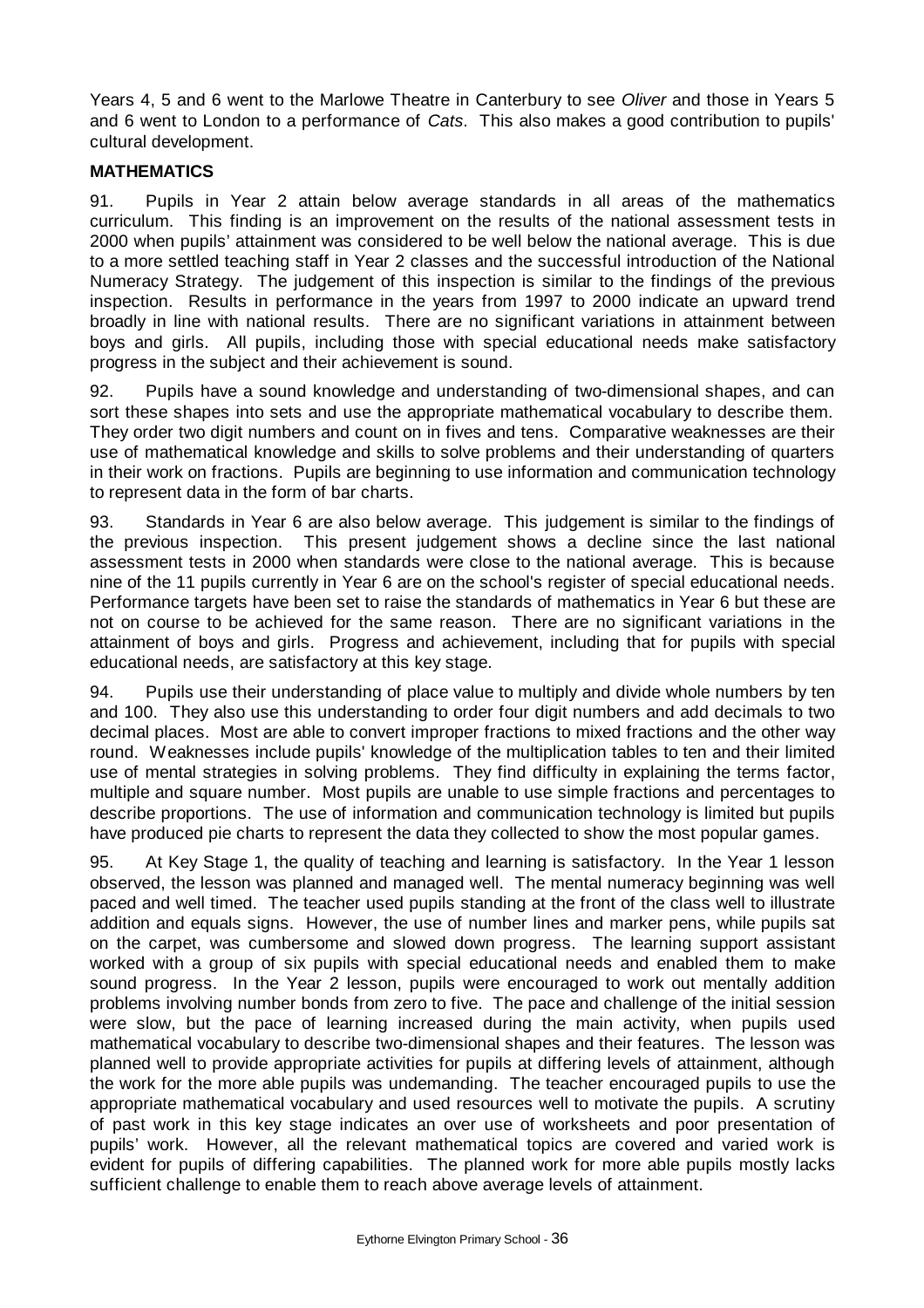96. The quality of teaching and learning in Key Stage 2 is also satisfactory overall, with an example of good teaching in the Year 5/6 class. The main strengths in teaching at this key stage are that all teachers are using the format of the National Numeracy Strategy in their lessons, although sometimes the structure of the lesson is too rigid. Teachers' planning is good and contains different tasks that match pupils' abilities. Pupils are organised and managed well during numeracy lessons to ensure concentration and satisfactory progress. Weaknesses evident from an analysis of previous work and lesson observations include low expectations for more able pupils' performance and the use of assessment information to set meaningful targets for individual pupils. Fewer worksheets are used by teachers in this key stage but teachers do not insist on sufficiently high standards in pupils' books. In the Year 5/6 lesson observed, the objectives of the lesson were written on the board and shared with pupils. A lively pace and good level of challenge was apparent in the mental activity, which was timed to encourage fast thinking. Questions were aimed at pupils at differing levels of attainment, some rounding to ten, others to 100 and the most able to 1000. The lesson was organised well so that a group of four pupils with special educational needs was supported by an assistant. A pupil who speaks English as an additional language worked independently and achieved good progress during the lesson.

97. The subject is managed satisfactorily. A senior teacher has assumed the temporary role of mathematics co-ordinator due to a large turnover of staff during the previous two years. She has not had time to monitor standards or the quality of teaching and learning in the subject because she has too many other responsibilities. Indications show a rising trend in standards due to the successful introduction of the Numeracy Strategy and a more settled staff. The coordinator has produced a good action plan for the continued development and improvement of the subject. The school has been well supported by the Local Education Authority and this has resulted in greater confidence in the teaching of mathematics amongst members of staff. An appropriate subject policy is in place which contains a useful section on mathematics teaching for pupils with special educational needs. Half term and weekly planning sheets have been introduced, which are linked effectively to the Numeracy Strategy and the National Curriculum to ensure full coverage of the statutory requirements for the subject. Learning resources are good, are well used and are appropriately situated in the classrooms.

98. The effectiveness of strategies for teaching numeracy skills is satisfactory. The National Numeracy Strategy has been introduced into all classrooms and all teachers are confident in teaching the subject. However, there is insufficient use of mental strategies and using and applying mathematics to further all pupils' mental numeracy development. In some cases, the pace and challenge of the numeracy hour is insufficient, especially during the mental session at the beginning of the lesson. Numeracy is used soundly across other areas of the curriculum including history, geography, science, and information and communication technology by all year groups. Pupils use their mathematical skills to present data in the form of charts and graphs, sometimes by using information and communication technology.

### **SCIENCE**

99. The findings of the inspection are that standards in Year 2 are broadly in line with the national average, which is the same as teachers' assessments of pupils' attainment in 2000. It represents an improvement since the previous inspection, when standards were below average. This is because teachers are focusing more effectively on scientific enquiry and investigation, and have higher expectations of what pupils are able to achieve. Standards in Year 6 are below average, as they were at the time of the previous inspection and in the national tests in 2000. An analysis of previous years' test results shows that few pupils reach above average standards (Level 5). In 2001, 86 per cent of the pupils in Year 6 achieved Level 4, which represents a very good improvement since 1997, when only 45 per cent reached this level. However, only ten per cent of pupils reached Level 5, which is low. Overall, pupils make sound progress in science and their achievement is satisfactory. Pupils with special educational needs receive good support in science lessons from teachers, assistants and other pupils, which helps them to work effectively alongside others. There are no significant variations in the attainment of boys and girls.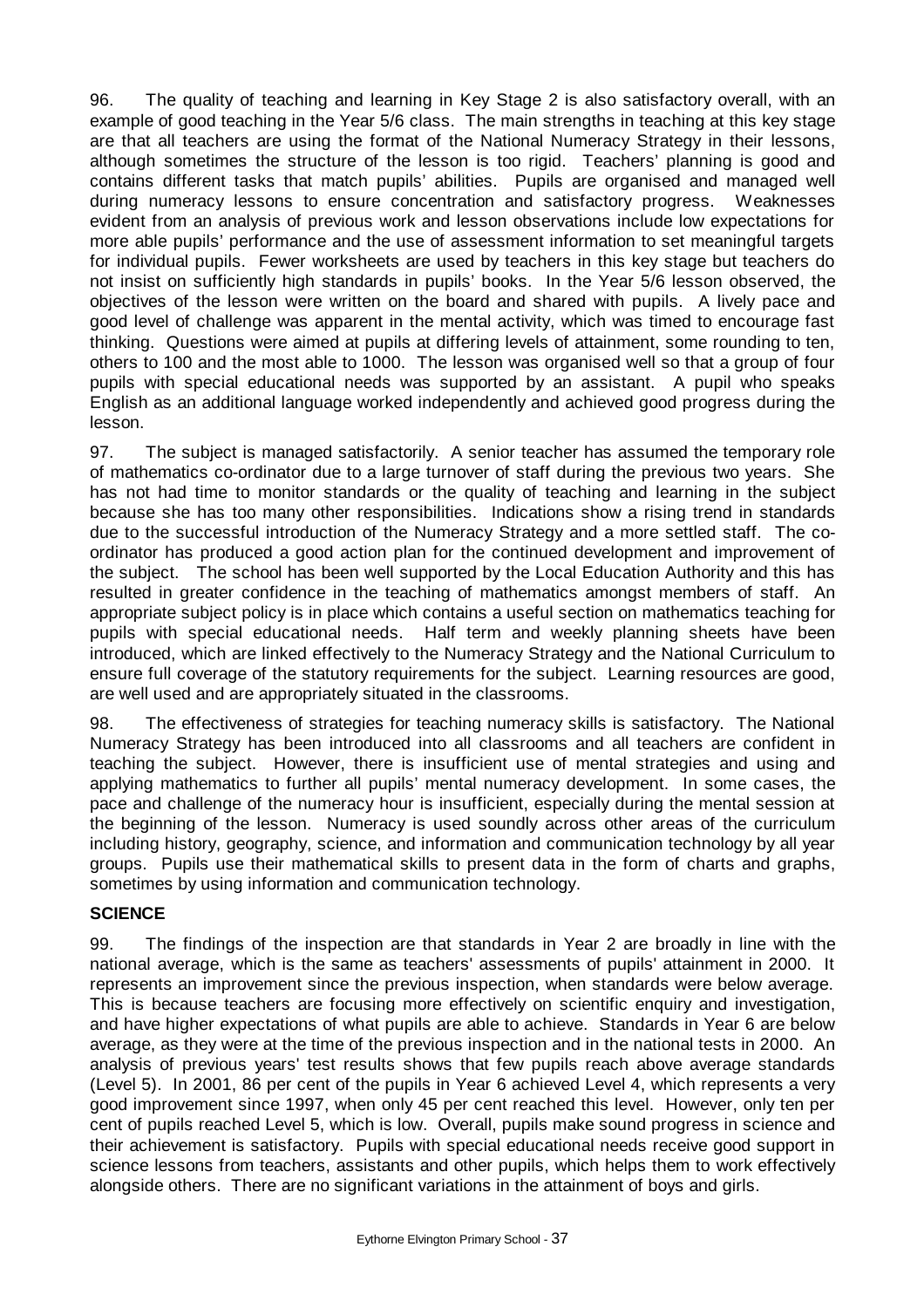100. The quality of teaching and learning in the subject is satisfactory at both key stages, but half of the lessons seen during the inspection were at least good, and one of these was very good. Pupils are given plenty of opportunities to participate in investigations. For example, pupils in Year 1 find out how heat changes materials, while those in Year 2 explore how water and light help plants to grow. In Year 4, pupils investigate how water evaporates and find out what happens when water vapour cools down. In Year 5, pupils test the effect of exercise on pulse rate and carry out a survey of how the same plant grows in different locations. The main weakness in the quality of teaching and learning is that these investigations are often too directed by the teacher with insufficient opportunities for pupils to devise and plan their own experiments. Teachers also, for the most part, provide carefully structured worksheets on which pupils record their findings. These provide a useful framework for less able pupils and help them to learn how scientific experiments should be recorded. However, they are too restricting for more able pupils and they inhibit the development of pupils' investigative as well as literacy skills. Pupils' work from the previous year shows that they made and tested predictions about what might happen in an investigation and explained how they set up a fair test by controlling variables. They drew conclusions from their findings and older pupils made generalisations from them. However, the work of pupils at all levels of attainment is very similar, which indicates that it was closely directed by the teacher and was not tailored to meet the needs of different groups of pupils.

101. Teachers place a good emphasis on developing pupils' knowledge and understanding of life processes and living things, materials and their properties and physical processes as they progress through the school. Pupils in Year 2 know that roots are important in helping plants to grow, and that plants need light and water to sustain growth. In Year 6, they are able to identify the reproductive organs of a plant and understand how seeds germinate. In Year 2, pupils examine materials and identify their properties, such as appearance, texture and hardness. By Year 6, pupils are able to classify materials as liquids, solids and gases and know that some make better thermal insulators than others. It is difficult to evaluate standards from pupils' previous work because of the way it is recorded. Where pupils write information directly into their books, much of this is the same in all pupils' books, copied from worksheets or other sources. This limits some pupils, particularly the more able, and does not adequately develop their independent research skills. It is one of the reasons why few pupils achieve the higher levels of attainment by the age of 11.

102. A very good lesson for pupils in Year 2/3 illustrated the best features of science teaching. After reinforcing pupils' earlier learning about how forces act on objects, the teacher's skilful questioning prompted pupils to think about how to formulate an investigation: "Who has got any ideas about how we could use the car, the truck and the tape measure to find out how things move?" The teacher explained clearly to pupils about how to make a prediction and then asked them to suggest whether the car or truck would travel furthest when pushed and give their reasons. This helped pupils to think scientifically and provided a good degree of challenge for more able pupils who began to make connections between the weight of the vehicle and the distance it might travel. It also provided good opportunities for pupils to learn about fair testing as they considered how to give each vehicle the same amount of 'push'. The teacher provided well for pupils at differing levels of attainment. For example, more able pupils measured the distance travelled in centimetres while less able pupils used straws. There were also opportunities for independent learning as the teacher encouraged pupils to organise themselves in their group, while she supported those who needed a more structured approach.

103. The co-ordinator for science has held the post for a year, during which time she has monitored the quality of teaching and learning throughout the school. There is a comprehensive policy for science, but this is not adequately reflected in practice. The scheme of work is used appropriately to cater for pupils in mixed age classes and ensures that teaching builds progressively on pupils' earlier learning. Sound assessment procedures are in place, but the information gained from these is not always used well enough to match work to the needs of pupils at differing levels of attainment. The subject is well resourced and meets the requirements of the National Curriculum. It is enhanced by visits and visitors to the school. Pupils in Years 5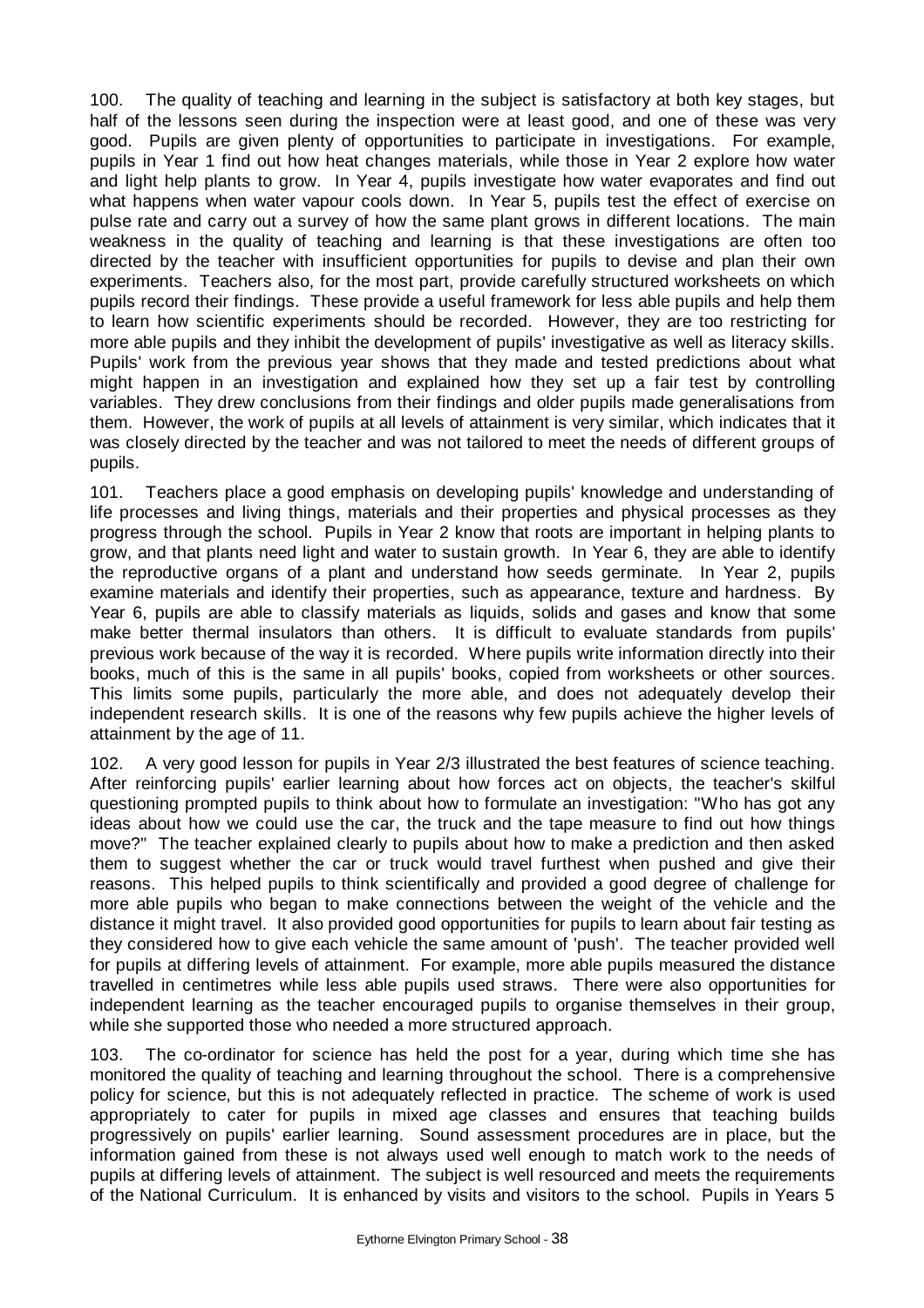and 6 went to the Science Museum and a scientist came to the school to demonstrate experiments. The school has close links with a local pharmaceutical firm which loans equipment to support pupils' learning. The development of the Millennium Garden greatly enhances the school's provision. There are appropriate opportunities for pupils to use and improve their numeracy skills, as when they take measurements in experiments and construct graphs to show their results. There is limited use of information and communication technology to support pupils' learning in science.

# **ART AND DESIGN**

104. The inspection took place three weeks into the new school year, when there was little evidence of pupils' completed work. It was possible to observe only one lesson due to timetabling arrangements. As a result, there was insufficient evidence to make overall judgements about the standards pupils achieve, the progress they make and the quality of teaching and learning throughout the school. An analysis of the work in pupils' sketchbooks completed during the previous year showed that they make satisfactory progress in developing their skills in observational drawing. Teachers' planning indicates sound coverage of National Curriculum requirements, and the two-year cycle of topics ensures that pupils in classes where there are two different year groups receive an appropriate range of experiences.

105. The lesson that was observed in Year 1/2 illustrated good teaching of basic techniques. The teacher explained clearly to the pupils what they were intended to learn and presented them with examples of artists' work so that they could study them and look at the way the pictures had been drawn or painted. Pupils identified thick, thin, straight and curved lines, and shapes, such as squares, circles and triangles. They went on to experiment with pencils, crayons and pens, exploring how to make different shapes and lines of varying thickness. This work forms the early stages of a topic on self-portraits and is preparing pupils well to use different techniques and to appreciate line and form. Pupils in Year 2/3 have been exploring pattern. They examined pieces of fabric and recreated the patterns they saw, and also studied the work of Mondrian and Kandinsky to see how they used pattern in their work. Pupils in Year 5/6 have begun a study of the Bayeux Tapestry in preparation for their own work in textiles, where they will create a picture from different materials using a variety of techniques to illustrate a story.

106. The subject co-ordinator has held the post for a year, during which time she has ensured that the scheme of work is appropriately resourced. She has identified the need to monitor the progression in the teaching of specific skills throughout the school to ensure that the pupils' learning builds constructively on their earlier experiences. There has been no formal monitoring of teaching and learning in art and design. However, the policy for the subject states that, when art is a priority for development in the school improvement plan, the co-ordinator is to be given time to observe colleagues and examine pupils' work. The subject makes a satisfactory contribution to pupils' spiritual, moral, social and cultural development. For example, the scheme of work shows that pupils in Years 5 and 6 study the culture and artistic traditions of South America, whilst those in Years 3 and 4 study African sculpture and the work of Australian Aborigines. A very comprehensive policy has been in place for almost a year, which provides very clear guidance for teachers. However, there are no mechanisms in place to ensure that it is being implemented consistently by all teachers. Teachers make effective links with other subjects, such as mathematics, English, religious education and science. Pupils use painting and graphics programs in information and communication technology to support their learning.

### **DESIGN AND TECHNOLOGY**

107. Standards in Year 2 are average, which shows an improvement on the judgement of the previous inspection when design and technology was incorporated into science or art. Pupils of all abilities make satisfactory progress and pupils with special educational needs achieve standards similar to other pupils, especially in the 'making' aspect of the subject. There are no significant differences between the attainment of boys and girls.

108. Pupils in Year 2 observe and produce repeating patterns in order to design a coloured pattern for Joseph's 'coat of many colours'. This work makes effective links between design and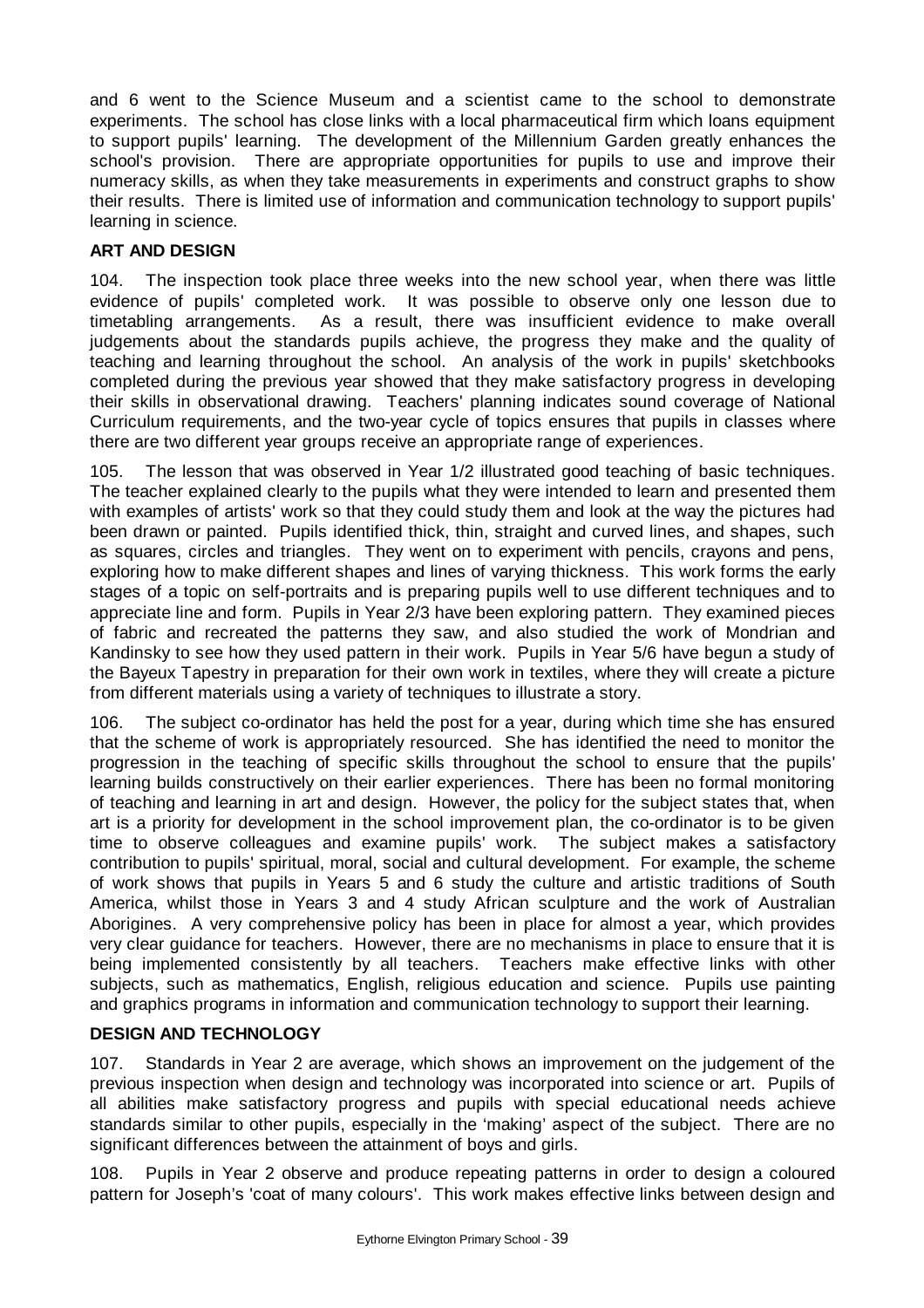technology, religious education and mathematics. Most pupils are able to generate some of their own ideas by using their developing knowledge of products and techniques. When designing and making a sandwich for a children's party, pupils discuss the various fillings available and the different types of bread on the market. Pupils have also investigated photograph frames, using a drawing to illustrate their designs. Year 2 pupils also discuss packaging in the form of a pizza container and suggest ways to improve it. Their ability to develop their own ideas for designing and making tends to be limited as lessons are too closely directed by the teacher.

109. Standards in Year 6 are also average and this judgement shows an improvement since the last inspection. Pupils of all abilities make satisfactory progress and achieve soundly in the subject and there are no differences between the attainment of boys and girls

110. Strengths in achievement in this year group are the pupils' ability to evaluate their work as it develops, for example, when making moving toys, where they use control and cam mechanisms. In their work on joining, they construct frames and frame corners and consider strengths and weaknesses in their designs. Pupils have designed and made their own biscuits, taking into consideration the different types of biscuit and their ingredients, and the type of biscuit suitable for different occasions. Weaknesses in their achievement relate mainly to their inability to gather information for themselves and to use it to generate further ideas in their designs.

111. The quality of teaching and learning is satisfactory, although teachers tend to over direct lessons without giving pupils sufficient opportunity to participate in independent learning. In a Year 2/3 lesson involving the design and making of Joseph's coat of many colours, the teacher linked the lesson well to religious education, mathematics and information and communication technology in relation to repeating patterns. A good range of activities was organised by the teacher to encourage pupils to use their ideas about coloured patterns. These included work on the computer where pupils used a graphics program to create a repeating pattern. Other pupils used boards and coloured pegs and multi-link cubes. However, in the painting task, there was no opportunity for pupils to design their own patterns, which restricted their progress. Pupils in the Year 3/4 class were organised to experiment with decoration techniques before designing a paper mock-up of a money container. The support assistant made a valuable contribution to this lesson by demonstrating sewing techniques such as running and over stitch. Pupils were also motivated by a display of her own work in tapestry and embroidery. The teacher provided a good supply of resources, which gave pupils the opportunity to experiment with several materials for their containers, such as fabric paints, pens, paper, sequins and sewing needles and thread. The teacher made all pupils aware of the safety factors involved with using glue and needles before starting the lesson. Occasionally, teachers talk for too long in the introduction to the lesson, which causes some pupils to lose concentration.

112. The subject is led satisfactorily by an experienced teacher and member of the senior management team. A comprehensive policy is in operation which gives teachers sound guidance on teaching the subject. There is also a suitable scheme of work that provides a two year cycle of activities to satisfy the needs of pupils in mixed age classes. Although the coordinator has not had the opportunity to monitor the quality of teaching and learning in the subject, she checks class displays and teachers' planning. Improvement in design and technology is good since the previous inspection as standards, curricular planning and teaching have all improved. Pupils' attitudes and interest in the subject have also played a large part in the rise in standards. Resources for the subject are satisfactory and are well used throughout the school.

### **GEOGRAPHY**

113. Standards of attainment in Year 2 are average and this judgement indicates an improvement since the last inspection when standards were below national expectations. Pupils of all abilities make satisfactory progress and their achievement is sound. The reason for this improvement is the implementation of the Qualifications and Curriculum Authority's recommended scheme of work, and an improvement in the quality of teaching. There are no significant differences in the attainment of boys and girls. No geography lessons were observed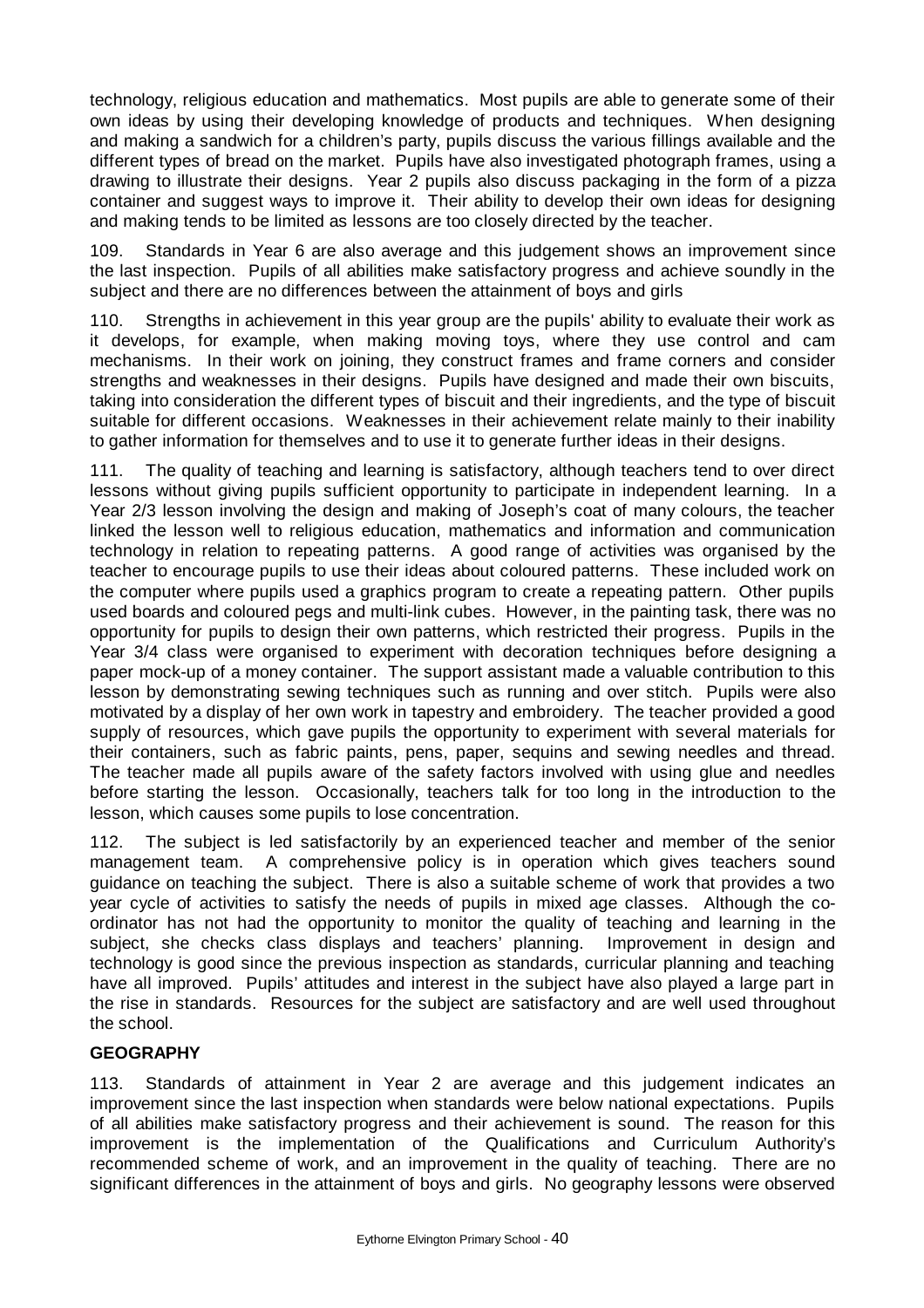in Year 2 during the inspection but an analysis of pupils' work and teachers' records leads to a judgement of average standards.

114. Pupils in Year 2 are able to identify features in their local area, such as where people live and the activities that are available. Using a good link with mathematics, they have discussed ways of representing how pupils travel to school and have planned their individual routes to school. Their moral and social development is enhanced by the project on 'Global Eye', when they discuss the effect of poor eyesight in Africa. In this same context, pupils consider re-cycled spectacles, and in a link with design and technology are able to design a simple container to collect re-cycled spectacles. Pupils have compared aspects of St Lucia with their own country, including housing, roads, land, schools, transport and weather. Although they are beginning to record their findings using drawing and writing, their written work is still under developed.

115. Standards in Year 6 are average, even though the vast majority of the class have special educational needs. This judgement matches the findings of the previous inspection. This judgement is based on an observation of a geography lesson in Year 5/6 and a detailed analysis of pupils' work books. Pupils make satisfactory progress and their achievement is also satisfactory. Pupils with special educational needs are effectively supported by teaching assistants and this helps to consolidate their achievement over time and their progress in individual lessons. There are no significant differences between the attainment of boys and girls.

116. The strengths of pupils' achievement include their ability to respond well, verbally, to a range of questions about their recent field trip to Sandwich by using their geographic skills to justify some of their observations and judgements of places. They understand the importance of location and are able to describe geographic patterns in their local area. In their previous work, pupils have studied mountain environments and can identify, on an outline map, some of the major mountain areas of the United Kingdom, Europe and the World. In this same context, they have discussed life and weather in the Swiss Alps, considering the effects of tourism and its problems and advantages. Pupils are beginning to identify symbols on Ordnance Survey maps and work out distances, making a useful link with mathematics. They used their map reading skills on a recent trip to London. The comparative weakness in the pupils' attainment is the quality of their written work.

117. The quality of teaching and learning is satisfactory at both key stages. This judgement is roughly in line with that of the previous inspection. In the Year 5/6 lesson observed, the teacher used information and communication technology very well to introduce the lesson. A good combination of equipment was used to reinforce and assess pupils' knowledge about their recent field trip to Sandwich. The class was managed and organised well to give pupils with special educational needs the maximum support. However, in a short lesson, the number of planned activities was ambitious. The teacher used a data projector, computer, video camera and coloured photographs imaginatively to stimulate and motivate pupils' interest. Teachers' planning at both key stages is good. Relative weaknesses in teaching include insufficient emphasis on the quality of pupils' writing and the presentation of their work. Also, more able pupils are not always given appropriately challenging tasks.

118. Leadership and management in the subject are sound. The co-ordinator is experienced and a member of the senior management team. The subject is monitored and evaluated mostly by scrutinising teachers' planning, but there has been no opportunity to observe lessons. A new policy has recently been introduced and the scheme of work is based on the Qualifications and Curriculum Authority's recommendations. Improvement since the last inspection has been good due to a rise in standards and pupils' progress at Key Stage 1. Sound procedures are in place for assessing pupils' attainment and progress, but the use of assessment information to plan for pupils' next steps in learning is in its early stages. Resources are satisfactory and pupils' learning is enhanced by field trips and visits to places of interest.

### **HISTORY**

119. Standards in Year 2 are average, which is an improvement on the judgement made by the school's previous inspection, when low standards were evident at Key Stage 1. All pupils make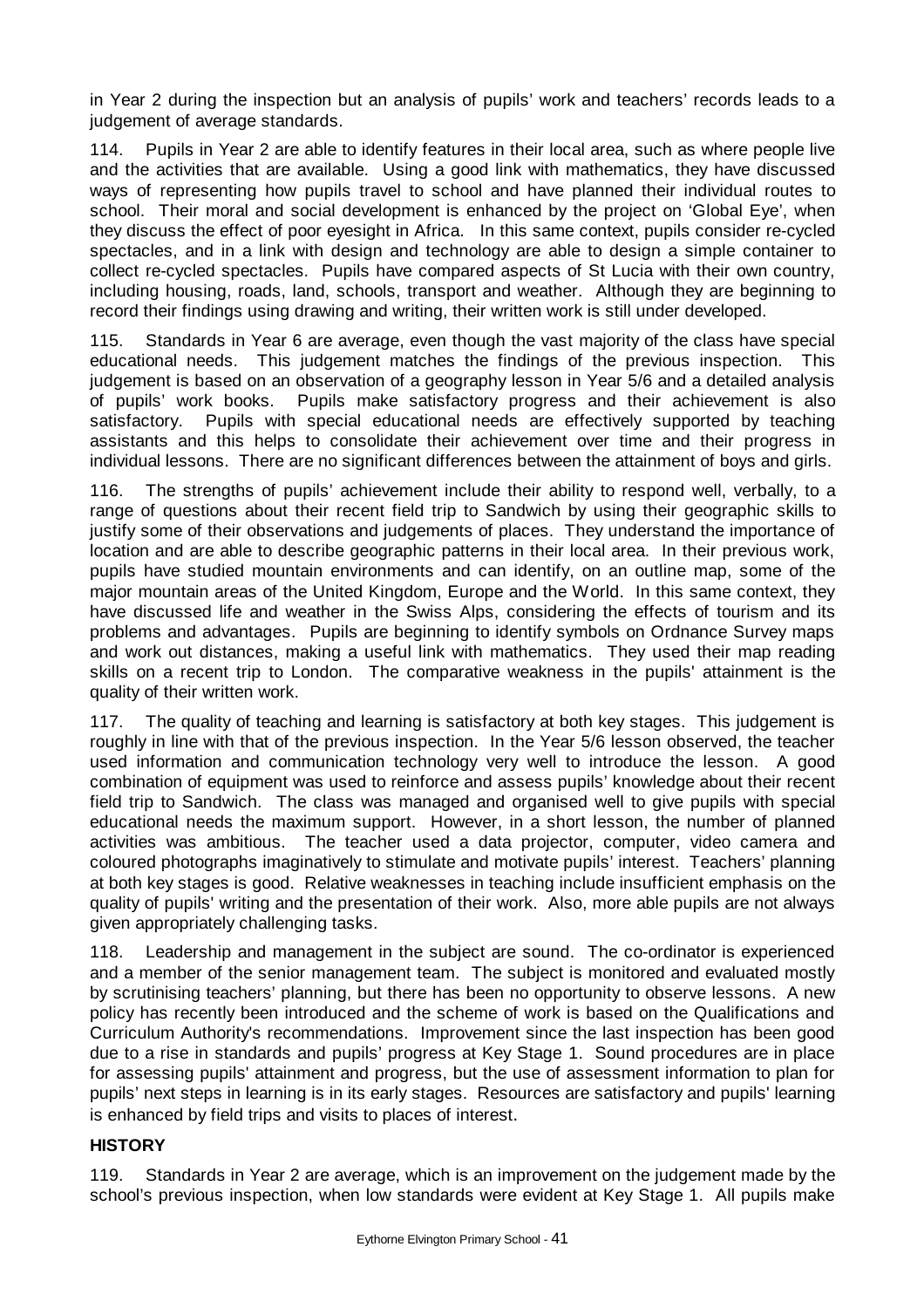satisfactory progress and achieve soundly. Pupils with special educational needs benefit from the effective support that they receive from learning support staff and this consolidates the progress that they make. There are no differences in the attainment of boys and girls.

Pupils in Year 2 are able to place events in chronological order, for example, events in the Great Fire of London. They show a developing knowledge and understanding of the events and people of this period. Most pupils are able to use secondary sources of information to answer questions about the past. Although they are able to record their findings by using a time line storyboard of key events, their use of writing in the subject is under developed.

121. Standards in Year 6 are below average, which is broadly similar to the findings of the previous inspection. Pupils make satisfactory progress and achieve soundly in line with their abilities. Pupils with special educational needs are effectively supported by teachers and assistants, and this helps to consolidate their progress in individual lessons and their achievement over time. There are no significant differences in the attainment of boys and girls.

122. Pupils in Year 6 demonstrate a sound factual knowledge and understanding of the social and educational reforms that took place during the Victorian period. They are starting to select and link information from secondary and primary sources, including books, pictures and artefacts from the time. They also know about other countries from the past including Ancient Greece and Ancient Egypt. The weaknesses in the subject mostly centre on most pupils' inability to carry out independent research and produce organised written work independently.

123. The quality of teaching and learning is satisfactory at both key stages which is an improvement since the previous inspection when three quarters of observed teaching was unsatisfactory. There were no instances of unsatisfactory teaching during this inspection. In the Year 2/3 lesson observed, the teacher began well by questioning pupils to ascertain what they had remembered from their previous lesson on the Great Fire of London. The teacher's skilful questioning and exposition showed a good knowledge and understanding of the subject and the period. Pupils' answers to the questions enabled the teacher to fill in a database about the event, which encouraged pupils to focus on the event and answer questions about where it happened, who was involved and what were the causes. The teacher then showed pupils how to construct a chronological sequence of the events that happened during the week of the fire. However, the lesson was over-directed by the teacher and pupils had to sit for a long period, which caused some to lose concentration. In the Year 5/6 lesson, pupils were made aware of the social and educational reforms in Victorian Britain by participating in research and independent learning. A wide range of resources was provided by the teacher, including books and photocopies for pupils to use in their research. The teacher's planning indicated that pupils would use software in the computer suite for further research later in the week. A display of Victorian toy artefacts was also used well to give pupils an impression of school life at the time. A group of pupils took the toys, including wooden tops and hoops into the playground to try them out. Pupils of all abilities were encouraged to talk about what they had found and one pupil with special educational needs became very enthusiastic when he found out that 3,000 children worked as street sellers in Victorian London.

124. The subject is co-ordinated by a well-qualified, enthusiastic teacher who has just started her first year in school as a qualified teacher. A subject policy has been produced and the scheme of work is organised on a two-year cycle, using the recommendations of the Qualifications and Curriculum Authority. The scheme of work is designed to meet the needs of pupils in mixed age group classes. Monitoring and evaluation of the subject are carried out by observing classroom displays and teachers' planning, but the co-ordinator has had no opportunity to monitor the teaching of the subject. Improvement in the subject since the school's last inspection is good as standards have risen as a result of an improvement in the quality of teaching. Procedures for assessing pupils' attainment are satisfactory, but the use of assessment information to plan future work is under-developed. The subject is satisfactorily resourced and these resources are supplemented by the use of loan services, visitors to the school and visits to places of historical interest.

#### **INFORMATION AND COMMUNICATION TECHNOLOGY**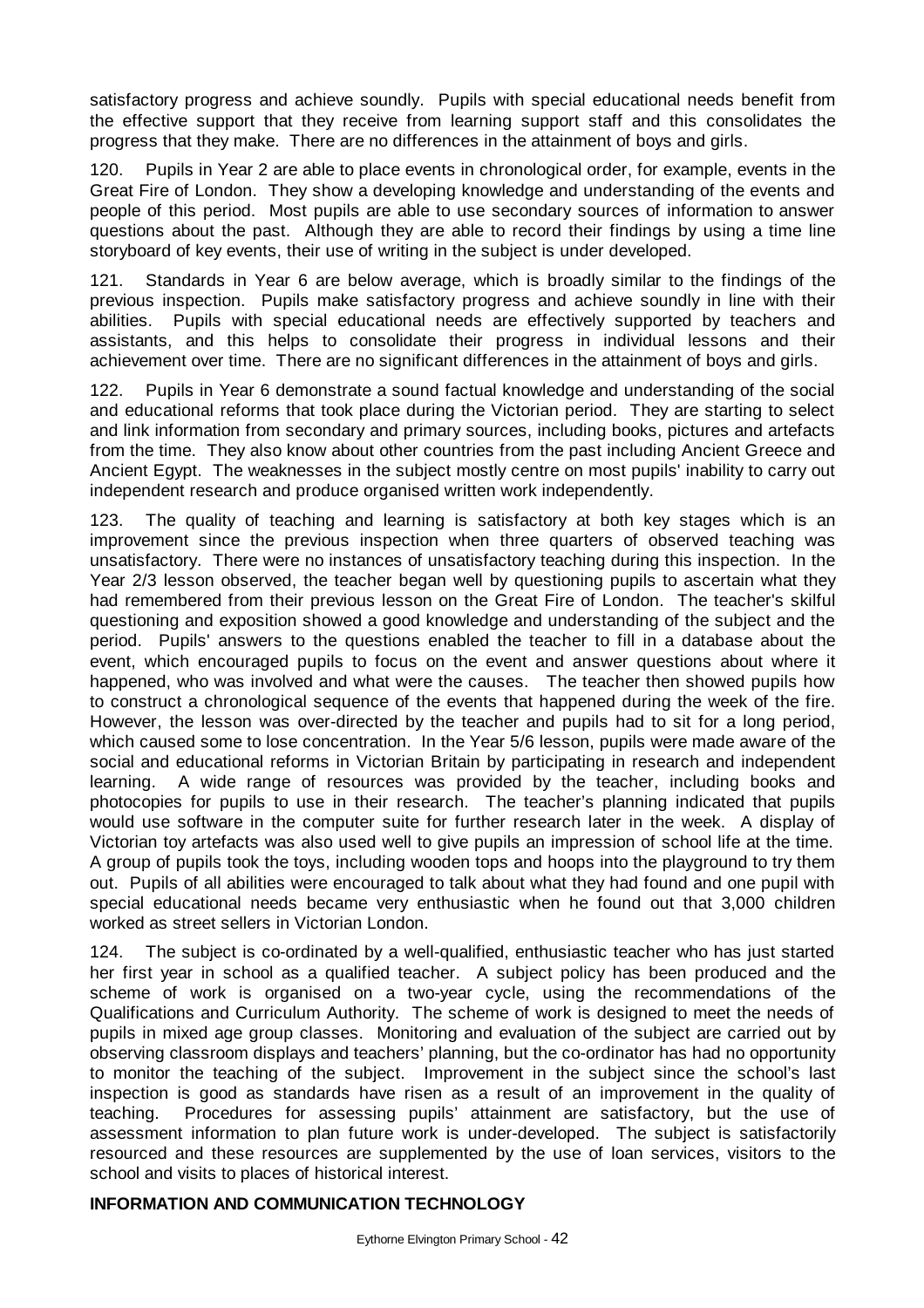125. Standards in Year 2 and Year 6 are average. This judgement is the same as that made by the last inspection in Year 2 but shows an improvement in Year 6, where standards were below average. Four years ago, there was no timetabled programme for teaching information and communication technology. The recent installation of a computer suite, comprising 20 networked computers, has improved this, and every class is now timetabled to use the suite at least once a week. Pupils' achievement is satisfactory, overall, at both key stages. Pupils with special educational needs receive effective support from teaching assistants, which helps them to make sound progress in acquiring skills, knowledge and understanding.

126. The quality of teaching and learning is satisfactory, overall, and teachers are growing in confidence as they get used to teaching information and communication technology to the whole class in the computer suite. There are, however, variations in the pace of pupils' progress in different year groups, largely because of differences in teachers' expertise and the fact that, before September 2001, pupils at Key Stage 2 were not able to make satisfactory progress as they only had one computer per class. At Key Stage 1, teachers were able to give all pupils the opportunity to take turns on the computer to complete a given task. At Key Stage 2, pupils were not able to spend long enough on the computer to ensure that they covered the full range of work in sufficient depth. Currently, pupils in Year 6 are being taught by the co-ordinator for the subject, who also taught them in Year 5. Her own considerable expertise in the subject enabled these pupils to increase their skills and knowledge at a rapid pace. For example, when in Year 5, the pupils planned and costed a wedding using a spreadsheet, produced graphs to show the average temperature in Washington DC, used the Internet to find information about mountainous countries and made a multimedia presentation to the class, using a data projector, laptop, music and an overhead projector. They entered instructions on the computer to run a sequence of traffic lights and used a spreadsheet to solve mathematical problems, such as calculating the area and perimeter of different shapes.

127. Pupils in Years 3 and 4 are not reaching average standards for their age. However, in a satisfactory lesson observed during the inspection, they were given plenty of opportunity to investigate a word processing program and explore different styles and size of font. The teacher gave a clear explanation of the purpose of the lesson, and linked it effectively to the pupils' earlier work on calligrams, where words are written in a form that reflects their meaning, in the literacy hour. Both the teacher and assistant supported individual pupils well and helped them to master unfamiliar operations. Many pupils clearly had limited experience in using computers; for instance, they were unaware of how to delete or highlight words. However, a few who knew what to do did not receive sufficiently demanding work to further their knowledge and skills. In the early stages of using the computer suite, teachers have not worked out ways of planning suitably challenging work for more able pupils while supporting the majority who need to work at a slower pace.

128. In a satisfactory lesson for pupils in Year 2/3, the teacher explained clearly to pupils how their class target for improving handwriting and presentation linked well with using the computer. She demonstrated effectively the importance of having spaces between words by writing a sentence without any and asking the pupils to give reasons why spaces were needed. Through skilful questioning, she reminded pupils of the different keys that can be used to produce a capital letter and create a space. After transferring to the computer suite, the pace of the lesson slowed down as the teacher went over the work she had covered in the classroom. Pupils also had to wait until all computers were ready to use, which caused further delay. As teachers become used to a new way of teaching and become familiar with the technical complexities of a computer network, they tend to take the whole class through each stage, step, by step until pupils are actually working. They are then good at encouraging pupils to investigate what the computer can do and all teachers have sufficient knowledge and expertise to enable pupils to make sound progress.

129. In a good lesson for Year 5/6, the teacher introduced pupils to a graphic modelling program for the first time. After clear explanations and instructions, the teacher gave pupils time to investigate the program for themselves and experiment with different aspects. This enhanced the quality of their learning considerably as they became engrossed in the lesson, were well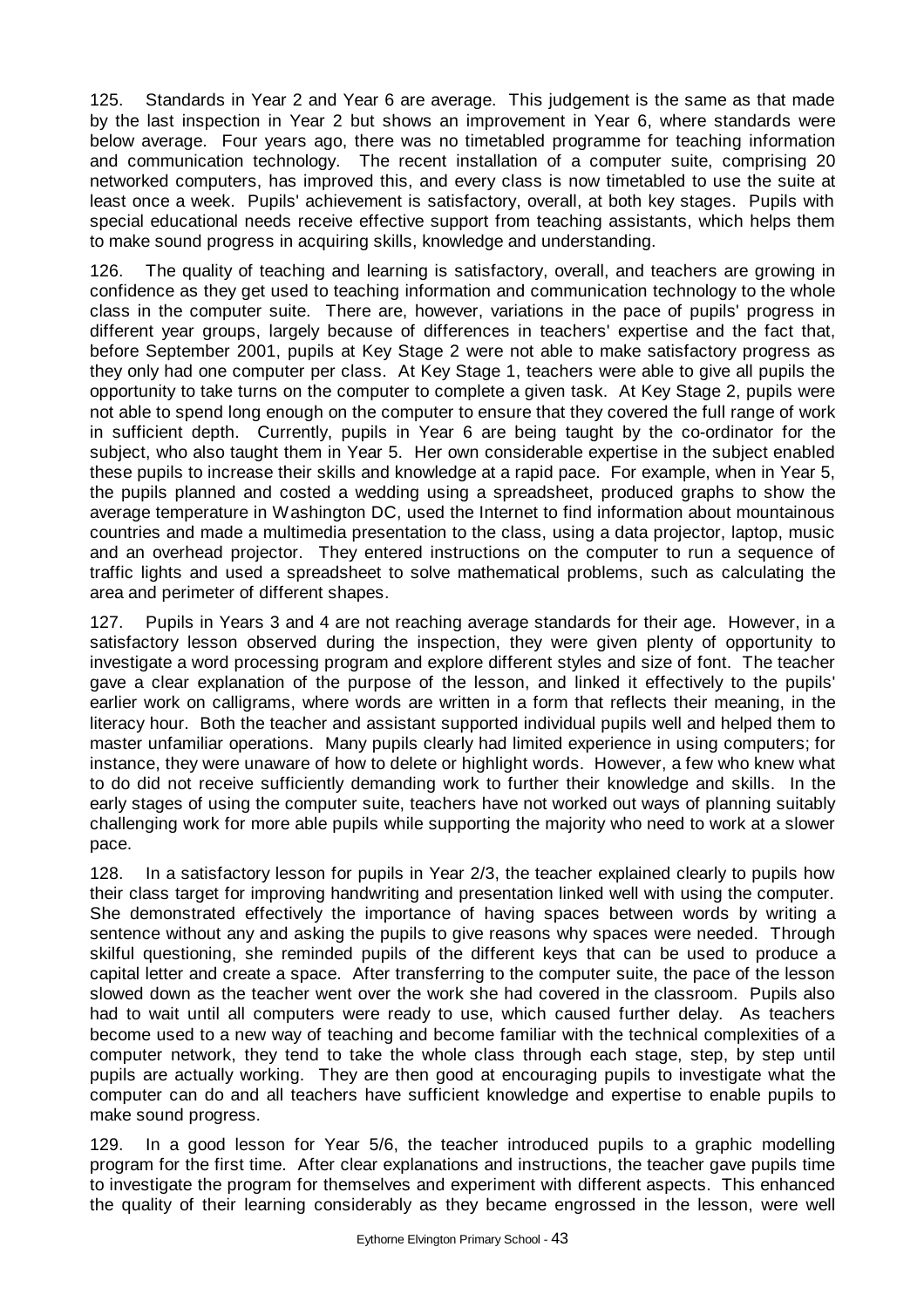motivated and learned independently. The teacher's own expertise and technical competency were used effectively to extend pupils' understanding, while her good management of the pupils ensured that all applied considerable effort to the task and achieved high levels of concentration. By the end of the lesson, pupils were able to use a variety of tools to create shapes, and colour, rotate and move them around the screen. Some created three-dimensional shapes and added shadow, while others inserted 'clip art' or added text.

130. The co-ordinator has held the post for a year and has already had a significant impact on the development of the subject and on raising standards in the upper juniors. She provides very good leadership in the subject and has a clear idea of how it needs to develop. However, she has not had the opportunity to monitor and evaluate the quality of teaching and learning throughout the school, although she has maintained an informal overview and ensured that teachers receive support where necessary. There has been very good improvement in resources since the previous inspection, and a comprehensive policy and scheme of work are in place, which provide suitable guidance for teachers. Teachers make good use of information and communication technology to support pupils' learning in other subjects. For example, pupils in Year 2 explored a CD-ROM to find information about different countries and used the keyboard to explore the sounds of instruments.

# **MUSIC**

131. During the inspection, only one music lesson was observed, in Year 5/6, due to timetabling arrangements. In this lesson, the pupils were in the very early stages of their first topic of the year. It is not possible to make overall judgements about standards or the quality of teaching and learning in music throughout the school.

132. In the lesson observed, pupils discussed the *Planet Suite* by Holst, which they had listened to in a previous lesson, and suggested words to describe imagined feelings during a journey into space. The teacher encouraged them to think of the sounds they might use to compose their own 'soundscape' and gave them an opportunity to experiment with different instruments. The teacher showed pupils how to record their composition on a simple grid. The pupils investigated the sounds made by various instruments and began to consider how to put sounds together to recreate a space journey. Quite a few pupils lacked enthusiasm for the task and left it to others in their group to organise while they remained as passive observers.

133. Pupils sing well in assemblies. The acting headteacher, an enthusiastic and very competent musician, motivates pupils to sing with enthusiasm as she accompanies them on the piano, and is also developing pupils' ability to play a rhythmic accompaniment on percussion instruments. This is successfully raising the profile of music in the school.

134. The school is in the early stages of implementing a new scheme of work. A very comprehensive policy has been in place for almost a year but there are no procedures for checking to ensure that it is being implemented consistently. The enthusiastic co-ordinator has held the post for a year, during which time she has overseen the provision of resources to support the new scheme of work. The co-ordinator has not had any opportunity to monitor the quality of teaching and learning throughout the school, but offers informal advice and support to colleagues. The subject is satisfactorily resourced. It makes a good contribution to pupils' spiritual, moral, social and cultural development. For example, pupils in Year 3/4 study African music, and those in Years 4, 5 and 6 visited the theatre to see musical performances. A recorder club is planned to begin later in the term.

# **PHYSICAL EDUCATION**

135. Standards in physical education are average in Year 2 and Year 6. Pupils' achievement, including that made by pupils with special educational needs, is satisfactory. Standards have been maintained since the last inspection, when pupils' attainment was in line with national expectations at both key stages.

136. Pupils in Year 2 are able to perform simple balances using their previous knowledge of body positions and are developing the ability to link these actions. They have a sound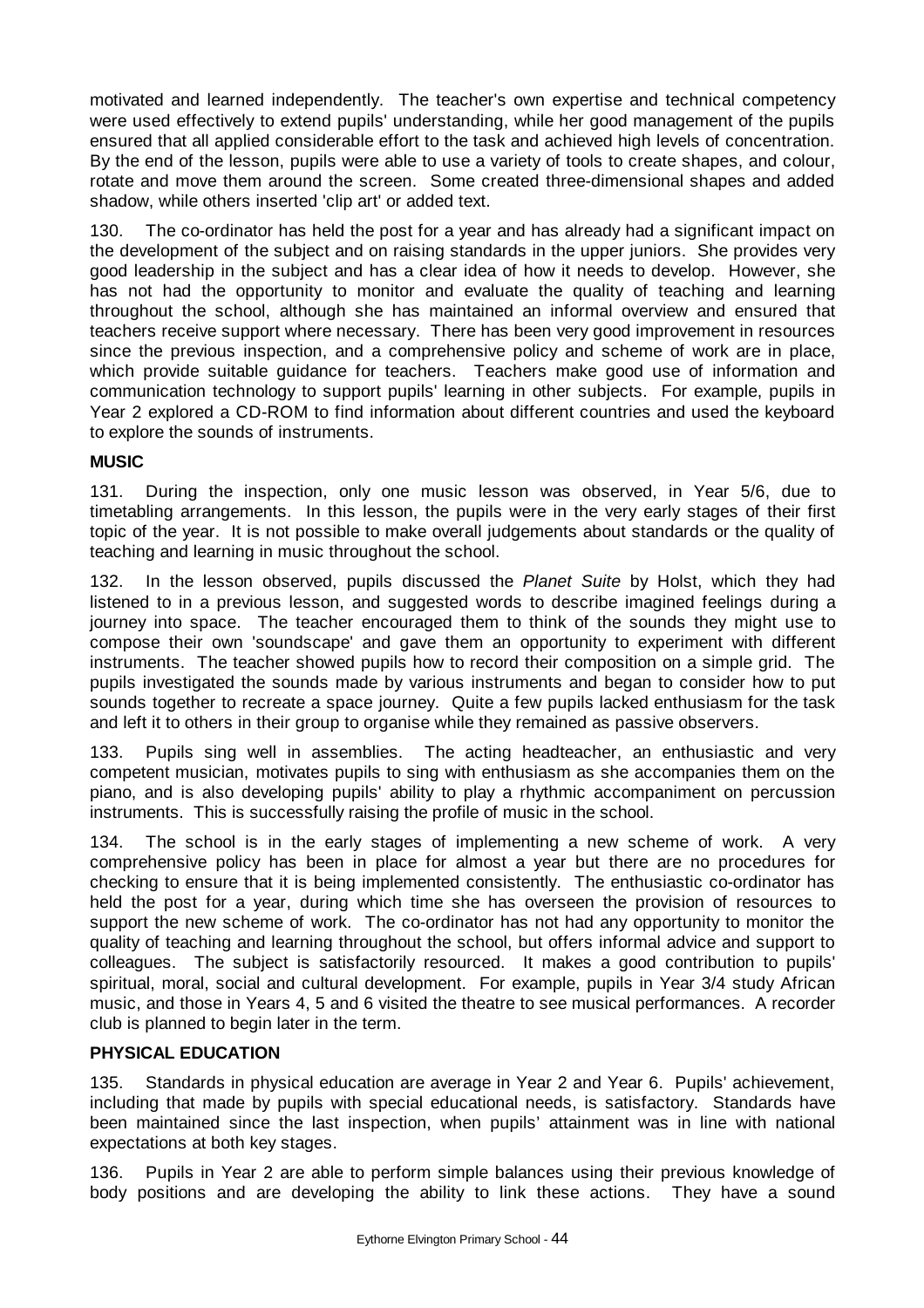awareness of safety in their lessons and are beginning to understand the effect of exercise on their body by checking on their heartbeat during the lesson. They are willing and able to demonstrate their achievements to the rest of the class.

Year 6 pupils show a sound ability to practise and improve their performance in dance. They devise imaginative solutions to the challenge of creating their own dance routine to music. All are able to perform safely while working in small or larger groups. The weakness for this age group is their ability to observe and evaluate their own and others' performance, and to use it as a means of improving their work. Approximately, 90 per cent of Year 6 pupils are able to swim for 25 metres by the time they leave the school.

138. The quality of teaching and learning is good, as seen in all of the lessons observed during the inspection. Teachers' knowledge and understanding of the main aspects of the subject are good and lessons are planned well to ensure continuity in learning. In a Year 2/3 lesson, the teacher demonstrated a good awareness of health and safety factors by using a 'warm up' and 'cool down' period at the beginning and end of the lesson. Using a good link to science, pupils were encouraged to check on their heartbeat before and after exercise. The lesson was organised well and both the teacher and the assistant participated actively in the lesson to demonstrate good practice. The lesson was well paced, but no opportunity was given for pupils to observe and evaluate each other's performance. Pupils in the Year 3/4 class were invited to create and perform a gymnastics sequence on the floor and small apparatus. The teacher introduced a lively warm-up and asked pupils, 'Why do we warm up?' The lesson was organised and managed well, especially in getting out and returning mats and apparatus. The teacher, a physical education specialist, was actively involved in the lesson demonstrating good practice to enhance pupils' skills and performance. The main activity was stopped at appropriate times to ensure that all pupils understood how to perform a sequence. Pupils were used well to demonstrate to the rest of the class, but there was little opportunity for them to evaluate and comment on their own and others' performance.

139. A Year 5/6 dance lesson was introduced by the teacher showing the class an excerpt from the musical *West Side Story*. Pupils were encouraged to use their own imagination to participate in independent learning as part of a group. Pupils with special educational needs were particularly well integrated into the groups. The teacher and assistant supported the pupils very well by encouraging and prompting them to devise their own ideas and routines. A very good relationship between the teacher and pupils was apparent in the good behaviour and levels of concentration within the class. Minor weaknesses in the teaching of physical education throughout the school are occasional lapses in safety factors, for example, pupils wearing watches, girls with hair not tied back, and unsuitable footwear in the hall. The pace of lessons is sometimes slowed down by the organisation of getting out and returning apparatus and equipment.

140. The subject is well managed by the two co-ordinators, one for each key stage, who are well qualified to lead the subject, but have only been in post for a year. A comprehensive policy has been recently introduced and a scheme of work is also in place using national guidelines. There are sound procedures for assessing pupils' attainment and progress but the use of assessment information to guide curricular planning is relatively under developed. Neither coordinator has had the opportunity to monitor the teaching of physical education although they both monitor teachers' planning. The subject is well resourced and the physical education curriculum is enhanced by extracurricular activities, including a gymnastics club for both Key Stage 1 and Key Stage 2 pupils. A soccer club for boys and girls is currently being organised and run by the school site manager. An after school hockey club is due to be introduced in the near future.

### **RELIGIOUS EDUCATION**

141. Only one lesson was observed during the inspection due to timetabling arrangements. However, a good range of pupils' work was available for scrutiny and this, together with the work on display around the school and discussions with pupils, contributed to the judgements of the inspection. Standards in Year 2 and Year 6 are in line with the expectations of the locally agreed